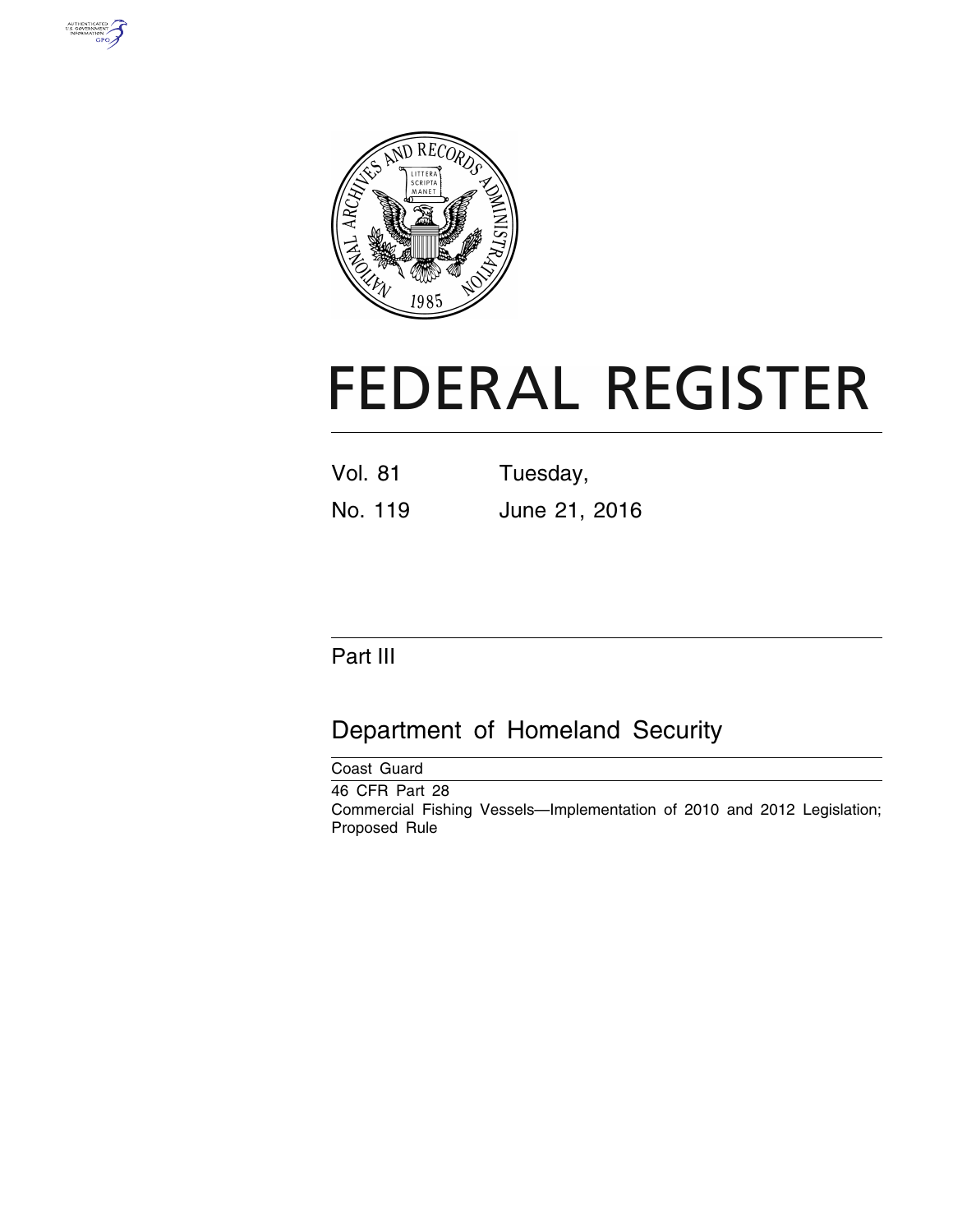#### **DEPARTMENT OF HOMELAND SECURITY**

#### **Coast Guard**

#### **46 CFR Part 28**

**[Docket No. USCG–2012–0025]** 

**RIN 1625–AB85** 

#### **Commercial Fishing Vessels— Implementation of 2010 and 2012 Legislation**

**AGENCY:** Coast Guard, DHS. **ACTION:** Notice of proposed rulemaking.

**SUMMARY:** The Coast Guard proposes to align its commercial fishing industry vessel regulations with the mandatory provisions of 2010 and 2012 legislation passed by Congress that took effect upon enactment. The alignments would change the applicability of current regulations, and add new requirements for safety equipment, vessel examinations, vessel safety standards, the documentation of maintenance, and the termination of unsafe operations. This rule only proposes to implement these legislative mandates, would exercise no Coast Guard regulatory discretion, and would promote the Coast Guard's maritime safety mission. It does not reflect any provision of the Coast Guard Authorization Act of 2015, but the preamble to this document discusses its likely impact where appropriate. That Act will be the subject of future Coast Guard regulatory action.

**DATES:** Comments and related material must be submitted to the online docket via *[http://www.regulations.gov,](http://www.regulations.gov)* or reach the Docket Management Facility, on or before September 19, 2016. Comments sent to the Office of Management and Budget (OMB) on the proposed collection of information must reach OMB on or before September 19, 2016.

**ADDRESSES:** You may submit comments identified by docket number USCG– 2012–0025 using the Federal eRulemaking Portal at *[http://](http://www.regulations.gov) [www.regulations.gov.](http://www.regulations.gov)* See the ''Public Participation and Request for Comments'' portion of the

**SUPPLEMENTARY INFORMATION** section for further instructions on submitting comments.

*Collection of information.* You must submit comments on the collection of information discussed in section VII.D of this preamble both to the Coast Guard's docket and to the Office of Information and Regulatory Affairs (OIRA) in the White House Office of Management and Budget. OIRA submissions can use one of the listed methods.

• *Email (preferred)—[oira](mailto:oira_submission@omb.eop.gov)*\_ *[submission@omb.eop.gov](mailto:oira_submission@omb.eop.gov)* (include the docket number and ''Attention: Desk Officer for Coast Guard, DHS'' in the subject line of the email).

• *Fax—*202–395–6566.

• *Mail—*Office of Information and Regulatory Affairs, Office of Management and Budget, 725 17th Street NW., Washington, DC 20503, ATTN: Desk Officer, U.S. Coast Guard.

*Viewing material proposed for incorporation by reference.* Make arrangements to view this material by calling the person identified in the **FOR FURTHER INFORMATION CONTACT** section of this document.

**FOR FURTHER INFORMATION CONTACT:** For information about this document call or email Jack Kemerer, Chief, Fishing Vessels Division (CG–CVC–3), Office of Commercial Vessel Compliance (CG– CVC), Coast Guard; telephone 202–372– 1249, email *[Jack.A.Kemerer@uscg.mil.](mailto:Jack.A.Kemerer@uscg.mil)*  **SUPPLEMENTARY INFORMATION:** 

### **Table of Contents for Preamble**

- I. Public Participation and Comments
- A. Submitting Comments
- B. Viewing Comments and Documents
- C. Privacy Act
- D. Public Meeting
- II. Abbreviations
- III. Executive Summary
- IV. Background Basis, and Purpose
- V. Discussion of Comments on 2008 ANPRM VI. Discussion of CGAA and CGMTA
- Mandates and the Proposed Rule
- VII. Regulatory Analyses A. Regulatory Planning and Review
- B. Small Entities
- C. Assistance for Small Entities
- D. Collection of Information
- E. Federalism
- F. Unfunded Mandates Reform Act
- G. Taking of Private Property
- H. Civil Justice Reform
- I. Protection of Children
- J. Indian Tribal Governments
- K. Energy Effects
- L. Technical Standards
- M. Environment

#### **I. Public Participation and Comments**

We view public participation as essential to effective rulemaking, and will consider all comments and material received during the comment period. Your comment can help shape the outcome of this rulemaking. If you submit a comment, please include the docket number for this rulemaking, indicate the specific section of this document to which each comment applies, and provide a reason for each suggestion or recommendation.

We encourage you to submit comments through the Federal eRulemaking Portal at *[http://](http://www.regulations.gov) [www.regulations.gov.](http://www.regulations.gov)* If your material cannot be submitted using *[http://](http://www.regulations.gov)*

*[www.regulations.gov,](http://www.regulations.gov)* contact the person in the **FOR FURTHER INFORMATION CONTACT** section of this document for alternate instructions. Documents mentioned in this notice, and all public comments, are in our online docket at *<http://www.regulations.gov>* and can be viewed by following that Web site's instructions. Additionally, if you go to the online docket and sign up for email alerts, you will be notified when comments are posted or a final rule is published.

We accept anonymous comments. All comments received will be posted without change to *[http://](http://www.regulations.gov) [www.regulations.gov](http://www.regulations.gov)* and will include any personal information you have provided. For more about privacy and the docket, you may review a Privacy Act notice regarding the Federal Docket Management System in the March 24, 2005, issue of the **Federal Register** (70 FR 15086).

We are not planning to hold a public meeting but will consider doing so if public comments indicate a meeting would be helpful. We would issue a separate **Federal Register** notice to announce the date, time, and location of such a meeting.

#### **II. Abbreviations**

APA Administrative Procedure Act

- CFV Commercial Fishing Industry Vessels CGAA Coast Guard Authorization Act of 2010
- CGMTA Coast Guard and Maritime Transportation Act of 2012
- DHS Department of Homeland Security
- EPIRBs Emergency Position Indicating
- Radio Beacons
- FR Federal Register
- GPS Global Positioning System
- MISLE Marine Information for Safety and Law Enforcement
- NMFS National Marine Fisheries Service
- NOAA National Oceanic and Atmospheric Association
- OCMI Officer in Charge, Marine Inspection
- PFD Personal Flotation Device
- Pub. L. Public Law
- U.S.C. United States Code

#### **III. Executive Summary**

This rule proposes to implement statutory requirements enacted by the Coast Guard Authorization Act of 2010 (CGAA) 1 and the Coast Guard and Maritime Transportation Act of 2012 (CGMTA).2 Both Acts contain provisions affecting those commercial fishing industry vessels (CFVs) that do not require Coast Guard inspection and certification. With respect to the CGAA, Congress intended the new requirements to help improve the safety

<sup>1</sup>Pub. L. 111–281, 124 Stat. 2905, Title VI.

<sup>2</sup>Pub. L. 112–213, 126 Stat. 1540.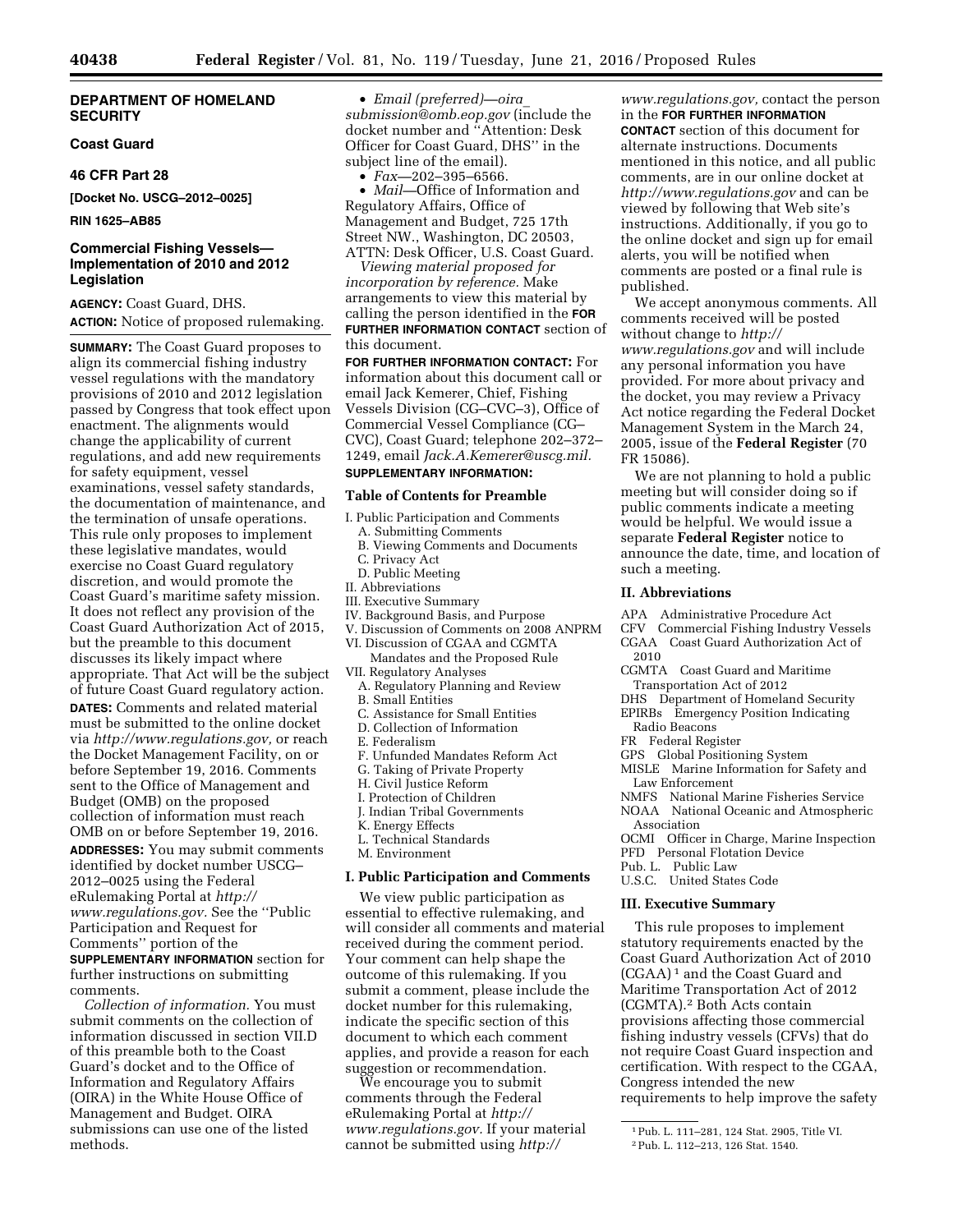of an industry that experiences vessel losses and crew deaths.<sup>3</sup>

This proposed rule is authorized by the CGAA and the CGMTA, and by rulemaking authority delegated to the Coast Guard by the Secretary of Homeland Security.4 The need for this rule exists because current Coast Guard CFV regulations are based on statutes that the CGAA and CGMTA changed significantly. If the regulations do not align with the CGAA and CGMTA, there is no way for commercial fishermen or the general public to clearly understand what they must do to comply with the CGAA and CGMTA requirements. Without these proposed changes, Coast Guard regulations would be inconsistent with the CGAA and CGMTA, leading to confusion and uncertainty, particularly with regard to the Coast Guard's enforcement authority.

The CGAA and CGMTA mandated action with respect to the following topics:

• Vessel parity;

• Substitution of baseline for

- Boundary Line criteria; • Survival craft;
	- Records;
	- Vessel examinations;
	- Training;

• Construction standards for smaller vessels;

- Load lines:
- Classing of vessels;
- Termination of unsafe operations; and
- Miscellaneous.

This rule only proposes to take regulatory action on those topics listed above where the statutory mandate took effect upon enactment of the CGAA in October 2010 and the CGMTA in December 2012, and can be incorporated in Coast Guard CFV regulations without the exercise of any Coast Guard discretion. Other CGAA and CGMTA provisions relating to CFVs with later effective dates and those that require exercise of Coast Guard discretion may be the subject of future Coast Guard rulemakings. The proposed rule does not reflect any provision of the Coast Guard Authorization Act of 2015.

That Act will be the subject of future Coast Guard regulatory action.

*Vessel parity.* Some statutory provisions with respect to special equipment requirements apply only to the subset of CFVs that operate beyond U.S. Boundary Lines (which, as subsequently discussed, the CGAA changed to beyond 3 nautical miles from the U.S. territorial sea baseline), or with more than 16 persons onboard, or that are Aleutian Trade fish tender vessels. These CFVs are subject to special Coast Guard regulatory requirements set forth in 46 CFR part 28, subpart C, and are referred to throughout this preamble as ''subpart C CFVs''. Until enactment of the CGAA, only Federally documented CFVs were required to comply with the special equipment requirements;<sup>5</sup> the (typically) smaller CFVs that require only State registration were excluded. The CGAA required uniform safety standards and equipment requirements for all CFVs (whether documented or undocumented) that operate beyond 3 nautical miles of the baseline of the territorial sea or the coastline of the Great Lakes. This rule proposes to implement the CGAA by revising subpart C to reflect that change in applicability.

Some existing subpart C regulatory requirements are the result of prior Coast Guard discretionary determinations that the requirement is necessary for the safety of the *documented* CFVs to which subpart C formerly was restricted. The Coast Guard declines to extend those same requirements to undocumented CFVs because the proposed rule focuses exclusively on CGAA and CGMTA mandates, and the Coast Guard is not using any discretionary authority which would be required in order to make such a determination. The proposed rule would amend subpart C to clarify that, at least for now, the proposed changes would apply only to documented subpart C CFVs.

*Substitution of baseline for Boundary Line criteria.* Special statutory provisions involving safety standards apply to the subset of CFVs that operate relatively far from shore, or with more than 16 persons onboard, or that are Aleutian Trade fish tender vessels. Formerly, the relevant distance from shore was defined as ''beyond the

Boundary Line.'' The location of the Boundary Line is set by Coast Guard regulation and varies by distance from the coastline around the country. The CGAA redefined the relevant distance as ''beyond 3 nautical miles from the baseline from which the territorial sea of the United States is measured or beyond 3 nautical miles from the coastline of the Great Lakes,'' and this rule proposes to align regulatory language accordingly.

*Survival craft.* Until the CGAA was enacted, certain CFVs were allowed by statute and regulation to use life floats or rigid buoyant apparatus as survival craft. The CGAA requires survival craft on all CFVs to fully protect the occupants from exposing any part of the body to immersion in water.6 This rule proposes to include that requirement in the CFV regulations and requests public comment on whether or not, and to what extent, if any, we should exercise the limited grandfathering authorized by the CGAA and the CGMTA for certain non-conforming survival craft.

*Records.* This rule proposes to amend the CFV regulations so that they include the CGAA requirement that individuals in charge of certain CFVs keep records of equipment maintenance, and crew instruction and drills.

*Vessel examinations.* Until the CGAA was enacted, the only CFVs required by the Coast Guard to undergo dockside safety examinations were fish processors, or fish tenders in the Aleutian trade. This rule proposes to incorporate the CGAA and CGMTA provisions that extend dockside examination requirements to any subpart C CFV. Dockside examinations must take place at least once every 5 years, with the first examinations to have been completed by October 15, 2015.

*Construction standards for smaller vessels.* This rule proposes to amend CFV regulations to include the CGAA requirement for CFVs under 50 feet in length and built in 2010 or later to comply with Coast Guard construction standards for recreational vessels.

*Load lines.* Until the CGAA was enacted, CFVs were exempt from all statutory or regulatory load line requirements. This rule proposes to amend Coast Guard regulations to reflect the CGAA and CGMTA provisions that remove the load line

<sup>3</sup>*See* H.R. Rep. No. 111–303, pt. 1, at 93 (accompanying H.R. 3619, the Coast Guard Authorization Act of 2010): ''The [marine safety title] of H.R. 3619 contains a variety of provisions intended to strengthen the Coast Guard's implementation of its marine safety functions. These provisions will ensure that the Coast Guard maintains a marine safety program that prevents casualties from occurring, minimizes the effect of the casualty, and maximizes lives saved, if a vessel must be abandoned. Commercial fishing is the most hazardous occupation in the United States according to the Department of Labor's Bureau of Labor Statistics . . .

<sup>4</sup> Department of Homeland Security Delegation No. 0170.1, para. II, (92.b).

<sup>5</sup>*See* 46 CFR 67.7 for what constitutes a documented vessel: ''Any vessel of at least five net tons which engages in the fisheries on the navigable waters of the United States or in the Exclusive Economic Zone, or coastwise trade, unless exempt under § 67.9(c), must have a Certificate of Documentation bearing a valid endorsement appropriate for the activity in which engaged.''

<sup>6</sup>The Coast Guard Authorization Act of 2015, Pub. L. 114–120, amended 46 U.S.C. 3104 by removing language mandating that we require survival craft on all CFVs to protect occupants against immersion in water. The survival craft provisions of 46 U.S.C. 4502 were unaffected and therefore those provisions continue to apply to subpart C survival craft. The 2015 legislation will be addressed in a future rulemaking.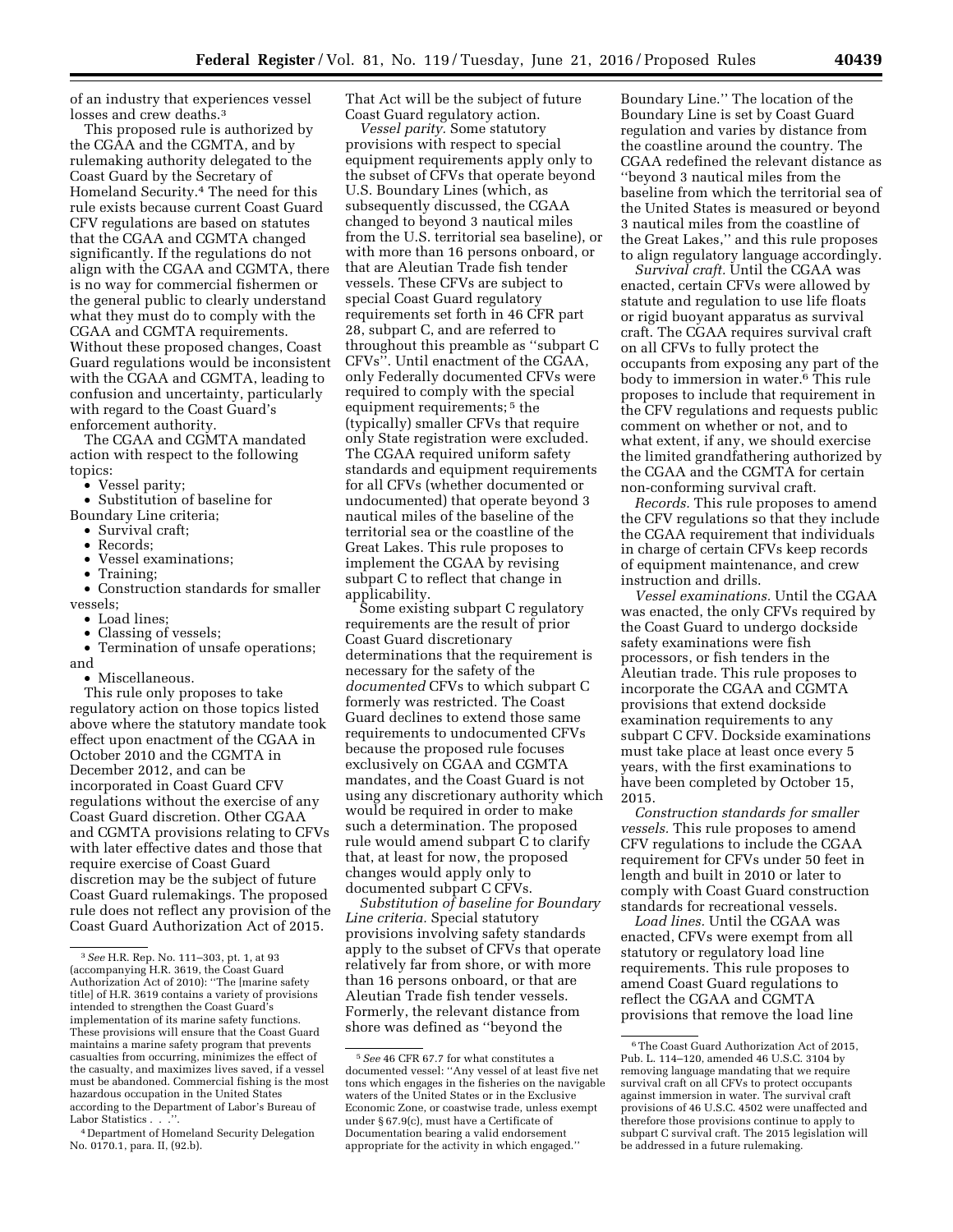exemption for CFVs built after July 1, 2013.

*Classing of vessels.* Until the CGAA was enacted, a fish processor had to meet all survey and classification requirements prescribed by the American Bureau of Shipping or another organization approved by the Coast Guard, if it was built or converted after July 27, 1990. The CGAA and the CGMTA extended this requirement to any subpart C CFV of 50 feet or more overall in length and built after July 1, 2013.7 This rule proposes to amend Coast Guard regulations to incorporate the 2010 and 2012 vessel classing requirements.

*Termination of unsafe operations.*  This rule proposes to amend Coast Guard regulations so they reflect the broader CGAA authority to terminate a CFV's operations if the Coast Guard observes it operating under unsafe conditions, or if the CFV lacks required documentation like a certificate of having passed a dockside examination.

*Miscellaneous equipment.* This rule proposes to amend Coast Guard regulations for subpart C vessels to include CGAA requirements for marine radios, navigation equipment, medical supplies, and ground tackle.

*Regulatory costs and benefits.* Based on Marine Information for Safety and Law Enforcement (MISLE) data, there are approximately 75,083 existing commercial fishing vessels that would be potentially affected by this proposed rulemaking. This rule proposes new requirements for vessels that are expected to operate beyond three nautical miles from the baseline from which the territorial sea is measured and the coastline of the Great Lakes. Coast Guard subject matter experts estimate that 36,115 of those 75,083 existing commercial fishing vessels operate beyond the three nautical miles threshold, and are affected by this rulemaking. Of the 36,115 vessels that operate beyond the three nautical mile threshold, 17,237 are documented fishing vessels and 18,878 are undocumented fishing vessels.

The 10-year discounted present value cost to industry of this proposed rule is an estimated \$240.3 million based on a 7 percent discount rate and \$285.7 million based on a 3 percent discount rate. The annualized cost to industry is estimated at \$34.2 million at the 7 percent and \$33.5 million at the 3 percent discount rate. The cost of thirdparty classing of vessels makes up the majority of the total industry costs.

We anticipate that the government will incur labor and travel costs to conduct dockside CFV safety exams. We estimate the total present value cost to government over the 10-year period of analysis to be \$38.2 million discounted at 7 percent, and \$46.4 million discounted at 3 percent. Annualized government costs are about \$5.4 million under both 7 percent and 3 percent discount rates.

We estimate the combined total 10 year present value cost of the rulemaking to industry and government at \$278.5 million, discounted at 7 percent, and \$332.1 million, discounted at 3 percent. The combined annualized costs to industry and government are \$39.7 million at 7 percent and \$38.9 million at 3 percent. The expected annual effect on the economy of the proposed rule would not exceed \$100 million in the first or any subsequent year of implementation.

The proposed rule is intended to reduce the risk of future fishing vessel casualties, and if a casualty occurs, to minimize the adverse impacts to crew and enable them to have the maximum opportunity to survive and to be rescued. The primary benefits resulting from increased safety include reductions in the risk of fatalities, property loss, and environmental damage that can be caused by lost and damaged commercial fishing vessels. The estimate of annualized quantified benefits ranges between \$7.1 and \$9.4 million, with a primary estimate of monetized annualized benefits of \$7.1 million at a 7 percent discount rate. We did not estimate monetized benefits for several requirements, including recordkeeping for equipment maintenance and classing certain newly built vessels.

#### **IV. Background, Basis, and Purpose**

This is one of two Coast Guard publications that appear in today's **Federal Register** and involve uninspected CFVs:

• A separate document announcing our withdrawal of a rulemaking (RIN 1625–AA77) that we began prior to 2010, and for which we issued an

advance notice of proposed rulemaking (ANPRM) in 2008.8

• This proposal to implement 2010 and 2012 statutory mandates. The proposed rule is the first **Federal Register** publication issued in connection with the RIN 1625–AB85 rulemaking.

The basis of this proposed rule is the CGAA, as amended by the CGMTA. Both acts amended several provisions pertaining to CFVs that were first enacted as part of the Commercial Fishing Industry Vessel Safety Act of 1988 and codified in 46 U.S.C., chapter 45.9 We discuss specific CGAA and CGMTA mandates and how they are implemented in the proposed rule in Part VI of this preamble.

The purpose of this proposed rule is to implement those CGAA and CGMTA mandates that pertain to CFVs, that became effective upon enactment of the CGAA in 2010 and the CGMTA in 2012, and that can be incorporated in Coast Guard CFV regulations without the exercise of any Coast Guard discretion. In many cases, the new mandates significantly change previous statutory requirements for CFVs. Current Coast Guard CFV regulations in 46 CFR part 28 align with the previous statutory requirements but not with the new mandates. This results in confusion for the regulated public. This proposed rule would align our regulations with the CGAA and CGMTA mandates. It does not reflect any provision of the Coast Guard Authorization Act of 2015. That Act will be the subject of future Coast Guard regulatory action.

#### **V. Discussion of Comments on 2008 ANPRM**

In response to our 2008 ANPRM, we heard from 43 public commenters, 9 of whom spoke at the public meetings held in Seattle, WA in November 2008. Several commenters made multiple submissions to the docket. Twelve of the commenters identified their primary affiliation as the commercial fishing industry; ten were naval architects, engineers, or consultants; seven were affiliated with safety activity (generally trainers or examiners); four were affiliated with Federal or State government; four were equipment manufacturers or service companies; three were individual fishermen; one commented on behalf of the Commercial Fishing Industry Vessel Safety Advisory Committee (CFIVSAC; renamed ''Commercial Fishing Safety Advisory Committee'' by the CGAA); one commented on behalf of the Coast

<sup>7</sup>Sec. 318(a) of the Coast Guard Authorization Act of 2015, Pub. L. 114–120, changed the applicability of classing requirements for CFVs. The 2010 and 2012 legislation extended the classing requirement to CFVs of 50 feet or more overall in length and built after July 1, 2013. The 2015 Act exempts from that requirement CFVs of at least 50 and not more than 79 feet overall in length, and built after Feb. 8, 2016, provided their construction is overseen by a State-licensed naval architect or marine engineer, and their design ''incorporates standards equivalent to those prescribed by a classification society . . . or another qualified organization. . . .'' This NPRM does not incorporate any of the 2015 provisions, which must be reflected in our regulations through future regulatory action.

<sup>8</sup> 73 FR 16815 (Mar. 31, 2008).

<sup>9</sup>Pub. L. 100–424, 102 Stat. 1585 (Sept. 9, 1988).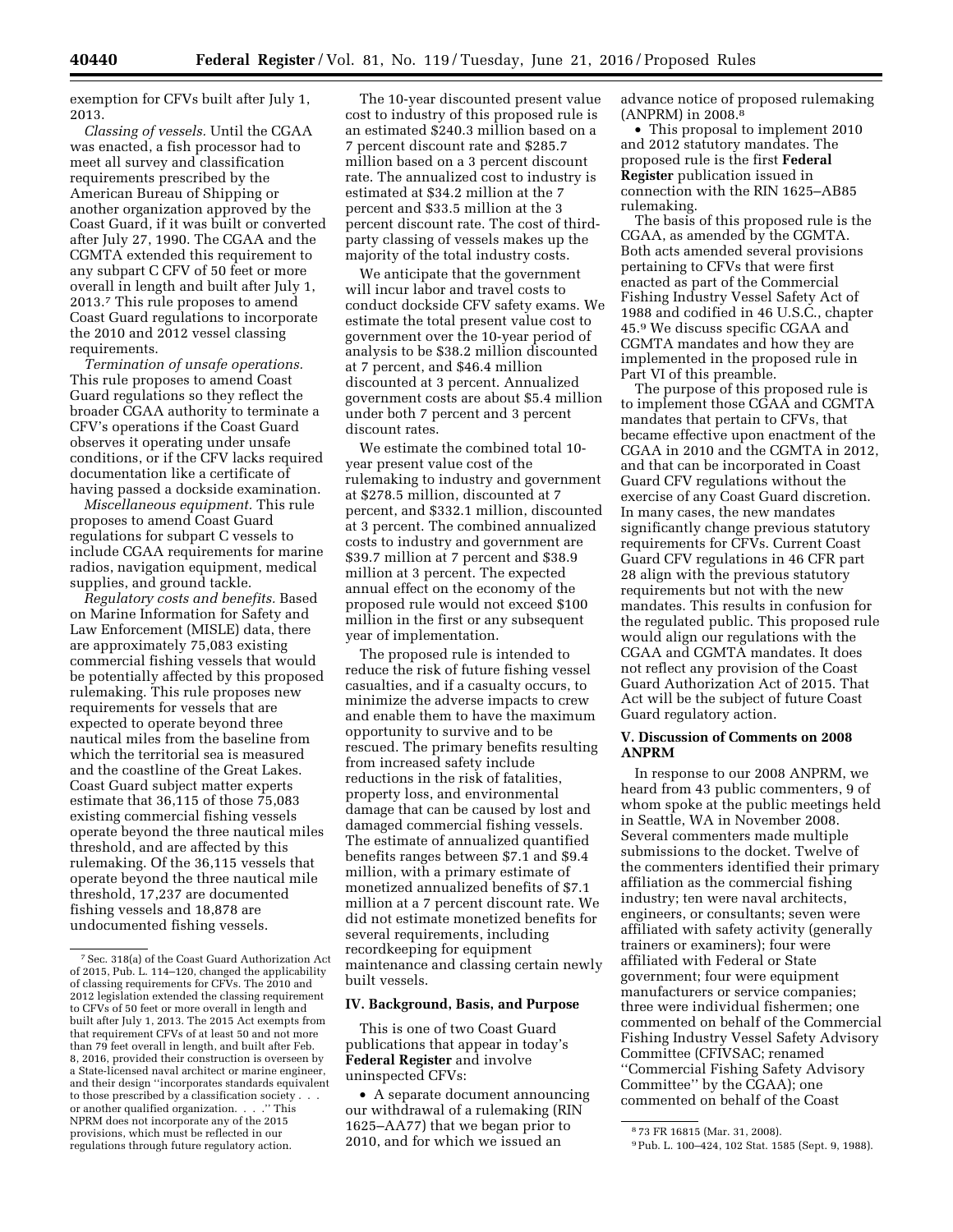Guard-sponsored Task Force for Implementation of the Global Mariner Distress and Safety System; and one did not identify any affiliation.

The ANPRM posed 30 questions for public comment, as shown in Table 1. Only a few commenters responded specifically to individual questions, but most commenters discussed themes related to those questions. Our discussion groups all comments by theme.

#### TABLE 1—ANPRM QUESTIONS AND RELATED THEMES

| Question                                                                                                                                                                                                                                                                                                                                                                                                                                                                                        | Theme                                                                                                                                  |  |  |
|-------------------------------------------------------------------------------------------------------------------------------------------------------------------------------------------------------------------------------------------------------------------------------------------------------------------------------------------------------------------------------------------------------------------------------------------------------------------------------------------------|----------------------------------------------------------------------------------------------------------------------------------------|--|--|
| 1. Given the statistics on vessel losses in Tables 2 and 3 (of the ANPRM), what issues related to stability<br>and watertight integrity should the Coast Guard consider addressing in regulations?<br>2. Table 2 (of the ANPRM) shows that vessel flooding results in the most vessel losses, and Table 3 (of<br>the ANPRM) shows that flooding and sinking account for a significant portion of fatalities. What areas<br>should be addressed to reduce vessel flooding losses and fatalities? | Stability and watertight integrity<br>(SWI).<br>Stability and watertight integrity.                                                    |  |  |
| 3. What routine measures are used to prevent unintentional flooding?<br>4. How often is your vessel examined by a marine surveyor and under what circumstances? Is docu-<br>mentation of the survey provided?                                                                                                                                                                                                                                                                                   | Stability and watertight integrity.<br>Risk awareness and minimization.                                                                |  |  |
| 5. Table 3 (of the ANPRM) shows that fire is a significant cause of vessel losses. What areas should the<br>Coast Guard consider addressing to reduce the number of fire-related vessel losses (including, but not<br>limited to: Construction standards, detection and extinguishing equipment, firefighting equipment, and<br>firefighting training)?                                                                                                                                         | Causes of loss other than SWI.                                                                                                         |  |  |
| 6. What means are used to limit the danger of fires and the consequence of fires?<br>7. Table 2 (of the ANPRM) shows that a significant number of vessel losses are related to allisions, colli-<br>sions, and groundings; how should the Coast Guard address these causes of vessel losses?                                                                                                                                                                                                    | Causes of loss other than SWI.<br>Causes of loss other than SWI.                                                                       |  |  |
| 8. What impact has safety training had in improving safety within the commercial fishing industry? Do you<br>have recommendations concerning safety training?                                                                                                                                                                                                                                                                                                                                   | Instruction and drill requirements.                                                                                                    |  |  |
| 9. What impact have crew drills had in improving safety within the commercial fishing industry? Do you<br>have recommendations concerning crew drills?                                                                                                                                                                                                                                                                                                                                          | Instruction and drill requirements.                                                                                                    |  |  |
| 10. If training were required, would it be accomplished during off-season times?<br>11. How would additional training impact one's ability to fish?<br>12. If stability standards for vessels between 50 feet and 79 feet in length are considered, what standards<br>should apply, and to which vessels should the standards apply?                                                                                                                                                            | Instruction and drill requirements.<br>Instruction and drill requirements.<br>Stability and watertight integrity.                      |  |  |
| 13. How does a crew become experienced in safety procedures?<br>14. Should entry level crewmembers be expected to have a minimum level of familiarity with safety proce-<br>dures?                                                                                                                                                                                                                                                                                                              | Instruction and drill requirements.<br>Instruction and drill requirements.                                                             |  |  |
| 15. How and when is stability guidance used? If stability guidance is available but not used, please ex-<br>plain why.                                                                                                                                                                                                                                                                                                                                                                          | Instruction and drill requirements.                                                                                                    |  |  |
| 16. How are operating personnel made aware of stability and watertight integrity guidance?<br>17. How often should stability guidance be reviewed, updated, or validated?<br>18. How are modifications to a vessel or its gear accounted for relative to the vessel's maximum load, wa-<br>tertight integrity, and other stability considerations?                                                                                                                                              | Instruction and drill requirements.<br>Instruction and drill requirements.<br>Stability and watertight integrity.                      |  |  |
| 19. How adequate are current requirements for personal protection and survival equipment?<br>20. How do crew members become familiar with vessel safety?<br>21. How are safety risks aboard your vessel(s) identified and minimized?<br>22. If you are a small business, what economic impact on you, your business, or your organization would<br>the rules we are considering have? In your comments please explain why, how, and to what degree<br>such rules would have an economic impact. | Safety and survival equipment.<br>Safety and survival equipment.<br>Risk awareness and minimization.<br>Regulatory costs and benefits. |  |  |
| 23. Have you experienced—or are you aware of—any situations where any of the measures under consid-<br>eration saved lives, or prevented/reduced harm/damage to vessels?                                                                                                                                                                                                                                                                                                                        | Regulatory costs and benefits.                                                                                                         |  |  |
| 24. Are there areas not addressed that would benefit safety within the commercial fishing industry?<br>25. What are the costs of each requirement we are considering? Are there comparable alternative solu-<br>tions to each requirement under consideration that may be more cost effective?                                                                                                                                                                                                  | Miscellaneous.<br>Regulatory costs and benefits.                                                                                       |  |  |
| 26. What are the direct and indirect costs of each requirement we are considering? For example, labor<br>costs, training costs, and hourly wages of fishermen (or alternative measures of valuing their time if they<br>are not salaried)? The costs of vessel losses, including equipment, lost catches, and any other oppor-<br>tunity costs?                                                                                                                                                 | Regulatory costs and benefits.                                                                                                         |  |  |
| 27. Can any of the requirements we are considering be completed off-season? If so, which ones? For<br>those that cannot, how much time would be taken away from productive fishing time to complete the re-<br>quirement? How would this affect revenue, i.e., fish catches?                                                                                                                                                                                                                    | Regulatory costs and benefits.                                                                                                         |  |  |
| 28. What would be the impact on the domestic fishing industry, if any, of each requirement we are consid-<br>ering? Would there be a differential impact by size of vessel or region?                                                                                                                                                                                                                                                                                                           | Regulatory costs and benefits.                                                                                                         |  |  |
| 29. What would be the economic impact of each requirement we are considering on States, local, and trib-<br>al governments?                                                                                                                                                                                                                                                                                                                                                                     | Regulatory costs and benefits.                                                                                                         |  |  |
| 30. What other requirements, if any, should the Coast Guard be considering?                                                                                                                                                                                                                                                                                                                                                                                                                     | Miscellaneous.                                                                                                                         |  |  |

*A. Stability and Watertight Integrity Questions* 

Table 2 shows the ANPRM's five questions relating to a vessel's stability and watertight integrity (SWI).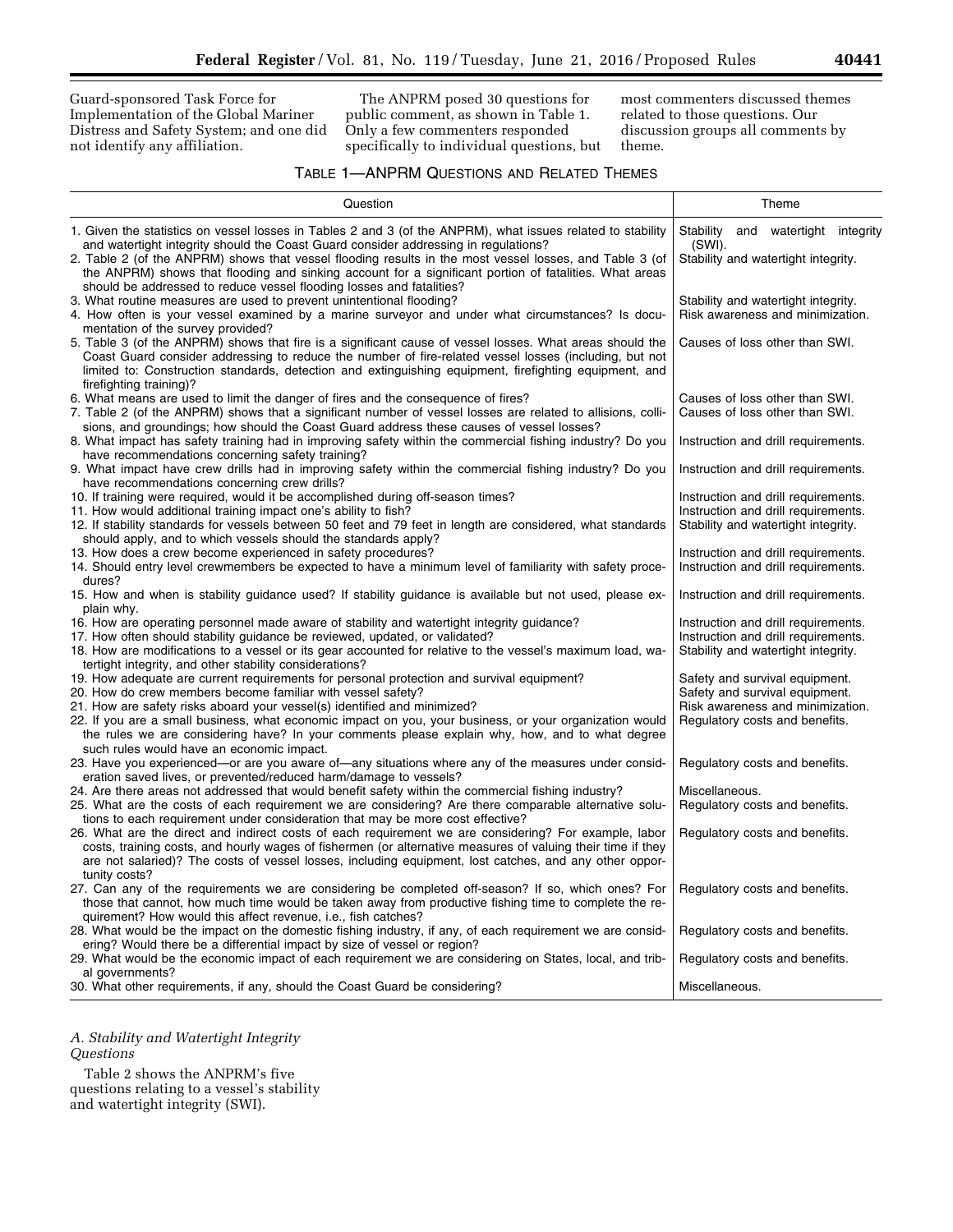#### TABLE 2—ANPRM QUESTIONS ON STABILITY AND WATERTIGHT INTEGRITY

1. Given the statistics on vessel losses in Tables 2 and 3 (of the ANPRM), what issues related to SWI should the Coast Guard consider addressing in regulations?

2. Table 2 (of the ANPRM) shows that vessel flooding results in the most vessel losses, and Table 3 (of the ANPRM) shows that flooding and sinking account for a significant portion of fatalities. What areas should be addressed to reduce vessel flooding losses and fatalities? 3. What routine measures are used to prevent unintentional flooding?

12. If stability standards for vessels between 50 feet and 79 feet in length are considered, what standards should apply, and to which vessels should the standards apply?

18. How are modifications to a vessel or its gear accounted for relative to the vessel's maximum load, watertight integrity, and other stability considerations?

Twenty-three commenters responded to these questions.

*New SWI measures.* Eight commenters said additional high water alarm requirements are needed, while two others said they were not. Six commenters addressed the adequacy of existing SWI regulatory measures, with three calling them inadequate, two saying better training and enforcement is needed, and one saying SWI documentation requirements need strengthening. Five commenters said we should require stability training. Four commenters asked us to issue additional SWI regulations and extend SWI regulations to smaller vessels. Three commenters asked us to require periodic stability reassessment. One commenter said watertight enclosures need additional labeling.

We agree that additional high water alarm protection, better SWI training and documentation, and stability assessment and periodic reassessment would all contribute to reducing the risk of SWI-related CFV casualties. It is unclear to us whether the labeling of watertight enclosures requires additional regulatory attention and we ask for public comment on that topic. With respect to SWI and as we discuss in the next section of this preamble, our proposed rule would implement the statutory mandate for new subpart C CFVs less than 50 feet overall in length to meet recreational vessel construction standards, which include safe loading requirements (33 CFR part 183, subpart C) that help ensure small vessel stability. The other additional SWI measures cited by commenters on the ANPRM are not included in CGAA or CGMTA mandates, and therefore are beyond the scope of this proposed rule. The Coast Guard is reviewing additional measures and may take action in a separate future rulemaking.

*SWI information.* Five commenters provided or offered to provide information on routine measures to prevent unintentional flooding. Five commenters provided or offered to provide detailed information for developing new regulations. Three commenters said it is difficult to account for the impact of vessel modifications on vessel stability. Two commenters cited the importance of regular vessel maintenance and inspection for SWI. Two commenters said fatigue and fishing season limitations contribute to flooding losses and deaths. One commenter said stability is not an issue for smaller vessels.

We appreciate the information commenters provided and may use it in developing future regulatory proposals. We agree on the difficulty of assessing changes in a vessel's stability, and on the importance of regular SWI inspection and maintenance. We acknowledge the SWI risks posed by fatigue and fishing season factors, but point out that we lack regulatory authority over either issue. We agree that smaller CFVs may not be prone to the same stability issues that are relevant for larger vessels, but this does not mean small vessels are immune to SWI problems. Our data show that SWI may be a factor in some small vessel casualties.

*SWI cost and logistics issues.* Seven commenters expressed concern over the cost of new SWI regulations; three commenters wondered if there are enough naval architects to conduct additional stability assessments; and another commenter was concerned about the difficulty of obtaining stability

assessments or training in small, remote fishing villages. Three commenters said we should take the needs and conditions of specific fisheries into account.

As previously noted, the scope of this rule is limited to proposing to implement the CGAA and CGMTAmandated recreational vessel construction requirements for certain CFVs. Therefore at this time we are taking no action on SWI, but should we do so in the future, we would invite public comment on the validity of the cost and logistical concerns raised by commenters on the ANPRM, and on how best to address those concerns.

*Miscellaneous.* In addition, some of the 29 commenters who responded to Questions 24 and 30, which invited comment on miscellaneous issues, raised SWI points in those responses. Three commenters discussed ways of reducing flooding risk, including bilge and open-door alarms and regular hull examinations. One commenter said we should revise freeing port requirements to align with international standards. We agree that all these ideas could be worthy of consideration for future regulatory action, but since none is the subject of CGAA or CGMTA mandates, they are beyond the scope of this proposed rule. Should we take future regulatory action on SWI, hull examinations, and freeing port requirements, we would seek public comment on how best to address those issues.

#### *B. Causes of Loss Other Than SWI*

Table 3 shows the three questions we asked in the ANPRM relating to causes of loss other than stability and watertight integrity.

#### TABLE 3—ANPRM QUESTIONS ON CAUSES OF LOSS OTHER THAN SWI

<sup>5.</sup> Table 3 (of the ANPRM) shows that fire is a significant cause of vessel losses. What areas should the Coast Guard consider addressing to reduce the number of fire-related vessel losses (including, but not limited to, construction standards, detection and extinguishing equipment, firefighting equipment, and firefighting training)?

<sup>6.</sup> What means are used to limit the danger of fires and the consequence of fires?

<sup>7.</sup> Table 2 (of the ANPRM) shows that a significant number of vessel losses are related to allisions, collisions, and groundings; how should the Coast Guard address these causes of vessel losses?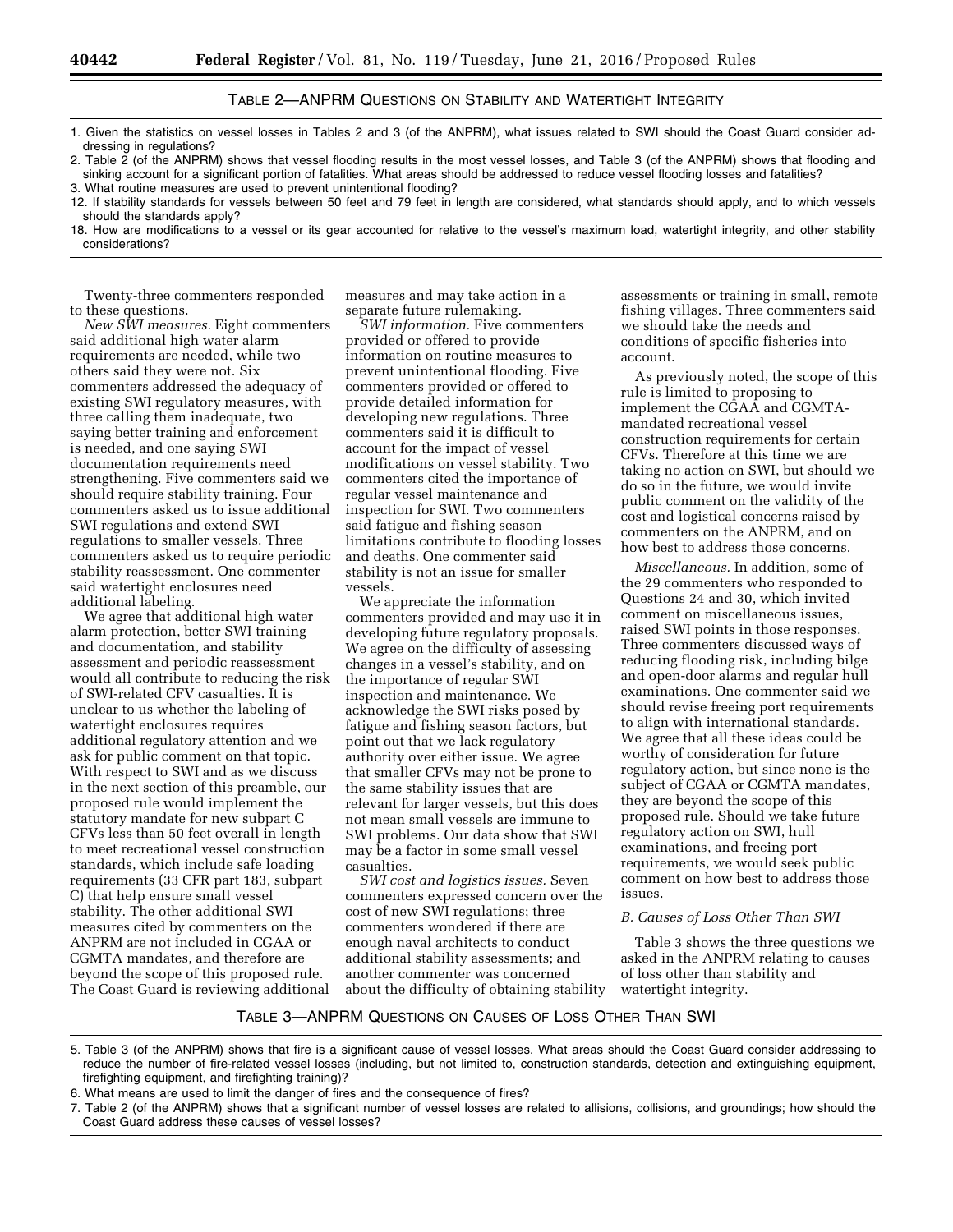Eight commenters responded to these questions.

*Risk in general.* Among factors cited as raising risk for CFVs are weather (4 commenters) and fatigue (3 commenters). Among factors cited as lowering risk for CFVs are training (2 commenters), and safety and security watchstanders (1 commenter). Two commenters provided technical information that we may use in developing future regulatory action. We agree with each of the factors cited as raising or lowering CFV risk, and we may address them in a future rulemaking. The legislation mandated additional training for persons in charge of certain CFVs.10 Because that mandate cannot be implemented without the exercise of the Coast Guard's discretion, it is not reflected in this proposed rule

but may be the subject of future regulatory action.

*Reducing fire risk.* Three commenters provided or offered to provide information about measures used to limit fire danger or to control the consequences of fire. We may use that information in developing future regulatory action. Three commenters specified additional factors, for example vessel examinations, that can reduce the risk of fire; a fourth commenter said several factors beyond the control of any regulator could lead to fire on smaller vessels. We agree with all four commenters. Additional fire risk control measures are not included in CGAA or CGMTA mandates and therefore are beyond the scope of this proposed rule.

*Miscellaneous.* In addition, some of the 29 commenters who responded to Questions 24 and 30, which invited comment on miscellaneous issues,

raised ''other causes of loss'' points in those responses. Two commenters said we should pay more attention to preventing or dealing with manoverboard incidents, and one commenter each cited the quality of weather reports, crew fatigue, structural fire protection, and pre-employment drug testing as factors deserving our regulatory attention. We agree that these are all factors that can affect CFV safety, and we may consider them in the future. None of the factors cited by the commenters is addressed in CGAA or CGMTA mandates and, therefore, they are all beyond the limited scope of this proposed rule.

#### *C. Risk Awareness and Minimization*

Table 4 shows the two questions we asked in the ANPRM about risk awareness and minimization.

TABLE 4—ANPRM QUESTIONS ON RISK AWARENESS AND MINIMIZATION

4. How often is your vessel examined by a marine surveyor and under what circumstances? Is documentation of the survey provided? 21. How are safety risks aboard your vessel(s) identified and minimized?

Twenty commenters responded to these questions.

*Vessel examination.* Nine commenters said we should require mandatory periodic vessel self-examinations tailored to the needs and conditions of specific fisheries, but two other commenters said that over-zealous Coast Guard enforcement and unnecessary vessel boardings discourage voluntary vessel self-examination. Four commenters said periodic examinations are already required, usually by insurers. Three commenters said we should require mandatory Coast Guard dockside vessel examinations, but two other commenters said the Coast Guard has too few inspectors to conduct such examinations efficiently, and a third commenter said required vessel selfexaminations would have little value. Two commenters pointed out that documentation of vessel selfexaminations could be fraudulent.

Vessel self-examination is not included in CGAA or CGMTA mandates and therefore is beyond the scope of this proposed rule. However, the proposed rule does implement the statutory mandate for dockside examination of CFVs subject to 46 CFR part 28, subpart C: those that operate beyond 3 nautical miles from the U.S. territorial sea baseline, or with more than 16 persons onboard, or that are Aleutian Trade fish tender vessels (collectively referred to as ''subpart C vessels''). We believe we are

10 46 U.S.C. 4502(g).

fully prepared to enforce the dockside examination requirement and appropriately staffed to do so. We encourage all CFV owners and operators to conduct their own frequent examinations of vessel and equipment condition, and we acknowledge that many already do so, for insurance reasons or as a best practice. We acknowledge that vessel selfexamination and compliance documentation could be subject to fraud or error, but point out that fraudulent or erroneous documentation exposes perpetrators to the civil and criminal penalty provisions of 33 CFR subpart 1.07.

We are concerned by any reports of impropriety in Coast Guard enforcement activity, though that is beyond the scope of this rulemaking. We are committed to effective, but fair, regulatory enforcement. If you believe you have been subject to improper Coast Guard enforcement activity, we encourage you to bring it to the attention of your local Coast Guard office. You should also be aware that under 46 CFR 1.03–20 you can appeal an inspector's action to the cognizant Coast Guard District Commander. Finally, if you are a small business you may send comments on Coast Guard regulatory enforcement actions to the Small Business and Agriculture Regulatory Enforcement Ombudsman and the Regional Small Business Regulatory Fairness Boards.

The Ombudsman evaluates these actions annually and rates each agency's responsiveness to small businesses. If you wish to comment on actions by employees of the Coast Guard, call the Ombudsman's office at 1–888–REG– FAIR (1–888–734–3247).

*Other risk minimization measures.*  Two commenters said that vessel owners and operators pass risk information to their crews. One commenter each remarked that risks are minimized through regular maintenance, drills, and training; that we should require mandatory crew training; that we should improve documentation of casualties occurring while a vessel is traveling to or from fishing grounds; and that we should not require vessel safety officers.

We agree that keeping crews informed and trained to minimize risk is essential for CFV safety. We think some vessels may benefit from designating a vessel safety officer. At this time, we take no position on whether additional regulatory action is needed to improve in-transit casualty documentation. Aside from requiring documentation of crew instruction and drills, the risk minimization measures discussed by the commenters are not included in CGAA or CGMTA mandates and, therefore, are beyond the scope of this proposed rule.

*Miscellaneous.* In addition, some of the 29 commenters who responded to Questions 24 and 30, which invited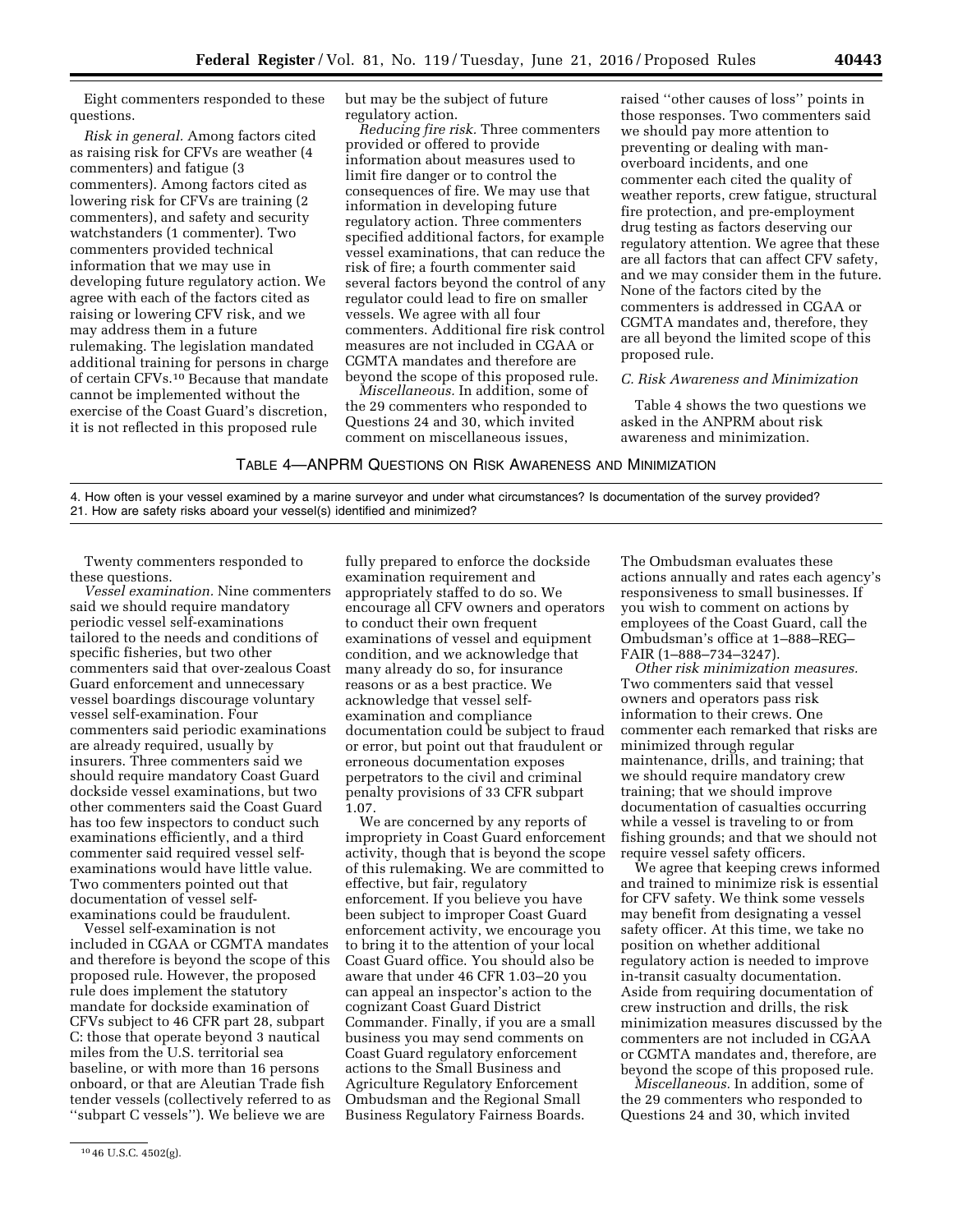comment on miscellaneous issues and raised risk awareness and minimization points in those responses. Two commenters asked us to provide more regulatory guidance, like compliance checklists, and a third commenter provided sample checklists and maintenance guidelines. Two commenters said we should conduct random dockside safety audits. One commenter said we should require

mandatory Coast Guard dockside vessel examination.

We try to make valuable information and regulatory guidance available to commercial fishermen. Our ''Homeport'' Web site, *[http://homeport.uscg.mil,](http://homeport.uscg.mil)*  features a page dedicated to commercial fishing vessels. That page provides numerous links to safety information and related Web sites. Random audits are not included in CGAA or CGMTA

requirements and therefore are beyond the scope of this proposed rule, but the proposed rule does implement statutory requirements for the mandatory dockside examination of certain CFVs.

*D. Instruction and Drill Requirements* 

Table 5 shows the nine questions our ANPRM asked about instruction and drill requirements.

#### TABLE 5—ANPRM QUESTIONS ON INSTRUCTION AND DRILL REQUIREMENTS

- 8. What impact has safety training had in improving safety within the commercial fishing industry? Do you have recommendations concerning safety training?
- 9. What impact have crew drills had in improving safety within the commercial fishing industry? Do you have recommendations concerning crew drills?
- 10. If training were required, would it be accomplished during off-season times?
- 11. How would additional training impact one's ability to fish?
- 13. How does a crew become experienced in safety procedures?
- 14. Should entry-level crewmembers be expected to have a minimum level of familiarity with safety procedures?
- 15. How and when is stability guidance used? If stability guidance is available but not used, please explain why.
- 16. How are operating personnel made aware of stability and watertight integrity guidance?
- 17. How often should stability guidance be reviewed, updated, or validated?

Twenty-seven commenters responded.

*Training on stability and watertight integrity (SWI).* Eight commenters said that at least some members of a vessel's crew should receive training in SWI. Three commenters said we should adopt the Commercial Fishing Industry Vessel Safety Advisory Committee's recommendation for all crew members to receive at least some level of stability training. Three commenters said they already provide their crews with stability training. Two commenters said stability training helps the master understand vessel capabilities and develop operational guidance for the crew. One commenter said stability training for crew members should focus on areas where crew members can assist the master in preserving vessel stability.

This proposed rule does not address SWI training. We encourage CFV owners and operators to provide SWI training for all crew members. Should we take future regulatory action on SWI training, we would first submit our proposed action to the public for comment.

*Vessel-specific stability assessment or guidance.* Five commenters said we should require assessments and reassessments at least every five years, or under other conditions they specified; a sixth commenter said requiring assessment results to be reported would impose an unnecessary cost. Four commenters said that vesselspecific stability guidance is logistically difficult and expensive to provide; a fifth commenter specifically cited the difficulty of reassessing an older vessel's

stability if no vessel blueprints are available. Two commenters said stability guidance must be adapted for the use of smaller vessels. Two commenters said lightweight surveys are sufficient to ensure stability, implying opposition to any requirement for incline testing; two other commenters said incline testing can be important especially for vessels that are particularly susceptible to weight changes; a fifth commenter said inspectors might push for unnecessary incline tests. Two commenters said vessels should be required to document weight changes continuously. One commenter said stability guidance is useful only if it is easy to understand. Another commenter said concisely worded stability guidance is easier to understand than pictorial displays. One commenter said stability should be reassessed only as part of the vessel survey needed to purchase insurance; another said reassessment is only necessary if the vessel is significantly altered. One commenter said stability guidance should be updated whenever a vessel spends significant time in a shipyard or dockside. One commenter said the master should be required to review stability guidance at least yearly, or prior to every voyage, while another commenter said the master could review stability guidance by using a simple stability checklist.

Vessel stability assessment and guidance are not addressed in the CGAA or CGMTA mandates, and thus are beyond the scope of this proposed rule, but we encourage CFV owners and operators to obtain, make sure they

understand, and frequently review stability assessments and guidance. We think the difficulty and expense of taking these measures need to be weighed against the considerable safety risk that comes with vessel instability. We also think it is best safety practice to reassess a vessel's stability not only after a significant modification, but also periodically (for example, every five years), because a vessel's stability characteristics can change over long periods of time. Should we take future regulatory action to mandate this practice, we would first submit the proposed action to the public for comment.

This rule proposes to implement the statutory mandate for new subpart C CFVs of less than 50 feet overall in length to meet recreational vessel construction standards, which include safe loading requirements (33 CFR part 183, subpart B) that help ensure a small vessel's stability. Lightweight surveys are often sufficient for stability assessment purposes, but we agree with the commenters who said incline testing is important for a vessel that is particularly susceptible to weight changes. Continual awareness of how changes to a vessel or its equipment can affect stability is important, and we encourage CFV owners and operators to document vessel weight changes.

*General crew training and drill requirements.* Eleven commenters said we should increase crew training and periodic retraining requirements; seven commenters said we should require periodic retraining; three other commenters opposed increased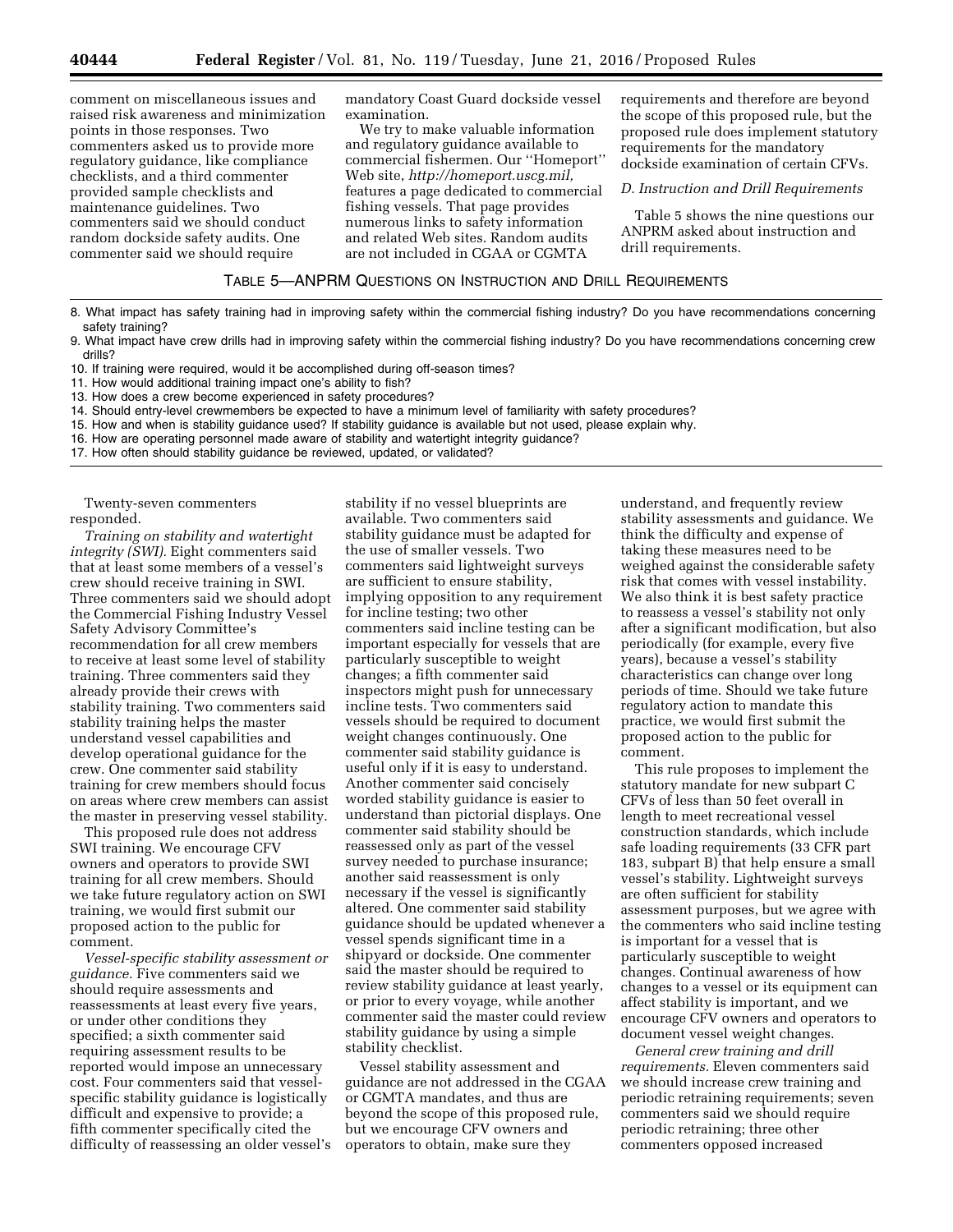requirements due to costs in time and money; another commenter said we should exempt experienced fishermen from additional training requirements; another said additional training only makes work for the Coast Guard; and another said crew members should be included in the safety training we conduct for Coast Guard personnel. Five commenters said entry-level crew members should have vessel-specific safety orientation and training; a sixth commenter said this should not be necessary for a crew member with significant recent experience on another vessel; and a seventh said that orientation—with good leadership from the master—helps prepare crews. Five commenters said crew training should be documented. Three commenters said safety planning and drills help prepare crews to deal with emergencies. Three commenters said compliance with current training requirements is often inadequate; while two other commenters said the Coast Guard does not adequately enforce those requirements. Two commenters said we should address fatigue awareness in crew training, and a third said crews should be trained to deal with manoverboard emergencies.

The legislation mandates additional training for the persons in charge of certain CFVs and to document crew instruction and drills, which will be the subject of future regulatory action because implementation will require further consideration of the appropriate exercise of Coast Guard discretionary authority. Otherwise, CGAA and CGMTA mandates do not impose other new training requirements, and therefore the commenter's recommended changes are beyond the scope of the proposed rule. Nevertheless we encourage CFV owners and operators to make sure crews are welltrained. The expense and difficulty of crew training, retraining, and drills should be weighed against the safety risks to which CFV crews are exposed and the safety benefits that frequently refreshed training and drills can provide. We do not agree that CFV crews need the same training Coast Guard personnel receive—our training is designed to meet the needs of our service—but we think even experienced fishermen can benefit from additional training, especially when that training is specific to a vessel's unique structural, equipment, and operational characteristics, and that new crew members should receive a vesselspecific safety orientation as soon as they come aboard. We encourage CFV owners and operators to include fatigue

awareness and response to manoverboard emergencies in their crew training. We are concerned by comments that charge us with inadequate enforcement of existing regulations, and we have devoted particular attention to planning for effective enforcement of this proposed rule.

*Logistics of training.* Three commenters said certain training can be conducted in the off season, but that other topics need to be addressed just prior to and during vessel operations; a fourth commenter said that the off season is the only effective time for training. Two commenters said providing training in remote coastal areas is logistically difficult. Two commenters said we should require formal training and periodic retraining for drill instructors. One commenter said we should phase in new training requirements to ensure a sufficient number of trainers. One commenter said fishing vessel operators need to make time for training and that additional training would not be unduly burdensome. One commenter said training requirements are complicated by late changes in crew membership, but another said this complication can be overcome through onboard training.

The legislation mandates additional training for the persons in charge of certain CFVs and to document crew instruction and drills, which will be the subject of future regulatory action because implementation will require further consideration of the appropriate exercise of Coast Guard discretionary authority. Otherwise, CGAA and CGMTA mandates do not impose other new training requirements, and therefore the commenter's recommended changes are beyond the scope of the proposed rule. We acknowledge the logistical difficulties involved in providing good training, but we agree that the value of training makes it worth overcoming those difficulties, and that this often can be done by balancing off-season training with onboard training and drills.

*Vessel safety and drill officers.* Three commenters said we should require onboard drill conductors. Three commenters discussed whether a ''vessel safety officer'' should be mandatory, with two opposing the position because it could interfere with the master's authority, and the third disputing that idea and supporting the position. We think some CFVs can benefit from having designated onboard drill conductors and vessel safety officers, but neither is required by CGAA or CGMTA mandates nor required by this proposed rule.

*Miscellaneous.* In addition to the nine ANPRM questions specifically relating to instruction and drill requirements, Questions 24 and 30 invited comments on miscellaneous issues. Some of the 29 commenters who responded to Questions 24 and 30 used the opportunity to discuss instruction and drill requirements in general terms. Four commenters suggested additional training topics: One each suggesting the use of personal flotation devices (PFDs) to mitigate the risk of falling overboard, additional training for rescue swimmers, fatigue awareness and endurance, and damage control. Two commenters said we should provide more information about operational improvements and new products that could enhance safety. One commenter said we should improve regulatory awareness by mailing the regulations to every vessel owner. One commenter said we can improve safety on older vessels that cannot upgrade safety features, by focusing on training, instruction, and regular inspections.

None of the additional training topics these commenters suggested is required by CGAA or CGMTA mandates, and therefore they are not included in this proposed rule. However, we acknowledge that each topic can be a useful part of CFV crew safety training. We try to make valuable CFV safety information available to commercial fishermen. We have briefed attendees on the CGAA/CGMTA mandates at national and regional meetings of associations that represent CFV owners and operators, and our ''Homeport'' 11 and ''FishSafe'' 12 Web sites provide a summary of the CGAA/CGMTA mandates 13 as well as numerous links to CFV safety information and related Web sites.14 We will continue to provide easily accessible CFV safety information, and ample guidance and publicity to accompany any new regulations. Our proposed rule and any final rule, along with any supplementary materials, will also be available in several locations on the Internet, including the **Federal Register**  Web site and *Regulations.gov*. We believe that improved training, instruction, and vessel self-examination

<sup>11</sup>*See [https://homeport.uscg.mil/mycg/portal/ep/](https://homeport.uscg.mil/mycg/portal/ep/home.do) [home.do.](https://homeport.uscg.mil/mycg/portal/ep/home.do)* 

<sup>12</sup>*See [http://www.fishsafe.info/.](http://www.fishsafe.info/)* 

<sup>13</sup>*See [http://www.fishsafe.info/Update%20on](http://www.fishsafe.info/Update%20on%20CFVS%20Requirements%20-%201Mar2013.pdf) [%20CFVS%20Requirements%20-%201Mar](http://www.fishsafe.info/Update%20on%20CFVS%20Requirements%20-%201Mar2013.pdf) [2013.pdf.](http://www.fishsafe.info/Update%20on%20CFVS%20Requirements%20-%201Mar2013.pdf)* 

<sup>14</sup>For example, information on updated dockside safety examination requirements appears at *[http://](http://www.fishsafe.info/Update%20on%20CFVS%20Requirements%20-%201Mar2013.pdf) [www.fishsafe.info/Update%20on%20CFVS%20](http://www.fishsafe.info/Update%20on%20CFVS%20Requirements%20-%201Mar2013.pdf) [Requirements%20-%201Mar2013.pdf.](http://www.fishsafe.info/Update%20on%20CFVS%20Requirements%20-%201Mar2013.pdf)* An alert on overloaded CFV lifting gear appears at *[http://www.](http://www.fishsafe.info/MSA02-12.pdf) [fishsafe.info/MSA02-12.pdf,](http://www.fishsafe.info/MSA02-12.pdf)* and a dockside safety examination request form appears at *[http://www.](http://www.fishsafe.info/docksideexamrequest.htm) [fishsafe.info/docksideexamrequest.htm.](http://www.fishsafe.info/docksideexamrequest.htm)*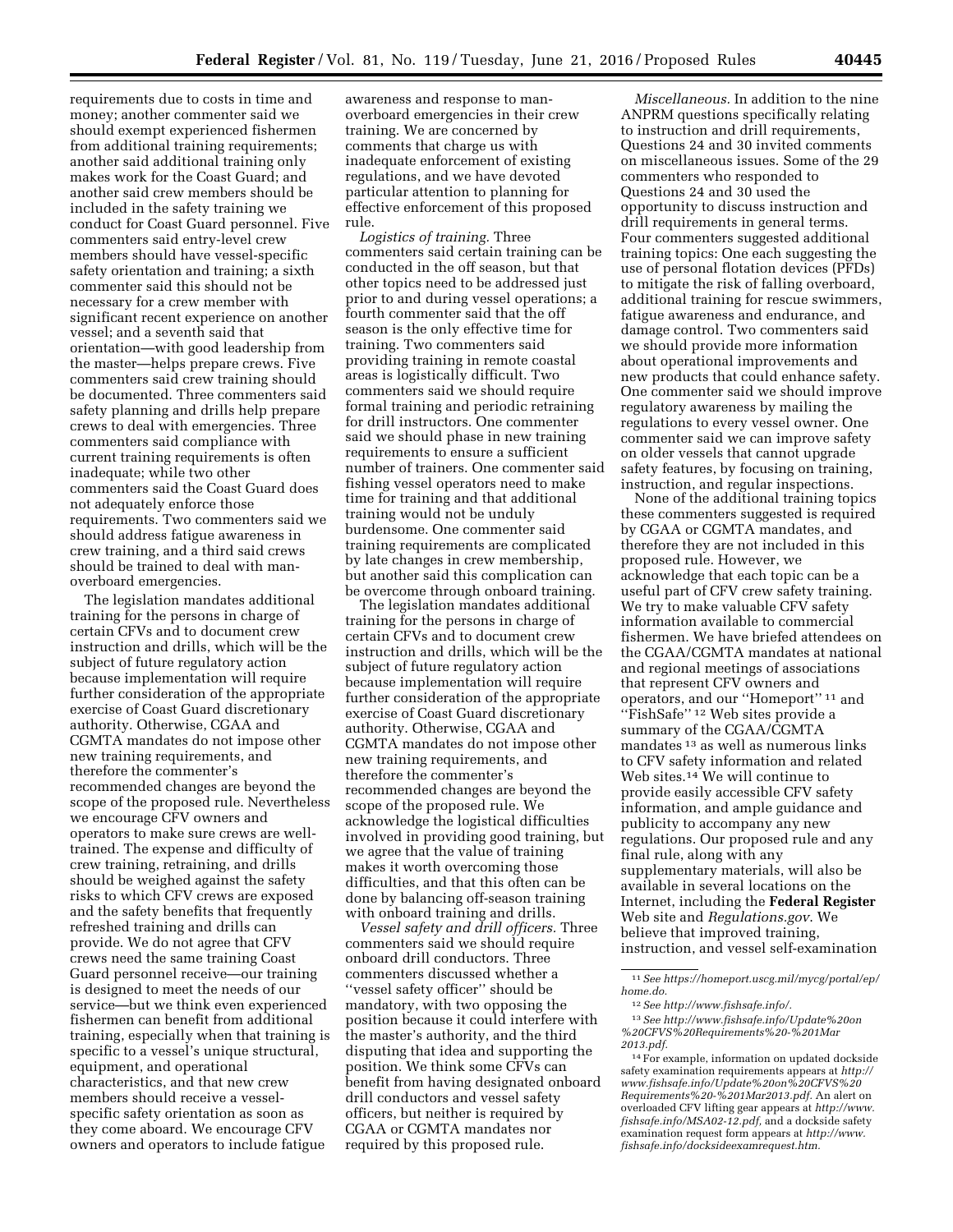are of value to all vessels, and that this may be particularly true for older vessels.

*E. Safety and Survival Equipment* 

Table 6 shows the two questions the ANPRM asked about safety and survival equipment.

#### TABLE 6—ANPRM QUESTIONS ON SAFETY AND SURVIVAL EQUIPMENT

19. How adequate are current requirements for personal protection and survival equipment? 20. How do crew members become familiar with vessel safety and survival equipment?

Twenty-four commenters responded to these questions.

*Equipment in general.* Five commenters said old equipment needs to be replaced and equipment lifespan guidelines should be set for specific items. Four commenters said crew members become familiar with safety and survival equipment through proper training and frequent drills. Four commenters said we should exempt fisheries and types of vessels of interest to those commenters. Three commenters said we should allow properly labeled outdated equipment to be used for training. Two commenters said better protection is needed to prevent manoverboard incidents. One commenter each said equipment requirements for larger CFVs should apply to all CFVs; that we should develop an equipment recall program; and that emergency equipment is often improperly installed and maintained.

The legislation mandates additional training for the persons in charge of certain CFVs, and to document crew instruction and drills, which will be the subject of future regulatory action because implementation will require further consideration of the appropriate exercise of Coast Guard discretionary authority. Otherwise, CGAA and CGMTA mandates do not impose other new training requirements, and therefore the commenter's recommended changes are beyond the scope of the proposed rule. However, CFV safety could benefit from examining these issues and we may do so in future regulatory action.

*Survival craft.*15 Five commenters said survival craft often cannot be launched by one person. Five other commenters said the location of survival craft can be problematic, especially for smaller vessels, and can interfere with normal operations. One commenter said current survival craft may not be properly designed or equipped. One commenter said we should update survival craft requirements, and this proposed rule implements the statutory

mandate for survival craft to protect occupants from immersion in water. We agree with the comments made by these commenters and may address the issues they raise in future regulatory action.

*Emergency communications and lighting.* Five commenters said we should require emergency position indicating radio beacon (EPIRB) registration. Two commenters said current emergency lighting regulations are inadequate. One commenter asked us to update all emergency communication requirements. One commenter noted that EPIRBs and other distress signals are often inaccessible in emergencies. We agree that EPIRBs should be registered, as is required by Federal Communications Commission regulations in 47 CFR 80.1061(e) and (f). CFV safety could benefit from examining the issues raised by all these commenters and we may do so in future regulatory action, but because none of those issues is addressed by CGAA or CGMTA mandates, they are beyond the scope of the proposed rule.

*Immersion suits and personal flotation devices.* Four commenters said we should require immersion suits to be carried in seasonally cold waters, and three other commenters noted that hypothermia is possible even in warm waters. Four commenters said we should require revised immersion suit labeling because ''universal'' suits do not fit many crew members. One commenter asked us to require PFDs or other protective gear to be worn in rough weather. We agree with the points made by these commenters and may address them in future regulatory action, but because they are not addressed by CGAA or CGMTA mandates, they are not included in this proposed rule.

*Embarkation stations.* Three commenters asked us to modify embarkation station requirements based on vessel size. One other commenter said we should develop new requirements for embarkation stations, but another commenter noted that such

requirements could be counterproductive for smaller vessels. We agree that, in addition to the existing 46 CFR 28.395 embarkation station requirements for certain CFVs, new vessel-appropriate embarkation station requirements may improve CFV safety, and we may consider such requirements for future regulatory action, but because they are not addressed by CGAA or CGMTA mandates, they are not included in this proposed rule.

*Miscellaneous.* In addition, some of the 29 commenters who responded to Questions 24 and 30, which invited comment on miscellaneous issues, raised safety and survival equipment points in those responses. Three commenters said we should require PFDs to be worn in rough weather. Two commenters said the Coast Guard should work with cell phone companies to provide better coverage on fishing grounds; another commenter cited the value of the Coast Guard's Rescue 21 project in improving radio coverage. One commenter generally opposed current emergency power source requirements; another commenter generally favored adoption of a recognized industry standard for such requirements. One commenter each said we should require the use of protective equipment under hazardous conditions, require vessels to carry damage control kits, require immersion suits to be fitted with strobe lights, regulate boarding ladder locations, and regulate the safety of vessel front windows.

CFV safety could benefit from examining the issues raised by all these commenters and we may do so in future regulatory action, but because none of those issues is addressed by CGAA or CGMTA mandates, they are not included in this proposed rule.

#### *F. Regulatory Costs and Benefits*

Table 7 shows the seven questions our ANPRM asked about regulatory costs and benefits.

<sup>15</sup>The Coast Guard Authorization Act of 2015, Public Law 114–120, amended 46 U.S.C. 3104 by removing language mandating that we require

survival craft on all CFVs to protect occupants against immersion in water. The survival craft provisions of 46 U.S.C. 4502 were unaffected and

therefore those provisions continue to apply to subpart C survival craft. The new legislation will be addressed in a future rulemaking.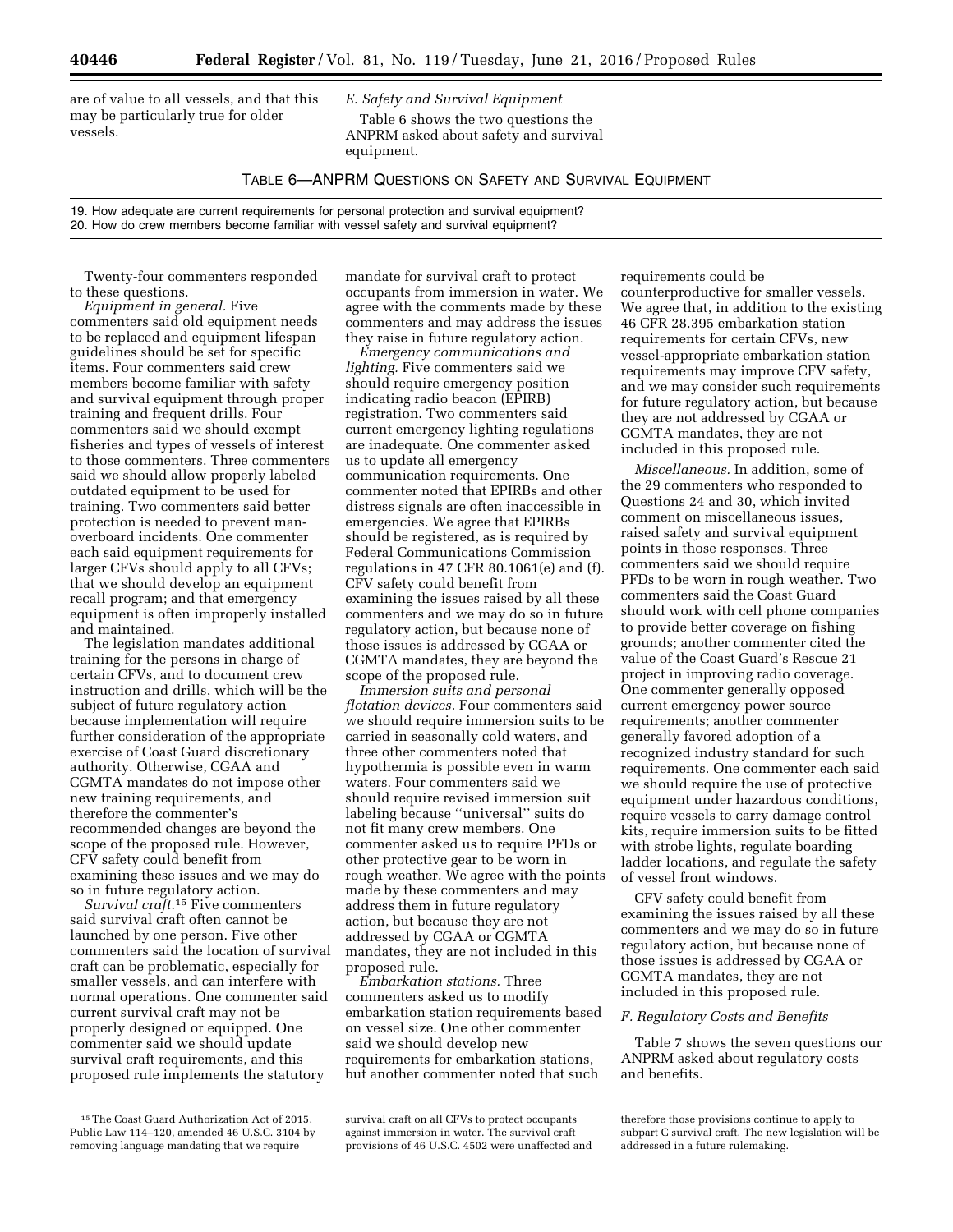#### TABLE 7—ANPRM QUESTIONS ON REGULATORY COSTS AND BENEFITS

22. If you are a small business, what economic impact on you, your business, or your organization would the rules we are considering have? In your comments please explain why, how, and to what degree such rules would have an economic impact.

23. Have you experienced—or are you aware of—any situations where any of the measures under consideration saved lives, or prevented/reduced harm/damage to vessels?

25. What are the costs of each requirement we are considering? Are there comparable alternative solutions to each requirement under consideration that may be more cost effective?

26. What are the direct and indirect costs of each requirement we are considering? For example, labor costs, training costs, and hourly wages of fishermen (or alternative measures of valuing their time if they are not salaried)? The costs of vessel losses, including equipment, lost catches, and any other opportunity costs?

27. Can any of the requirements we are considering be completed off-season? If so, which ones? For those that cannot, how much time would be taken away from productive fishing time to complete the requirement? How would this affect revenue, i.e., fish catches?

28. What would be the impact on the domestic fishing industry, if any, of each requirement we are considering? Would there be a differential impact by size of vessel or region?

29. What would be the economic impact of each requirement we are considering on States, local, and tribal governments?

Twenty commenters responded. *General impact.* Seven commenters commented on the likely expense of taking regulatory action to implement ideas discussed in the ANPRM, with five commenters saying the cost impact would be significant and adverse, and two others saying the impact would vary depending on fishery and vessel size. Seven commenters cited ways in which we might mitigate regulatory costs for the CFV industry: two saying we should focus on fishery-specific regulations; one each saying we should avoid imposing new regulations and instead improve CFV safety through online instruction, improved weather forecasting, and better Coast Guard cooperation with industry; that we should let insurance companies take the lead in requiring new safety measures; that we should provide grants to help CFV operators finance new safety measures; that we should phase in the implementation of costly measures; and that we should increase reliance on alternative compliance programs. Two commenters provided general cost information, one saying it costs almost \$1,000 per year to provide safety equipment for vessels operating outside the Boundary Line, and the other saying that the annual per person direct cost of safety training is no more than \$225 per day, sometimes \$100 per day or less.

The Coast Guard has no statutory role in the accurate development or distribution of the weather forecasts available to the CFV community. Otherwise, we will be mindful of the cost information and concerns voiced by these commenters and will consider their suggestions for mitigating cost impacts in taking any future regulatory action. This proposed rule is limited to implementing CGAA and CGMTA mandates, as we are required by law to do, and because of the limited scope of those mandates, the cost impact of this proposed rule is less than it would be if we were to proceed with all the regulatory actions we discussed in the ANPRM.

*Small business impact.* Two commenters said new regulations would likely have a significant adverse economic impact on small businesses. One commenter said new regulations would be an incentive for small business operators to spend less time fishing and more time working in safety related work. One commenter provided or can provide detailed small business economic information. We agree that new congressionally mandated regulations may have an adverse economic impact on small businesses. We will be mindful of the impacts on small businesses in any future regulatory action. As we have previously explained, this proposed rule is limited to implementing CGAA and CGMTA mandates without the exercise of Coast Guard discretion. Because of the more limited scope of those mandates, the cost impact on small businesses of this proposed rule would be less than it would be if we were to proceed with all the regulatory actions we discussed in the ANPRM.

*Specific regulatory measures.* Seven commenters cited the likely high cost of

specific regulatory measures discussed in the ANPRM: stability (3 commenters), documentation (2 commenters), training (1 commenter), and boarding ladders and embarkation stations (1 commenter). Five commenters cited specific regulatory measures that would benefit CFV safety: improved instruction and drill (2 commenters); new regulations in general (1 commenter); new instruction and drill, vessel maintenance, immersion suit, and EPIRB regulations (1 commenter); regular high water alarm tests, crew debriefings after emergency drills, and crew discussions of incidents involving other vessels (1 commenter). Four commenters provided cost information for stability analysis and documentation.

We agree that all the measures cited by these commenters could benefit CFV safety and we may consider them for future regulatory action, in which case we may use the cost information some commenters provided. The CGAA and CGMTA mandates require persons in charge of certain CFVs to receive training (including stability training) and require documentation of crew instruction and drills, but otherwise they do not address the regulatory measures cited by these commenters, and therefore they are not included in this proposed rule.

#### *G. Miscellaneous Issues*

Table 8 shows the two questions our ANPRM asked about miscellaneous issues.

#### TABLE 8—ANPRM QUESTIONS ON MISCELLANEOUS ISSUES

24. Are there areas not addressed (in the ANPRM) that would benefit safety within the commercial fishing industry? 30. What other requirements, if any, should the Coast Guard be considering?

Twenty-nine commenters responded to these questions.

*Regulations for subsets of the CFV industry.* Fourteen commenters said that our CFV regulations should be modified

to reflect the special conditions and risks found in certain regions (8 commenters), fisheries, or types of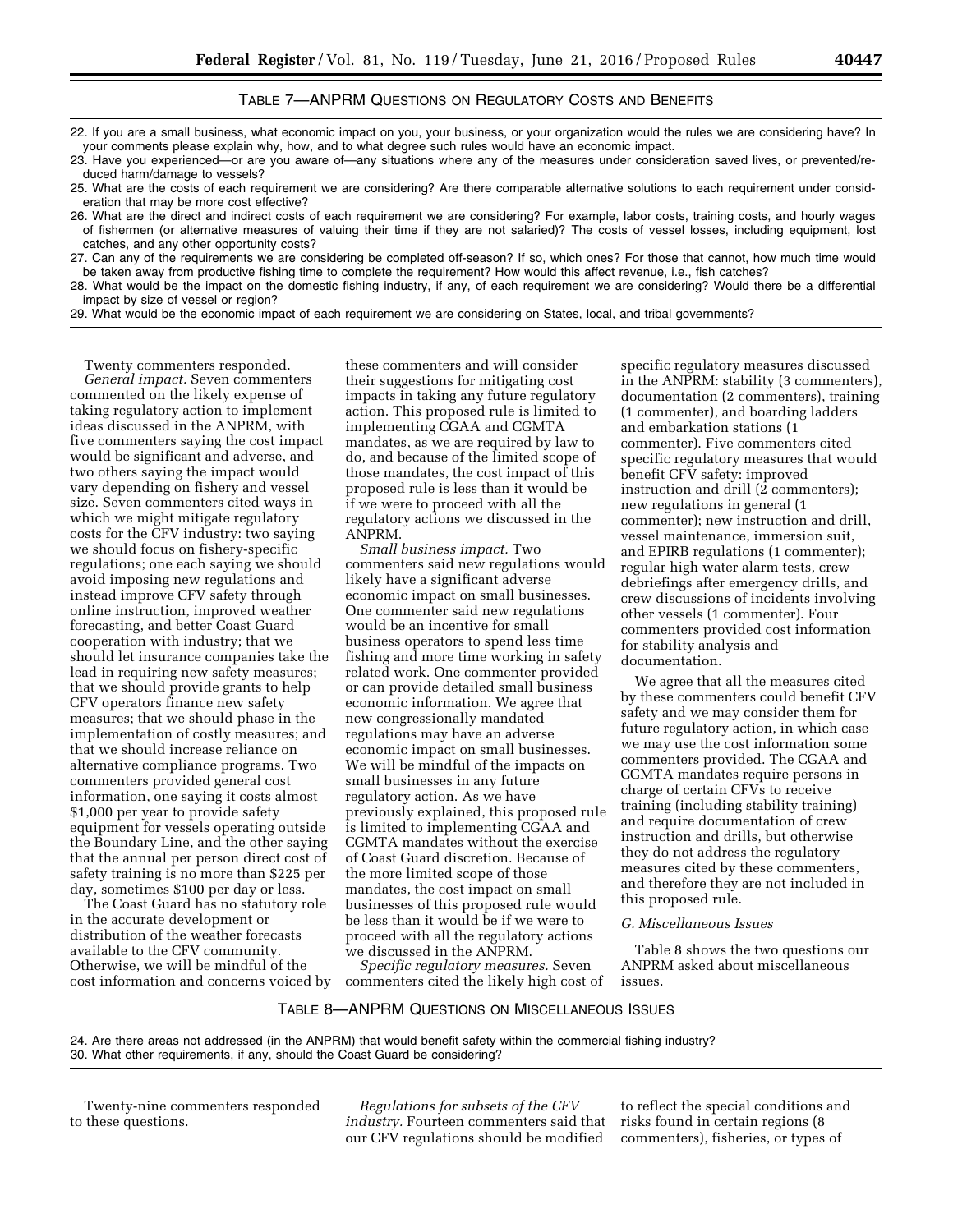vessel (6 commenters). In considering any future regulatory action, we would try to accommodate subset-specific concerns. This proposed rule is limited to implementing CGAA and CGMTA mandates that sometimes require different behavior depending on vessel size or operating conditions, but which otherwise apply to CFVs regardless of region or fishery.

*Coast Guard resources and enforcement.* Several commenters recommended changes in the way we allocate resources to CFV safety and enforce CFV regulations. They suggest we add enforcement resources (6 commenters); improve enforcement efficiency and fairness (6 commenters); better enforce existing regulations (2 commenters); focus on approving vessel plans and licensing operators (2 commenters); develop a competitive grant program to research CFV safety (1 commenter); have an advisory board of naval architects (1 commenter); update Coast Guard safety guidance (1 commenter); and focus on providing safety checklists (1 commenter). We may consider these recommendations for future action, but none is addressed by CGAA or CGMTA mandates and, therefore, all are beyond the scope of this proposed rule.

Though it is beyond the scope of this proposed rule, we are concerned by any report of unfairness in Coast Guard enforcement activity. We are committed to effective and fair regulatory enforcement. If you believe you have been subject to improper Coast Guard enforcement activity, we encourage you to bring it to the attention of your local Coast Guard office. You should also be aware of the ''rights of appeal'' provisions contained in our regulations, in 46 CFR subpart 1.03. Finally, if you are a small business, you may send comments on Coast Guard regulatory enforcement actions to the Small Business and Agriculture Regulatory Enforcement Ombudsman and the Regional Small Business Regulatory Fairness Boards. The Ombudsman evaluates these actions annually and rates each agency's responsiveness to small business. If you wish to comment on actions by employees of the Coast Guard, call 1–888–REG–FAIR (1–888– 734–3247).

*Rulemaking protocols.* Several commenters made recommendations about guiding principles and procedures that we should keep in mind when engaged in CFV rulemakings. They said we should view supporting data with caution (3 commenters), provide a long public comment period and several public meetings in connection with any NPRM (2 commenters), base regulations

on International Maritime Organization standards wherever possible (2 commenters), use international weight and measurement standards (1 commenter), expand voluntary compliance programs (1 commenter), and stop grandfathering older vessels (1 commenter). This rule proposes to implement CGAA and CGMTA mandates that have been in place for several years. However, we will bear the concerns and recommendations voiced by these commenters in mind in taking any further CFV regulatory action. Since the passage of the 2010 and 2012 legislation, we have made numerous presentations and received input from the public at national and regional commercial fishing industry meetings, and at the annual meetings of the Commercial Fishing Safety Advisory Committee.

*Specific regulatory measures.* Several commenters recommended specific regulatory measures we should take (or avoid). They said those measures should focus on compliance documentation (3 commenters), improving fishery management (2 commenters), permitting the use of larger, foreign built vessels (2 commenters), avoiding trip report requirements (2 commenters), posting compliance documentation for crew scrutiny (1 commenter), redefining Boundary Lines to facilitate compliance (1 commenter), minimum safety construction standards for all new CFVs, reserving safety examination duties for Coast Guard personnel rather than marine surveyors (1 commenter), extending documented CFV safety equipment requirements to undocumented CFVs (1 commenter), avoiding licensing commercial fishermen (1 commenter), and confined space entry regulations (1 commenter).

This rule proposes to implement CGAA and CGMTA mandates relating to compliance documentation, recreational vessel construction standards for CFVs of less than 50 feet overall in length, mandatory dockside examinations for certain CFVs, and regulatory parity for both documented and undocumented CFVs; and it proposes to implement the statutory substitution of territorial sea baseline references for Boundary Line references. Our rule does not propose to require trip reports. The Coast Guard has no regulatory responsibility for fishery management, and lacks the authority to license commercial fishermen or to permit the use of foreign-built vessels where that use is prohibited by U.S. law. Neither posting compliance documentation for crew scrutiny, excluding non-Coast Guard personnel from vessel examination duties, nor confined space entry is

addressed by CGAA or CGMTA mandates, and therefore all are beyond the scope of the proposed rule, though we may consider them for future regulatory action.

#### **VI. Discussion of CGAA and CGMTA Mandates and the Proposed Rule**

The CGAA and CGMTA contain a variety of marine safety provisions. Many of those provisions amend 1988 CFV safety legislation that is codified in 46 U.S.C. Chapter 45, Uninspected Commercial Fishing Industry Vessels. Coast Guard regulations implementing the 1988 legislation were first issued in 1991 and appear in 46 CFR part 28.16 Statutory civil and criminal penalties are provided for violations of Chapter 45 ''or a regulation prescribed under this chapter.'' See 46 U.S.C. 4507(a). Coast Guard enforcement procedures are described in 33 CFR subpart 1.07. In addition, vessels that violate part 28 regulations or that are operating under unsafe conditions may have their operations restricted or terminated, 46 CFR 28.65, and be subject to other operational controls ordered by a District Commander or Captain of the Port under 33 CFR 160.111.

In many cases the CGAA and CGMTA changes either require or permit the Coast Guard to amend its CFV regulations. This rule proposes to implement those statutory mandates that pertain to CFVs, that took effect upon enactment of the CGAA in October 2010 and the CGMTA in December 2012, and that can be incorporated in Coast Guard CFV regulations without the exercise of any Coast Guard discretion. This rule does not propose to apply any new or existing Coast Guard discretionary authority. We are considering additional regulatory action that would implement the Coast Guard's discretionary authority in the CGAA and CGMTA and improve the safety of commercial fishing vessel operation. Should we take that action, we will first solicit public comment.

*Vessel parity.* CGAA section 604(a)(2)(A) amends 46 U.S.C. 4502(b)(1), which contains special provisions for subpart C CFVs—those that operate beyond the Boundary Lines and with more than 16 individuals on board, or are fish tender vessels engaged in the Aleutian trade.17 Until enactment of the CGAA, section 4502(b)(1) applied only to Federally documented CFVs,<sup>18</sup>

<sup>16</sup>A general summary of statutes and regulations applicable to CFVs, written for the benefit of the CFV public, appears at *[http://www.fishsafe.info/](http://www.fishsafe.info/FederalRequirementsCFV2009.pdf) [FederalRequirementsCFV2009.pdf.](http://www.fishsafe.info/FederalRequirementsCFV2009.pdf)* 

<sup>17</sup> 46 CFR 28.200.

<sup>18</sup>*See* 46 CFR 67.7 for what constitutes a documented vessel: ''Any vessel of at least five net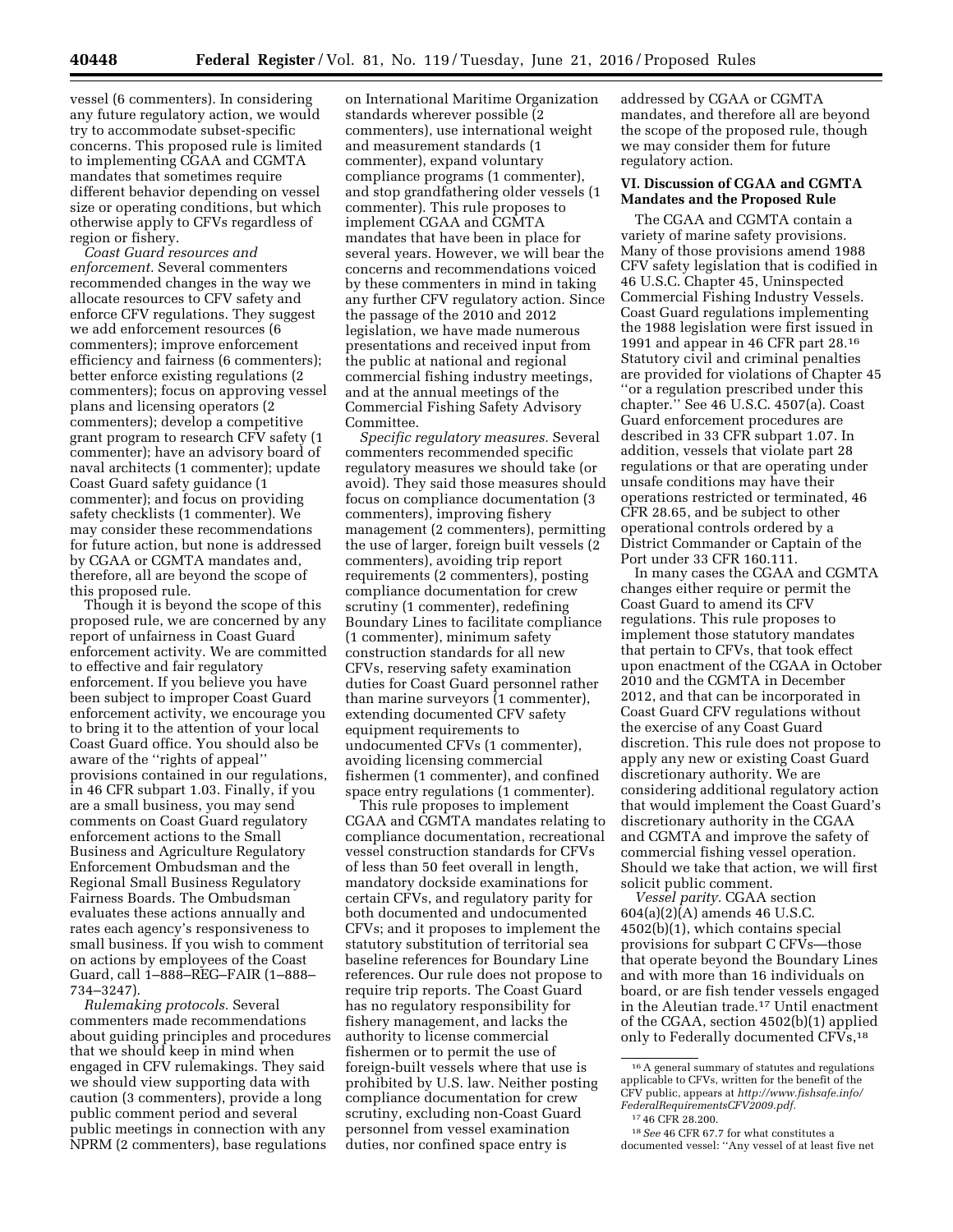and not to any of the (typically) smaller CFVs that require only State registration. The CGAA removed that restriction so that subpart C CFVs now can be either documented or undocumented.

This rule proposes to implement the CGAA by revising the subpart C heading and §§ 28.200, 28.205, 28.210, 28.215, 28.225, 28.230, 28.235, 28.240, 28.245, 28.250, 28.255, 28.260, 28.265, and 28.270. Generally, the proposed revisions eliminate language that reflects the previous exclusion of undocumented CFVs from the ''subpart C CFV'' category.

Some existing subpart C regulatory requirements are the result of prior Coast Guard discretionary determinations that are necessary for the safety of the documented CFVs to which subpart C formerly was restricted. It may make sense now to extend those same requirements to undocumented CFVs, but because this proposed rule relies exclusively on CGAA and CGMTA mandates and not use of Coast Guard discretionary authority, we cannot make that determination at this time. Where this is the case, the rule proposes to amend the regulation to clarify that, at least for now, it would continue to apply only to documented subpart C CFVs.

Before the CGAA was enacted, 46 U.S.C. 4502(a) mandated only basic safety equipment for all CFVs. The Coast Guard had discretionary authority to require additional safety equipment, but only if a CFV met special conditions defined elsewhere in section 4502. CGAA section 604(a)(1)(A) amends section 4502(a) so that it, too, now gives the Coast Guard discretionary authority to require additional equipment on any CFV, if we determine that ''a risk of serious injury exists that can be eliminated or mitigated by that equipment.'' Because such a determination would exercise our discretionary authority, it is beyond the scope of this proposed rule, which is limited to implementing CGAA and CGMTA mandates. We may exercise that discretion in future rulemakings. To that end, we request public comment identifying the types or operational characteristics of CFVs that are at risk of serious injury, and identifying equipment that can eliminate or mitigate that risk and that the Coast Guard should require by regulation.

*Substitution of baseline for Boundary Line criteria.* Special provisions in 46 U.S.C. 4502(b) pertain to the subset of CFVs that operate relatively far from shore, or with more than 16 persons onboard, or that are Aleutian Trade fish tender vessels. This subset is subject to special regulatory requirements contained in 46 CFR part 28, subpart C. Prior to enactment of the CGAA, section 4502(b) defined the relevant distance from shore as ''beyond the Boundary Line.'' The location of the Boundary Line varies by distance from the coastline around the country.19 CGAA section 604(a)(2)(B) amends 46 U.S.C.  $4502(b)(1)(A)$  by replacing the statutory Boundary Line with ''3 nautical miles from the baseline from which the territorial sea of the United States is measured or beyond 3 nautical miles from the coastline of the Great Lakes.'' As defined in 33 CFR 2.20, the territorial sea baseline is ''the line defining the shoreward extent of the territorial sea of the United States drawn according to the principles, as recognized by the United States, of the Convention on the Territorial Sea and the Contiguous Zone . . . and the 1982 United Nations Convention on the Law of the Sea (UNCLOS). . . . Normally, the territorial sea baseline is the mean low water line along the coast of the United States.'' Generally, navigation charts mark the three-nautical mile distance (the ''3-mile line'') from the baseline.

This rule proposes to update references, in the table to 46 CFR 28.110, to the lifesaving devices required by subpart C. It proposes to replace ''Boundary Line'' with ''3-mile line'' references.

*Survival craft.* In two separate provisions, the CGAA provided that a survival craft must ensure ''that no part of a person is immersed in water'' (''non-immersibility''). The first provision, CGAA section 604(a)(2)(C), amended 46 U.S.C. 4502(b)(2)(B) to require non-immersible craft on subpart C CFVs. Second, section 609 had added 46 U.S.C. 3104 to require nonimmersible craft on any vessel subject to Coast Guard inspection or regulation, including all CFVs.20 As a result of later

legislation, however, section 309 no longer applies to any CFV.21 In this rule, we propose to amend 46 CFR 28.120 and 28.130 to give effect to section 604's non-immersibility provision.

*Records.* CGAA section 604(a)(3) amends 46 U.S.C. 4502(f) to require that an individual in charge of any subpart C vessel keep a record of equipment maintenance and required instruction and drills. The rule proposes to amend 46 CFR 28.200 by requiring these records to be kept for three years, the maximum retention period ordinarily required by the Paperwork Reduction Act of 1995.22 We request comments on further specifications for this record retention requirement.

*Vessel examinations.* CGAA section 604(a)(3), as amended by CGMTA section 305(a), amends the dockside safety examination provisions of 46 U.S.C. 4502(f). The 1988 legislation added section 4502(f), requiring the Coast Guard to examine at least once every two years, at dockside, all fish processing vessels and Aleutian Trade fish tenders, and to issue a certificate to each successfully examined vessel to show that it complies with all 46 U.S.C. Chapter 45 requirements and 46 CFR part 28 implementing regulations.

Our current dockside examination program was developed after we issued our 1991 regulations to implement the 1988 legislation.23 Our FishSafe Web site provides CFV owners, operators, and personnel with information about dockside examinations.24 In general, examinations check for a vessel's lifesaving equipment, documentation, bridge and engine room equipment, and other miscellaneous required items. In addition to providing examinations for the fish processors and Aleutian Trade fish tenders that the 1988 legislation required them to, we encouraged other CFV owners and operators to obtain dockside examinations voluntarily. Whether mandatory or voluntary, we

23*See* Commandant Instruction 16711.13B, ''Implementation of Commercial Fishing Industry Vessel Regulations,'' Aug. 17, 1995.

24*See [http://www.fishsafe.info/.](http://www.fishsafe.info/)* Several pages on that Web site are referenced in footnotes to this discussion.

tons which engages in the fisheries on the navigable waters of the United States or in the Exclusive Economic Zone, or coastwise trade, unless exempt under § 67.9(c), must have a Certificate of Documentation bearing a valid endorsement appropriate for the activity in which engaged.''

<sup>19</sup>*See* Coast Guard regulations prescribing those variations at 46 CFR part 7.

<sup>20</sup>As subsequently amended by sec. 303 of the CGMTA, sec. 609 of the CGAA gave us discretionary authority to authorize the continued use, until February 26, 2016, of survival craft that cannot ensure non-immersibility (''older survival craft''), if we approved them under the applicable subpart of 46 CFR part 160 before 2010, and if the person in charge of the CFV determined under 46 CFR 28.140 that they remain in serviceable condition. Between 2010 and February 2016 we

granted that authorization to any CFV to which the non-immersibility requirements applied.

<sup>21</sup>The Coast Guard Authorization Act of 2015, Pub. L. 114–120, amended 46 U.S.C. 3104 by limiting its applicability to passenger vessels only, thereby removing any CFV from its coverage and leaving only the non-immersibility language of 46 U.S.C. 4502(b)(2)(B) in place for subpart C CFVs. Despite the removal of non-immersion requirements for non-subpart C vessels, should we find that nonimmersible survival craft could provide substantial safety benefits for those vessels, using our discretionary regulatory authority we could require them in a separate future regulatory action.

<sup>22</sup> 44 U.S.C. 3501–3520.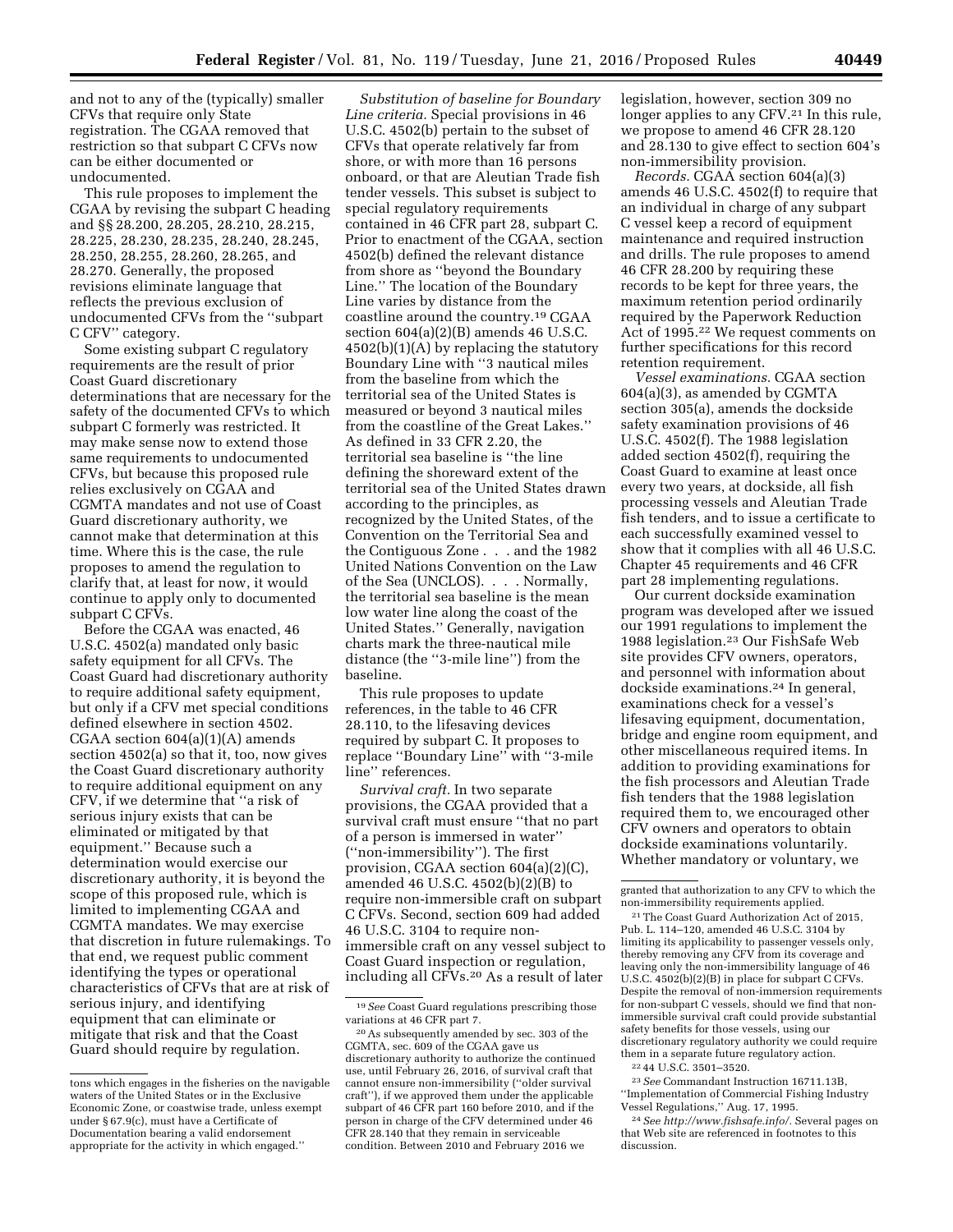issue a dated Commercial Fishing Vessel Safety Decal to any CFV that successfully completes its dockside examination. The decal indicates that the dockside examiner has found the CFV to be in compliance with all applicable Federal laws, not just 46 U.S.C. Chapter 45 and 46 CFR part 28. Many CFVs benefit from having this decal; if they operate in fisheries frequented by endangered or threatened marine species, they may be required under National Marine Fisheries Service (NMFS) regulations 25 to have a NMFSapproved observer onboard. NMFS regulations 26 prohibit observers from going or staying onboard any CFV that does not display a valid decal. Thus, by 2010, dockside examinations were a well-developed and familiar feature of our CFV safety program.27

Against this backdrop, CGAA section 604(a)(3) left the dockside examination requirement of 46 U.S.C. 4502(f) unchanged, except to extend the requirement to any CFV (including fish processors and Aleutian Trade fish tenders) subject to section 4502(b) and regulated under 46 CFR part 28, subpart C. We interpret section 604(a)(3) as expressing Congress's intent for us to take the same well-developed and familiar dockside examination program that originally applied to fish processors and Aleutian Trade fish tenders, and apply it to a broader CFV population. The first examination under the new provisions were required to take place no later than October 15, 2015. Under 46 U.S.C. 2117, the Coast Guard can order the termination of a CFV's operation, if it fails to carry a valid certificate of compliance to demonstrate successful completion of the dockside examination.

This proposed rule would add 46 CFR 28.201(a) to incorporate the new subpart C CFV dockside examination requirement. Because this proposed rule's regulatory text would be limited to the mandatory language of the CGAA and the CGMTA, section 28.201(a) provides few details to guide vessel owners and operators on how to request examinations. We are considering future regulatory action to specify a procedure, and would first submit any proposed action to the public for comment. For now, CFV owners and operators who are subject to the vessel examination

requirement can demonstrate compliance with the examination requirement by displaying a current, valid safety decal, by having a Form CG–5587 signed by a Coast Guard examiner, or by having a signed letter of compliance from an accepted thirdparty organization, such as a marine surveyor, as proof that the vessel has passed an examination and is compliant with current regulations. Owners and operators can contact their local Coast Guard Sector, Marine Safety Unit, or Field Office to arrange for an examination or to obtain more information,28 or they can request the examination online.29

Even though CGMTA section 305(a) lengthened the interval for mandatory dockside examinations from two years to five years, we continue to encourage all CFV owners and operators to obtain dockside examinations at least once every two years, voluntarily, whether or not their vessels are subject to the legislative mandate.

*Training.* CGAA section 604(a)(4) adds 46 U.S.C. 4502(g), which requires an individual in charge of a subpart C CFV to pass a training program. The training program must recognize and give credit for recent CFV experience, and must cover seamanship, stability, collision prevention, navigation, firefighting and prevention, damage control, personal survival, emergency medical care, emergency drills and communication, and weather. Section 4502(g) mandates that a certificate be issued upon successful completion of the training, and requires refresher training every 5 years. Finally, section 4502(g) requires the Coast Guard to establish an electronic database listing individuals who have completed the training.

The proposed rule proposes no action with respect to section 4502(g), because before we can enforce its training

29*See [http://www.fishsafe.info/docksideexam](http://www.fishsafe.info/docksideexamrequest.htm) [request.htm.](http://www.fishsafe.info/docksideexamrequest.htm)* 

requirement, we must first use our discretionary authority to determine how to recognize and give credit for CFV experience, and develop the specific items that training covers, within the broad subject areas listed in the statute. We intend to do so in a future regulatory action that, likely, will propose an amendment to 46 CFR 28.270. In the meantime, and for better clarity, we are making a nonsubstantive change to § 28.270, by moving the substance of the ''Note'' currently appearing at the end of the section, so that it now serves as introductory language at the beginning of the section.

*Construction standards for smaller vessels.* CGAA section 604(a)(4) adds 46 U.S.C. 4502(h), which mandates that each subpart C CFV less than 50 feet overall in length and built after January 1, 2010 must be constructed so as to provide a level of safety equivalent to the level provided by recreational vessel standards established under 46 U.S.C. 4302. Those standards are contained in Coast Guard regulations in 33 CFR part 183, and the Coast Guard regularly uses its delegated authority under 46 U.S.C. 4305 to exempt manufacturers from particular part 183 standards that are not essential for safety given a vessel's specific characteristics. The part 183 standards require most recreational vessels (including any vessel that would be suitable for CFV use) to—

• Observe safe loading requirements; • Observe horsepower capacity limits;

• Provide adequate flotation;

• Meet safe electrical and fuel system standards (except with respect to outboard motors or other portable equipment);

• Provide adequate ventilation for gasoline engines;

• Be equipped with a device to prevent the motor being started when the engine is already in gear; and

• Be equipped with all required navigation lights.

Affected CFVs need not comply with each specific requirement of part 183. For example, as commercial vessels, we do not expect them necessarily to carry the weight and horsepower capacity labels that part 183 requires for vessels in solely recreational use. However, we do expect that all affected CFVs will be able to demonstrate that they provide a level of safety that is equivalent to the level that would be provided if they complied with every part 183 requirement. This rule proposes restating the statutory mandate in 46 CFR 28.202.

*Load lines.* CGAA section 604(d)(1), as amended by CGMTA section 305(d), limits the existing 46 U.S.C. 5102(b)(3)

<sup>25</sup> 50 CFR part 222, subpart D.

<sup>26</sup> 50 CFR 600.746 (c), (d).

<sup>27</sup>Regulations providing for dockside examinations appear at 46 CFR 28.710 (fish processing vessels) and 28.890 (Aleutian Trade Act vessels), and are supplemented by the guidance in COMDTINST 16711.13B (1995), available at *[http://](http://www.uscg.mil/directives/ci/16000-16999/CI_16711_13B.pdf) [www.uscg.mil/directives/ci/16000-16999/CI](http://www.uscg.mil/directives/ci/16000-16999/CI_16711_13B.pdf)*\_*16711*\_ *[13B.pdf.](http://www.uscg.mil/directives/ci/16000-16999/CI_16711_13B.pdf)* 

<sup>28</sup>A copy of the dockside examination booklet is given to operators and owners at the time of the examination and can be retained to demonstrate regulatory compliance should the vessel subsequently be boarded by Coast Guard personnel. The booklet includes a list of the specific items to be examined. *See [http://www.uscg.mil/hq/cgcvc/](http://www.uscg.mil/hq/cgcvc/cvc3/references/CFVS_Exam_Booklet_CG-5587_Revised_06_08.pdf) [cvc3/references/CFVS](http://www.uscg.mil/hq/cgcvc/cvc3/references/CFVS_Exam_Booklet_CG-5587_Revised_06_08.pdf)*\_*Exam*\_*Booklet*\_*CG-5587*\_ *[Revised](http://www.uscg.mil/hq/cgcvc/cvc3/references/CFVS_Exam_Booklet_CG-5587_Revised_06_08.pdf)*\_*06*\_*08.pdf.* At the Coast Guard's FishSafe site (*<http://www.fishsafe.info/>*), a prominently displayed link to *[http://www.uscg.mil/d13/cfvs/](http://www.uscg.mil/d13/cfvs/DocksideExams/vFinal.swf) [DocksideExams/vFinal.swf](http://www.uscg.mil/d13/cfvs/DocksideExams/vFinal.swf)* directs CFV personnel to the Commercial Fishing Vessel Checklist Generator, which helps personnel prepare for a dockside exam. In response to answers that personnel supply about their vessel and its operations, the Checklist Generator provides information about the specific items examiners will check. The Checklist Generator also provides links to regulations and other official references related to each item.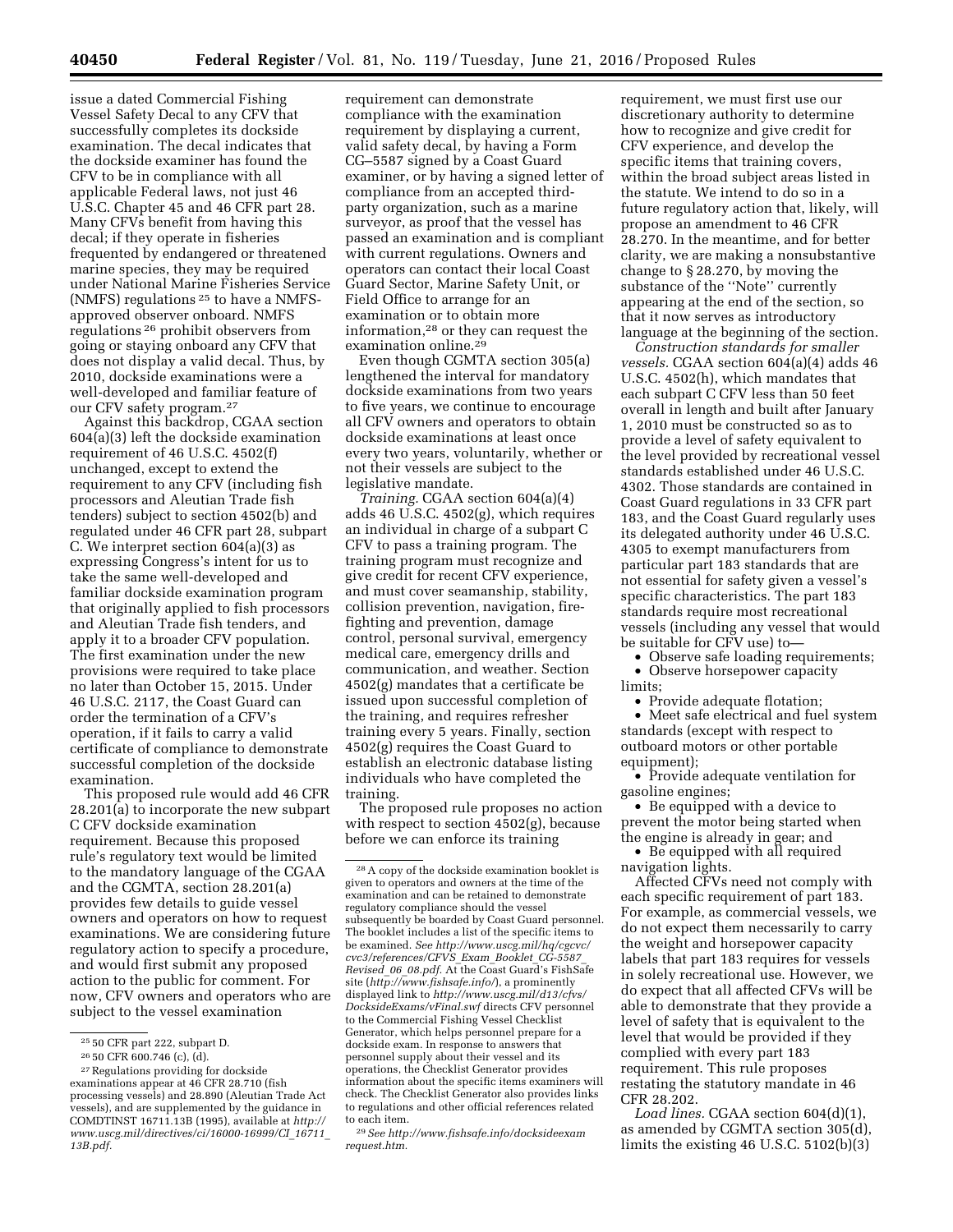exemption of all commercial fishing vessels from load line requirements by exempting only vessels built prior to July 1, 2013. Thus, section 604(d)(1) would apply not only to the uninspected CFVs with which this proposed rule is concerned, but also to any inspected fishing vessels—of which there are none at this time. The section 5102(b)(3) exemption now is unavailable to any vessel built after July 1, 2013. Like other commercial vessels, CFVs built after July 1, 2013 need to comply with the existing load line regulations in 46 CFR subchapter E if they are 79 feet or more in length and venture outside the statutory Boundary Line.

The proposed rule would add 46 CFR 28.170 to require each fishing vessel built after July 1, 2013, to be assigned a load line in accordance with 46 CFR subchapter E if it is 79 feet in length or greater and operates outside the Boundary Line. The rule also proposes to amend 46 CFR 28.500 to make it clear that CFV stability regulations continue to apply to certain CFVs, even though those CFVs will be subject to load line requirements as well.

Load lines are also the subject of CGAA section 604(d)(2), which, as amended by CGMTA section 305(d), adds 46 U.S.C. 5103(c). This requires vessels built on or before July 1, 2013 to comply with an alternate load line compliance program developed in cooperation with the industry, if they complete a major conversion after that date. Section 604(d)(2) requires the Coast Guard to issue regulations establishing the alternate load line compliance program, but does not provide a deadline for doing so.

This proposed rule would take no action with respect to new section 5103(c), because before we can enforce its requirement for an alternate load line compliance program, we must first use our discretionary authority to develop the details of that program, in cooperation with industry. We are considering providing those details in a future regulatory action, and would first seek input from appropriate sources and submit any proposed action to the public for comment.

*Classing of vessels.*30 CGAA section 604(e)(1), as amended by CGMTA

section 305(c), amends 46 U.S.C. 4503, which formerly applied only to fish processing vessels built or converted after July 27, 1990. As amended, section 4503 now applies to those fish processing vessels and also to each subpart C vessel that operates beyond 3 nautical miles from the baseline, is at least 50 feet overall in length, and is built after July 1, 2013. These vessels must meet all survey and classification requirements prescribed by the American Bureau of Shipping (ABS) or another approved organization. The ABS and other organizations have existing requirements that apply to CFVs, and each organization can add or modify those requirements in the future, as they choose.

ABS rules 31 issued in 2001 for steel fishing vessels under 295 feet in length illustrate the requirements an approved organization may provide for CFVs. Under the ABS rules, a vessel must satisfy stability requirements that include—

• An intact stability analysis based on the applicable part of the International Maritime Organization's (IMO's) Resolution A.749(18) Code on Intact Stability for All Types Ships Covered by IMO Instrument, as amended by Maritime Safety Committee Resolution MSC.75(69);

• An inclining experiment or deadweight survey;

• Criteria in IMO Resolution A.168 (ES.IV), with an additional requirement that the vessel have a minimum range of stability of 60 degrees;

• Severe wind and rolling criteria indicated in IMO Resolution A.562(14); and

• Addressing specified design and operating factors that affect stability.

In addition, the ABS rules require a vessel to meet specifications for—

• Fish hold bulkhead design;

• Local strengthening of shell and deck plating;

• Bulwarks, rails, ports, portlights, and ventilators;

- Freeboard and draft marks;
- Cargo handling equipment; and

• Miscellaneous specifications for wire rope, equipment operability under inclined conditions, liquid petroleum gas, electrical installation, and refrigeration.

The proposed rule would add 46 CFR 28.201(b) and (c) to incorporate the new vessel classing requirements.

Subpart C vessels of at least 50 feet overall in length and built on or before July 1, 2013 will eventually be required by CGAA section 604(e)(1), as amended by CGMTA section 305(c), to comply with an alternate safety compliance program. CGAA section 604(f) requires us to complete the program's development by January 1, 2017.

The proposed rule would take no action with respect to the new alternative safety compliance program, because we must use our discretionary authority to undertake the required cooperation with industry to develop the alternate safety compliance program. This will be the subject of future regulatory action.

*Termination of unsafe operations.*  CGAA section 608 adds new 46 U.S.C. 2117, which expands the Coast Guard's authority to terminate a CFV's operation when we determine that unsafe conditions exist. Section 2117 authorizes a boarding officer to remove any certificate that the boarded vessel is required to possess, if the boarding officer finds that the vessel is not in compliance with the terms of the certificate. Loss of the certificate then becomes, in itself, reason to terminate the vessel's voyage. This proposed rule would amend 46 CFR 28.65(a) to incorporate the new termination provisions and leaves section 28.65(b) unchanged, but it would remove section 28.65(c) because its presence is redundant and could be confusing, in light of the revision of section 28.65(a).

*Miscellaneous.* CGAA section 604(a)(2)(D) through (G) amend 46 U.S.C.  $4502(b)(2)(D)$  through (G) with respect to each subpart C vessel. Subpart C vessels now must have marine radio communications equipment sufficient to effectively communicate with land-based search and rescue facilities; navigation equipment, including compasses, nautical charts, and publications; first aid equipment and medical supplies sufficient for the size and area of operation of the vessel; and ground tackle sufficient for the vessel. This type equipment must be adequate for the size of the vessel and where the vessel operates. The proposed rule would reflect these changes in 46 CFR 28.245, 28.225, 28.210, and 28.235 respectively. We request comments on further specifications for this equipment requirement.

We also propose revising the authority line for 46 CFR part 28, to more fully state the sources of our

<sup>30</sup>Sec. 318(a) of the Coast Guard Authorization Act of 2015, Pub. L. 114–120, changed the applicability of classing requirements for CFVs. The 2010 and 2012 legislation extended the classing requirement to CFVs of 50 feet or more in length and built before July 1, 2013. The 2015 Act exempts from that requirement CFVs of at least 50 and not more than 79 feet overall in length, and built after Feb. 8, 2016, provided their construction is overseen by a State-licensed naval architect or marine engineer, and their design ''incorporates

standards equivalent to those prescribed by a classification society . . . or another qualified organization . . . .'' This NPRM does not incorporate any of the 2015 provisions, which must be reflected in our regulations through future regulatory action.

<sup>31</sup>Rules for Building and Classing Steel Vessels Under 90 Meters (295 Feet) in Length (2012), ch. 12: Fishing Vessels.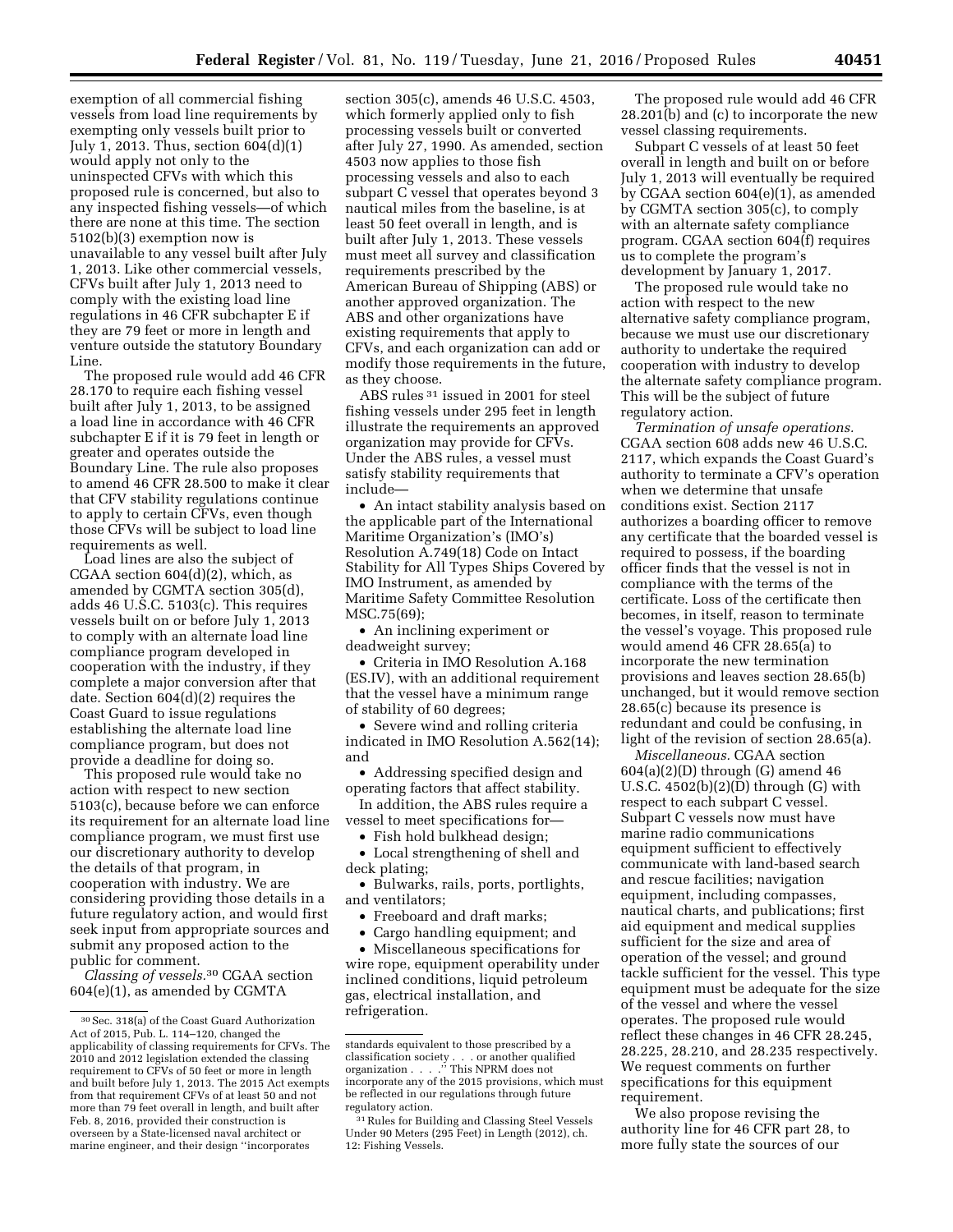authority to issue the regulations appearing in that part.

*Table.* Table 9 sequentially lists the regulations we would add or amend in this proposed rule, and summarizes

how the CGAA and CGMTA affected the regulation.

#### TABLE 9—46 CFR SECTIONS AFFECTED BY PROPOSED RULE

| 46 CFR section                                                                         | Heading                                                                                                                                                                                                             | Related statutory section(s)                                                                                                                                              | Related statutory topic(s)                                                                                                                                                                                                 |
|----------------------------------------------------------------------------------------|---------------------------------------------------------------------------------------------------------------------------------------------------------------------------------------------------------------------|---------------------------------------------------------------------------------------------------------------------------------------------------------------------------|----------------------------------------------------------------------------------------------------------------------------------------------------------------------------------------------------------------------------|
| 28.65<br>28.110                                                                        | Termination of unsafe operations<br>Life preservers or other personal flotation<br>devices                                                                                                                          |                                                                                                                                                                           | Termination of unsafe operations.<br>Substitution of baseline for Bound-<br>ary Line criteria.                                                                                                                             |
| 28.120<br>28.130<br>28.170<br>Subpart C heading                                        | Survival craft equipment<br>Old: Requirements for vessels that oper-<br>ate beyond the Boundary Lines or with<br>more than 16 individuals on board, or<br>for fish tender vessels engaged in the<br>Aleutian Trade. | CGAA 604(a)(2)(C); CGMTA 303<br>CGAA 604(a)(2)(C); CGMTA 303<br>CGAA 604(d); CGMTA 305                                                                                    | Survival craft.<br>Survival craft.<br>Load lines.<br>Vessel parity.                                                                                                                                                        |
| 28.201                                                                                 | Examination and certification                                                                                                                                                                                       | CGAA $604(a)(2)(A)$ , $604(a)(3)$<br>CGAA 604(a)(3), 604(e)(1); CGMTA<br>305.                                                                                             | Vessel parity, Records.<br>Vessel examinations, Classing of<br>vessels.                                                                                                                                                    |
| 28.202                                                                                 | Construction requirement for smaller ves-<br>sels.                                                                                                                                                                  |                                                                                                                                                                           | Construction standards for smaller<br>vessels.                                                                                                                                                                             |
| 28.205                                                                                 | Fireman's outfits and self-contained<br>breathing apparatus.                                                                                                                                                        |                                                                                                                                                                           | Vessel parity.                                                                                                                                                                                                             |
| 28.210<br>28.215<br>28.225<br>28.230<br>28.235<br>28.240<br>28.245<br>28.250<br>28.255 | First aid equipment and training<br>Navigational information<br>Anchors and radar reflectors<br>Communications equipment<br>Bilge pumps, bilge piping, and dewatering<br>systems.                                   | CGAA 604(a)(2)(A), 604(a)(2)(F)<br>CGAA $604(a)(2)(A)$ , $604(a)(2)(E)$<br>CGAA 604 $(a)(2)(A)$ , 604 $(a)(2)(G)$<br>CGAA 604(a)(2)(A)<br>CGAA 604(a)(2)(A), 604(a)(2)(D) | Vessel parity, Miscellaneous.<br>Vessel parity.<br>Vessel parity, Miscellaneous.<br>Vessel parity.<br>Vessel parity, Miscellaneous.<br>Vessel parity.<br>Vessel parity, Miscellaneous.<br>Vessel parity.<br>Vessel parity. |
| 28.260<br>28.265<br>28.270                                                             | Electronic position fixing devices<br>Emergency instructions<br>Old: Instruction, drills, and safety orienta-<br>tion.<br>Applicability [of stability regulations]                                                  | CGAA $604(a)(2)(A), 604(a)(4);$<br><b>CGMTA 305.</b>                                                                                                                      | Vessel parity.<br>Vessel parity.<br>Vessel parity, Training.<br>Load lines.                                                                                                                                                |

#### **VII. Regulatory Analyses**

We developed this proposed rule after considering numerous statutes and executive orders related to rulemaking. Below, we summarize our analyses based on these statutes or executive orders.

#### *A. Regulatory Planning and Review*

Executive Orders 12866 (''Regulatory Planning and Review'') and 13563 (''Improving Regulation and Regulatory Review'') direct agencies to assess the costs and benefits of available regulatory alternatives and, if regulation is

necessary, to select regulatory approaches that maximize net benefits (including potential economic, environmental, public health and safety effects, distributive impacts, and equity). Executive Order 13563 emphasizes the importance of quantifying both costs and benefits, of reducing costs, of harmonizing rules, and of promoting flexibility. The estimated costs of this rulemaking do not exceed the threshold of economic significance (*i.e.,* the rulemaking has an annual effect on the economy of \$100 million or more. However, the proposed rule has been designated a ''significant

regulatory action'' under section 3(f) of Executive Order 12866 and therefore it has been reviewed by the Office of Management and Budget. A preliminary Regulatory Analysis (RA) is available in the docket where indicated under the ''Public Participation and Request for Comments'' section of this preamble.

See part VI of this preamble for a discussion of the proposed rule and see the preliminary RA in our docket for a more detailed discussion of costs, benefits, and alternatives considered. Table 10 summarizes the impacts of this rulemaking.

#### TABLE 10—SUMMARY OF AFFECTED POPULATION, COSTS, AND BENEFITS OF CONGRESSIONAL MANDATES

| Category                                         | Proposed rule                                                                                                                                                                                                              |
|--------------------------------------------------|----------------------------------------------------------------------------------------------------------------------------------------------------------------------------------------------------------------------------|
| Industry costs * (\$ millions, 7% discount rate) | U.S. flagged, uninspected commercial fishing vessels (CFVs).<br>36,115 CFVs.<br>\$34.2 million (annualized), \$240.3 million (10-year). Not quantified: Potential lost revenues, Po-<br>tential lost wages.                |
| rate).                                           | Government costs * (\$ millions, $7\%$ discount $\frac{1}{5}$ .4 million (annualized) \$38.2 million (10-year).<br>Total costs* (\$ millions, 7% discount rate)    \$39.7 million (annualized), \$278.5 million (10-year). |

32The Coast Guard Authorization Act of 2015, Pub. L. 114–120, amended 46 U.S.C. 3104 by removing language mandating that we require

survival craft on all CFVs to protect occupants against immersion in water. The survival craft provisions of 46 U.S.C. 4502 were unaffected and

therefore those provisions continue to apply to subpart C survival craft. The 2015 legislation will be addressed in a future rulemaking.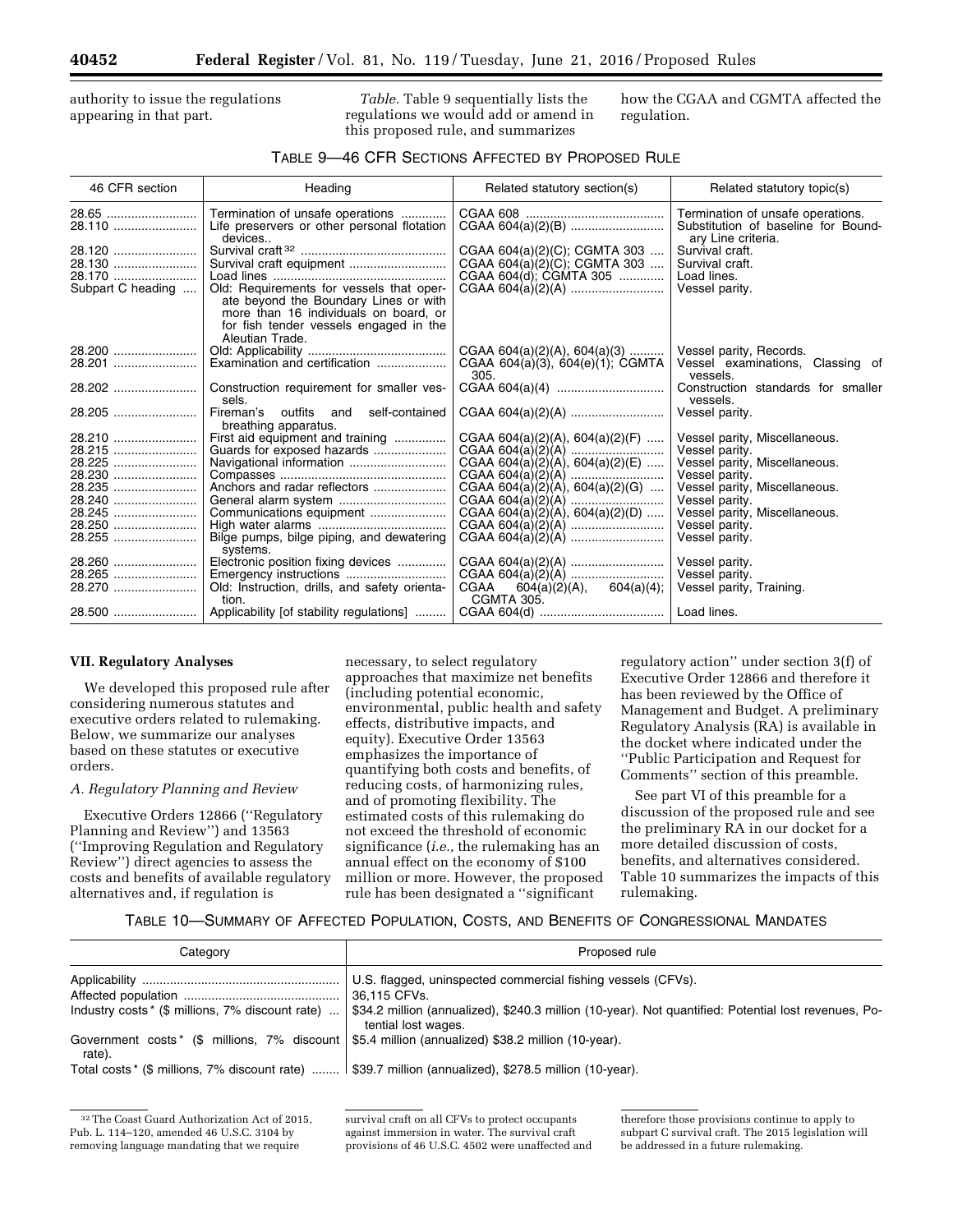| Category | Proposed rule                                                                                                                                                                                                                  |
|----------|--------------------------------------------------------------------------------------------------------------------------------------------------------------------------------------------------------------------------------|
|          | Benefits (\$ millions, 7% discount rate)    \$7.1–\$9.4 million (annualized), \$44.4–\$65.5 million (10-year). Not quantified: Benefits from re-<br>ducing injuries, property losses and environmental damage from oil spills. |

\* Please refer to the preliminary RA in the docket for details.

A summary of the RA follows: The 2010 CGAA and the 2012 CGMTA make numerous, significant changes to Chapter 45 of 46 U.S.C., ''Uninspected Commercial Fishing Industry Vessels.'' These new requirements build on the requirements set forth in the Commercial Fishing Industry Vessel Safety Act of 1988. Once implemented through new or amended regulations, the commercial fishing industry should experience enhanced worker and vessel safety from the CGAA and CGMTA changes. The proposed rule would implement only those CGAA and CGMTA provisions that mandate the promulgation of regulations. The proposed rule would revise safety standards by adding or amending regulations in the categories indicated in Table 11.

In addition, uniform safety standards are established for all fishing vessels for some requirements, particularly those vessels operating beyond 3 nautical miles of the baseline of the territorial

sea or coastline of the Great Lakes. The Boundary Line is used as the demarcation line for operating area and equipment standards, but it is not uniform around the U.S. coastline. The CGAA amended sections 4502(b)(1)(A) of 46 U.S.C. by deleting the words ''Boundary Line'' and replacing them with ''3 nautical miles from the baseline from which the territorial sea of the United States is measured or 3 nautical miles from the coastline of the Great Lakes.''

| TABLE 11—PROPOSED RULE REQUIREMENT WITH COST IMPACTS 33 |  |
|---------------------------------------------------------|--|
|---------------------------------------------------------|--|

| Rule requirement | Category                                                    | Description of changes                                                                                                                                                                                                                                                                                                                                                                                                                                                                                                                                                                                                                                           |
|------------------|-------------------------------------------------------------|------------------------------------------------------------------------------------------------------------------------------------------------------------------------------------------------------------------------------------------------------------------------------------------------------------------------------------------------------------------------------------------------------------------------------------------------------------------------------------------------------------------------------------------------------------------------------------------------------------------------------------------------------------------|
|                  | Survival Craft <sup>34</sup>                                | Establishes requirements for all fishing industry vessels operating beyond 3 nautical<br>miles to carry survival craft that will meet a new performance standard for primary<br>lifesaving equipment. The use of "lifeboats or liferafts" is replaced with "a survival<br>craft that ensures that no part of an individual is immersed in water." This means that<br>lifefloats and buoyant apparatus will no longer be accepted as survival craft on any<br>commercial fishing vessel operating beyond 3 nautical miles. As the CGMTA per-<br>mitted us to do, we refrained from enforcing this provision between the CGMTA's en-<br>actment and February 2016. |
|                  |                                                             | Requires the individual in charge of a vessel operating beyond 3 nautical miles to main-<br>tain a record of lifesaving and fire equipment maintenance. It will be incumbent upon<br>the master/individual in charge of the vessel to maintain these records onboard.                                                                                                                                                                                                                                                                                                                                                                                            |
|                  | <b>Examinations and Certifi-</b><br>cates of Compliance. 35 | Requires a dockside safety examination at least once every 5 years for vessels oper-<br>ating beyond 3 nautical miles with the first exam statutorily required by October 15.<br>2015. A "certificate of compliance" will be issued to a vessel successfully completing<br>the exam. Voluntary exams will continue to be promoted for vessel operating inside 3<br>nautical miles.                                                                                                                                                                                                                                                                               |
|                  | Classing of Vessels, Third<br>Party. 36                     | Requires the survey and classification of a fishing vessel that is at least 50 feet overall<br>in length, built after July 1, 2013, and operates beyond 3 nautical miles.                                                                                                                                                                                                                                                                                                                                                                                                                                                                                        |

#### Affected Population

Based on Marine Information for Safety and Law Enforcement (MISLE) data, there are approximately 75,083 U.S. commercial fishing vessels in the United States. This proposed rule would take regulatory action on vessels

34The Coast Guard Authorization Act of 2015, Public Law 114–120, amended 46 U.S.C. 3104 by removing language mandating that we require survival craft on all CFVs to protect occupants against immersion in water. The survival craft provisions of 46 U.S.C. 4502 were unaffected and therefore those provisions continue to apply to subpart C survival craft. The 2015 legislation will be addressed in a future rulemaking.

operating beyond three nautical miles of the baseline of the territorial sea and the

36Sec. 318(a) of the Coast Guard Authorization Act of 2015, Public Law 114–120, changed the applicability of classing requirements for CFVs. The 2010 and 2012 legislation extended the classing requirement to CFVs of 50 feet or more overall in length and built before July 1, 2013. The 2015 Act exempts from that requirement CFVs of at least 50 and not more than 79 feet overall in length, and built after Feb. 8, 2016, provided their construction is overseen by a State-licensed naval architect or

coastline of the Great Lakes. Coast Guard subject matter experts estimate that 36,115 (17,237 documented and 18,878 undocumented) operate beyond the three nautical miles threshold, and are affected by this rulemaking 37. Each rule requirement applies to a distinct set of vessels based on area of operation and vessel size. (Table 12).

<sup>33</sup> Please refer to the Regulatory Analysis Section 1.7 *Regulatory Impacts* for discussion on no cost requirements.

 $^{\rm 35}\!$  The proposed rule enhances the enforcement of dockside examinations by allowing the termination of vessels that do not obtain the required certification. The costs to acquire and maintain certification is captured under Examinations and Certification of Compliance. There is a potential, non-quantifiable cost if a voyage is terminated due to unsafe operations.

marine engineer, and their design ''incorporates standards equivalent to those prescribed by a classification society. . . or another qualified organization. . . .'' This NPRM does not incorporate any of the 2015 provisions, which must be reflected in our regulations through future regulatory action.

<sup>37</sup>The remaining 38,968 vessels are not affected by this rule.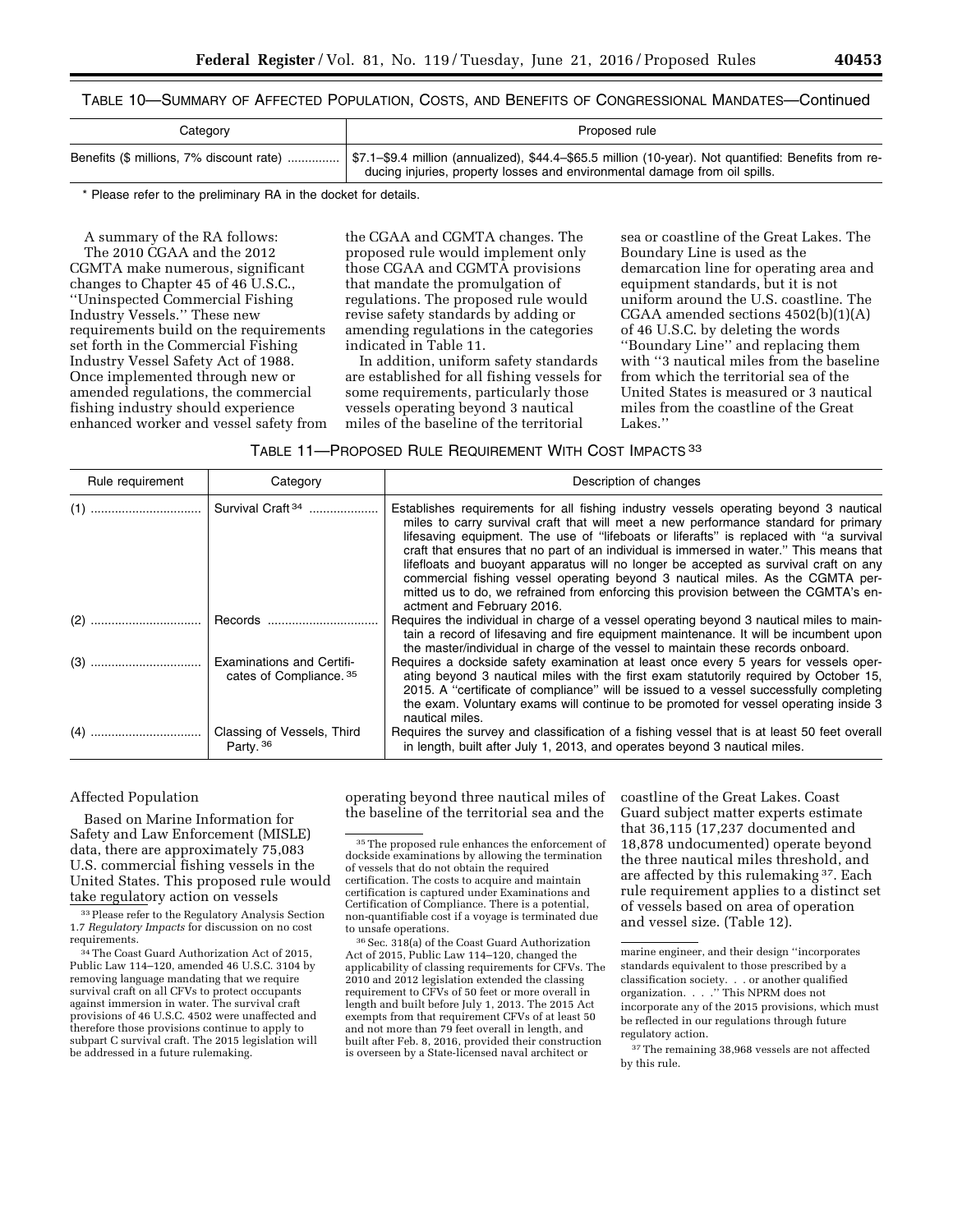#### TABLE 12—SUMMARY OF AFFECTED POPULATION BY REGULATORY REQUIREMENT

| CGAA/CGMTA requirements                                                                                                                                                       | Affected population                                                                                                                                | Estimated<br>number |
|-------------------------------------------------------------------------------------------------------------------------------------------------------------------------------|----------------------------------------------------------------------------------------------------------------------------------------------------|---------------------|
| (1) Requirement that survival craft ensure that no part of indi-<br>vidual is immersed in water. <sup>38</sup>                                                                | All vessels that operate beyond 3 NM that currently do not<br>carry survival craft that ensure that no part of individual is<br>immersed in water. | 24.771              |
| (2) Requirement to keep records of equipment maintenance<br>and drills/instructions in safety logbook.                                                                        |                                                                                                                                                    | 36,115              |
| years and carry certificate.                                                                                                                                                  |                                                                                                                                                    | 36,115              |
| (4) Vessel 50 feet in length or greater built after 2013 must be New vessels $\geq$ 50 ft in length (26 annually) that operate be-<br>classed by third party organization. 39 | yond 3 NM.                                                                                                                                         | 260                 |

Costs

We estimated the total average costs of this rulemaking on industry for a 10year period as summarized in Table 13. 40

One-hundred percent of the costs of this rule are Congressionally mandated.

#### TABLE 13—PROPOSED RULE INDUSTRY COSTS

[Values in \$ millions]

| Year                                                                                              |                                                                                          | Discounted costs                                                                         |                                                                                          |
|---------------------------------------------------------------------------------------------------|------------------------------------------------------------------------------------------|------------------------------------------------------------------------------------------|------------------------------------------------------------------------------------------|
|                                                                                                   |                                                                                          | 7%                                                                                       | 3%                                                                                       |
| Year 1<br>Year 2<br>Year 3<br>Year 4<br>Year 5<br>Year 6<br>Year 7<br>Year 8<br>Year 9<br>Year 10 | \$67.97<br>27.28<br>27.37<br>27.46<br>27.46<br>41.48<br>27.55<br>27.64<br>27.72<br>27.72 | \$63.52<br>23.83<br>22.34<br>20.95<br>19.58<br>27.64<br>17.16<br>16.09<br>15.08<br>14.09 | \$65.99<br>25.72<br>25.05<br>24.40<br>23.69<br>34.74<br>22.40<br>21.82<br>21.25<br>20.63 |
| Total<br>Annualized                                                                               | 329.66<br>                                                                               | 240.28<br>34.21                                                                          | 285.67<br>33.49                                                                          |

The first-year (initial) undiscounted cost of this rulemaking is \$68 million. The 10-year discounted present value cost to industry of the proposed rule is \$240.3 million based on a 7-percent

discount rate and \$285.7 million based on a 3-percent discount rate assuming immediate implementation. The annualized cost to industry is \$34.2 million at a 7-percent discount rate.

Table 14 presents the costs to industry by requirement, of which ''classing of vessels by third party'' makes up the majority of the total costs.

#### TABLE 14—ANNUALIZED PROPOSED RULE INDUSTRY COSTS BY REQUIREMENT CATEGORY

[Values in \$ millions]

|                                                | 10-Year cost                       |                                    |                                    | Annualized                      |                                 |
|------------------------------------------------|------------------------------------|------------------------------------|------------------------------------|---------------------------------|---------------------------------|
| Proposed rule requirement                      | Undiscounted                       | 7%                                 | 3%                                 | 7%                              | 3%                              |
| (3) Examination and Certificates of Compliance | \$82.49<br>6.52<br>27.87<br>212.77 | \$64.15<br>4.58<br>22.31<br>149.24 | \$73.52<br>5.56<br>25.20<br>181.39 | \$9.13<br>0.65<br>3.18<br>21.25 | \$8.62<br>0.65<br>2.95<br>21.26 |
| Total for Authorization Act Requirements       | 329.66                             | 240.28                             | 285.67                             | 34.21                           | 33.49                           |

38The Coast Guard Authorization Act of 2015, Public Law 114–120, amended 46 U.S.C. 3104 by removing language mandating that we require survival craft on all CFVs to protect occupants against immersion in water. The survival craft provisions of 46 U.S.C. 4502 were unaffected and therefore those provisions continue to apply to subpart C survival craft. The 2015 legislation will be addressed in a future rulemaking.

39Sec. 318(a) of the Coast Guard Authorization Act of 2015, Public Law 114–120, changed the applicability of classing requirements for CFVs. The 2010 and 2012 legislation extended the classing

requirement to CFVs of 50 feet or more overall in length and built after July 1, 2013. The 2015 Act exempts from that requirement CFVs of at least 50 and not more than 79 feet overall in length, and built after Feb. 8, 2016, provided their construction is overseen by a State-licensed naval architect or marine engineer, and their design ''incorporates standards equivalent to those prescribed by a classification society . . . or another qualified organization. . . .'' This NPRM does not incorporate any of the 2015 provisions, which must be reflected in our regulations through future regulatory action.

40We discounted the costs at 7 and 3 percent as set forth by guidance in the Office of Management and Budget's Circular A–4.

41The Coast Guard Authorization Act of 2015, Public Law 114–120, amended 46 U.S.C. 3104 by removing language mandating that we require survival craft on all CFVs to protect occupants against immersion in water. The survival craft provisions of 46 U.S.C. 4502 were unaffected and therefore those provisions continue to apply to subpart C survival craft. The 2015 legislation will be addressed in a future rulemaking.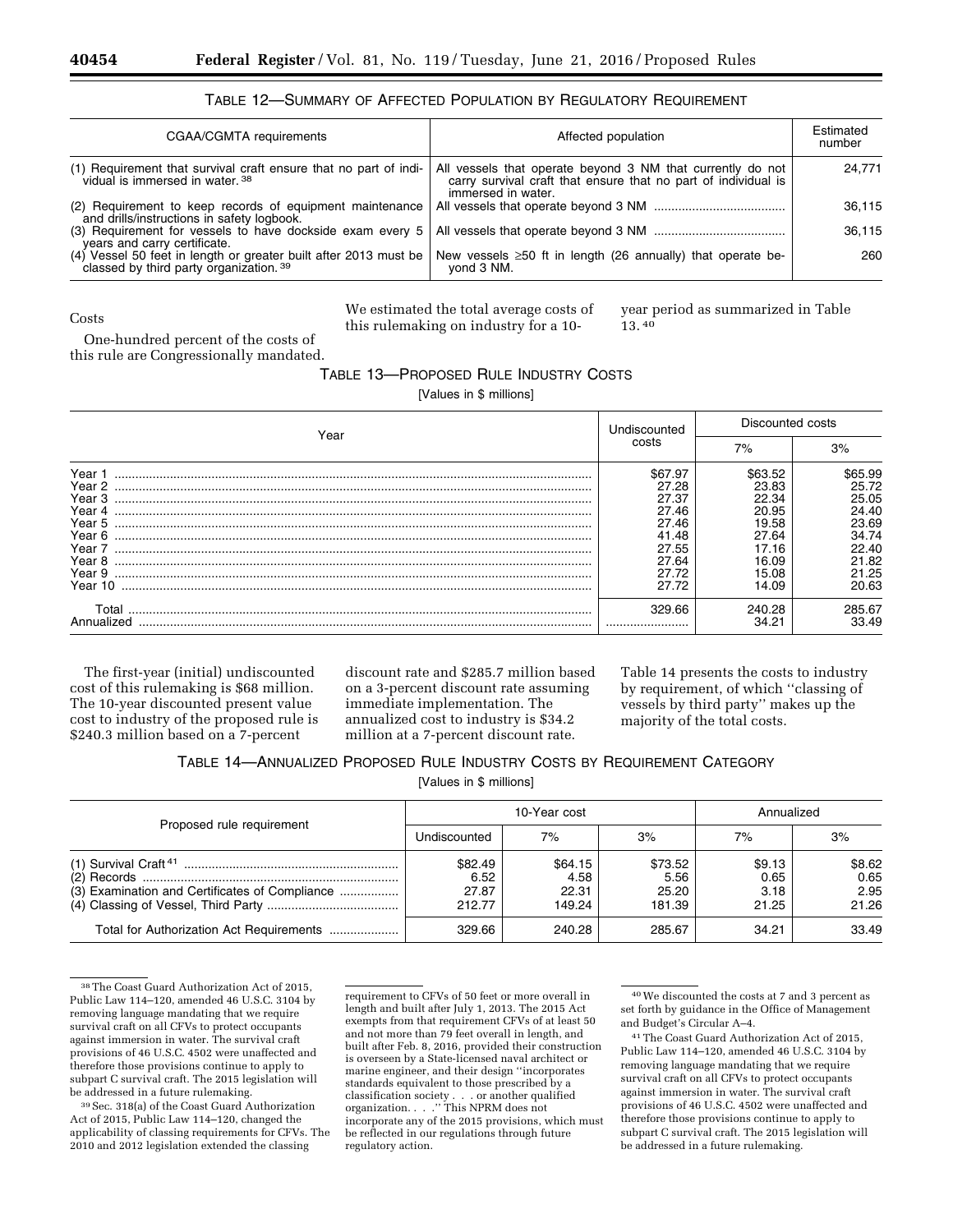We anticipate that the government will incur labor and travel costs to conduct dockside CFV safety exams. We estimate the total present value cost to

government over the 10-year period of analysis to be \$38.2 million discounted at 7 percent and \$46.4 million discounted at 3 percent (Table 15).

Annualized government costs are about \$5.4 million under both 7-percent and 3-percent discount rates.

#### TABLE 15—PROPOSED RULE—TOTAL GOVERNMENT COSTS

[Values in \$ millions]

| Year                | Undiscounted   | Discounted costs |                |
|---------------------|----------------|------------------|----------------|
|                     | costs          | 7%               | 3%             |
| Year 1<br>Year 2    | \$5.44<br>5.44 | \$5.09<br>4.75   | \$5.28<br>5.13 |
| Year 3              | 5.44           | 4.44             | 4.98           |
| Year 4<br>Year 5    | 5.44<br>5.44   | 4.15<br>3.88     | 4.83<br>4.69   |
| Year 6              | 5.44<br>5.44   | 3.63<br>3.39     | 4.56<br>4.42   |
| Year 8<br>Year 9    | 5.44<br>5.44   | 2.96             | 4.30<br>4.17   |
|                     | 5.44           | 2.77             | 4.05           |
| Total<br>Annualized | 54.41          | 38.22<br>5.44    | 46.42<br>5.44  |

We estimate the combined total 10 year present value cost of the rulemaking to industry and government at \$278.5 million, discounted at 7 percent, and \$332.1 million, discounted

at 3 percent (Table 16). The combined annualized costs to industry and government are \$39.7 million at 7 percent and \$38.9 million at 3 percent. The expected annual effect on the

economy of the proposed rule would not exceed \$100 million in the first or any subsequent year of implementation.

#### TABLE 16—SUMMARY OF COST BY REGULATORY REQUIREMENT

[Values in \$ millions]

|                                                                                                                           |                                             | 10-Year cost                                | Annualized                                  |                                         |                                         |
|---------------------------------------------------------------------------------------------------------------------------|---------------------------------------------|---------------------------------------------|---------------------------------------------|-----------------------------------------|-----------------------------------------|
| Proposed rule requirement                                                                                                 | Undiscounted                                | 7%                                          | 3%                                          | 7%                                      | 3%                                      |
| (3) Examination and Certificates of Compliance<br><b>Government Costs:</b><br>Examinations and Certificates of Compliance | \$82.49<br>6.52<br>27.87<br>212.77<br>54.41 | \$64.15<br>4.58<br>22.31<br>149.24<br>38.22 | \$73.52<br>5.56<br>25.20<br>181.39<br>46.42 | \$9.13<br>0.65<br>3.18<br>21.25<br>5.44 | \$8.62<br>0.65<br>2.95<br>21.26<br>5.44 |
|                                                                                                                           | 384.07                                      | 278.50                                      | 332.09                                      | 39.65                                   | 38.93                                   |

#### Benefits

In this rulemaking, the Coast Guard is proposing to implement CFV safety standards mandated by Congress in the 2010 CGAA and 2012 CGMTA. These mandates are collectively intended to reduce the risk of future casualties, and if a casualty occurs, to minimize the

adverse impacts to crew and increase the likelihood of survival and rescue. To reduce the risk of casualties and to mitigate the adverse consequences, the Coast Guard adopts comprehensive safety requirements that are intended to increase compliance with current regulations and increase the operational awareness and preparedness of CFV

owners and masters. The primary benefits resulting from increased safety include reductions in the risk of fatalities, property loss, and environmental damage that can be caused by lost and damaged CFVs. Table 17 presents the benefits resulting from improved CFV safety.

<sup>42</sup>The Coast Guard Authorization Act of 2015, Public Law 114–120, amended 46 U.S.C. 3104 by removing language mandating that we require survival craft on all CFVs to protect occupants against immersion in water. The survival craft provisions of 46 U.S.C. 4502 were unaffected and therefore those provisions continue to apply to subpart C survival craft. The 2015 legislation will be addressed in a future rulemaking.

<sup>43</sup>Sec. 318(a) of the Coast Guard Authorization Act of 2015, Public Law 114–120, changed the applicability of classing requirements for CFVs. The 2010 and 2012 legislation extended the classing requirement to CFVs of 50 feet or more overall in length and built after July 1, 2013. The 2015 Act exempts from that requirement CFVs of at least 50 and not more than 79 feet overall in length, and built after Feb. 8, 2016, provided their construction

is overseen by a State-licensed naval architect or marine engineer, and their design ''incorporates standards equivalent to those prescribed by a classification society . . . or another qualified organization . . . .'' This NPRM does not incorporate any of the 2015 provisions, which must be reflected in our regulations through future regulatory action.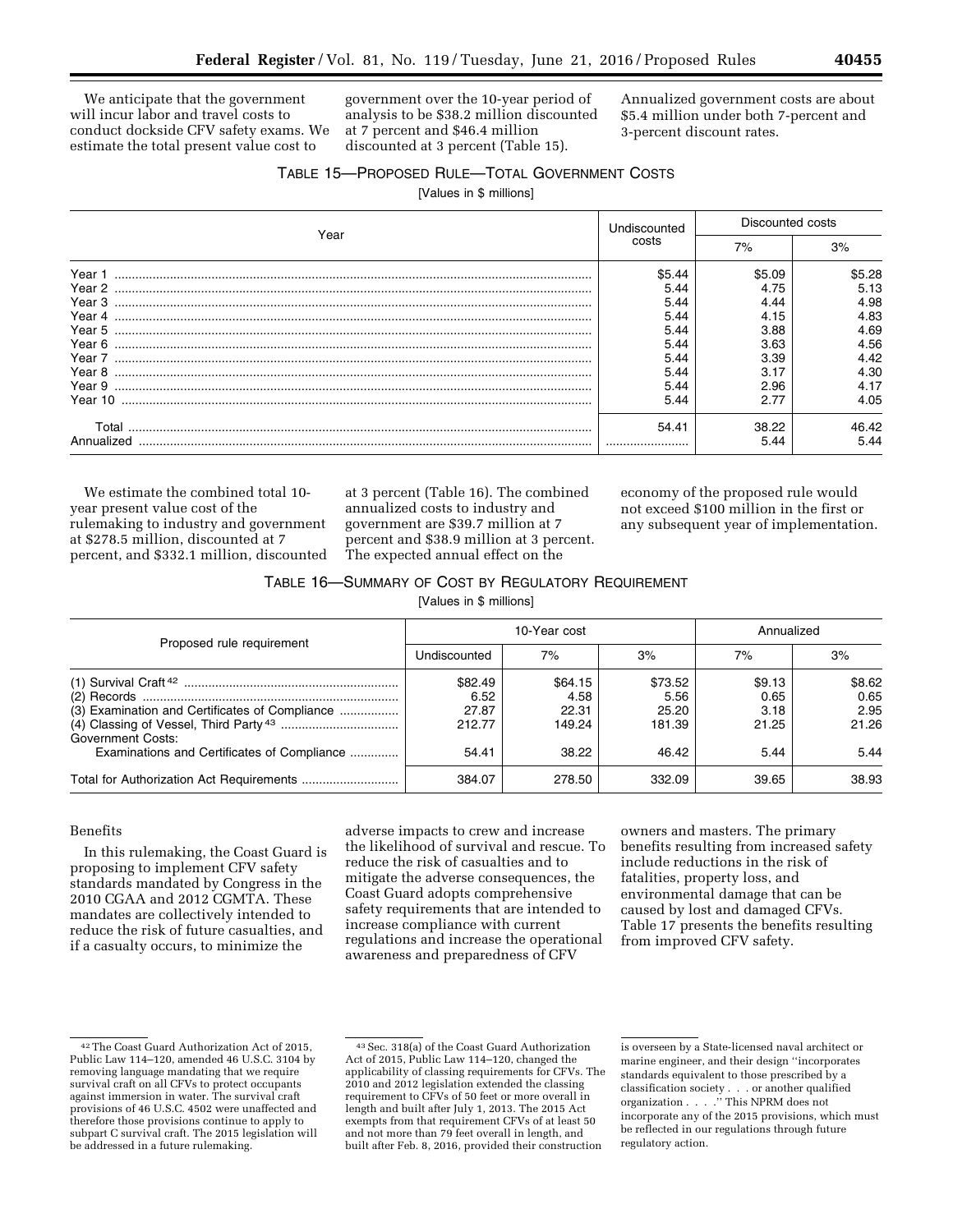#### TABLE 17—PROPOSED RULE BENEFITS OF SAFETY STANDARDS BY CATEGORY

| Rule requirement | Category                                        | Benefit(s)                                                                                                                                                                                                                                                                                                                                                                                                                                                                                                                                                                                                                                                             |
|------------------|-------------------------------------------------|------------------------------------------------------------------------------------------------------------------------------------------------------------------------------------------------------------------------------------------------------------------------------------------------------------------------------------------------------------------------------------------------------------------------------------------------------------------------------------------------------------------------------------------------------------------------------------------------------------------------------------------------------------------------|
|                  | Survival Craft <sup>44</sup>                    | Ensures personnel who evacuate in the event of the loss of a vessel are removed<br>from the water, thereby reducing the risk of hypothermia.                                                                                                                                                                                                                                                                                                                                                                                                                                                                                                                           |
|                  |                                                 | Requires the individual in charge of a vessel operating beyond 3 nautical miles of<br>the base line to maintain onboard a record of equipment maintenance and re-<br>quired instruction and drills. Maintaining records increases accountability and<br>provides a means of determining compliance for many provisions, particularly<br>during Coast Guard vessel boardings and investigations. Maintaining records<br>also assists the vessel operator by reminding him or her that actions are needed<br>to remain in compliance with the rules.                                                                                                                     |
|                  | Examinations and Certificates of<br>Compliance. | Makes current voluntary system of examinations mandatory, thereby ensuring ves-<br>sel is maintained properly and able to operate in a safe and environmentally<br>sound manner.                                                                                                                                                                                                                                                                                                                                                                                                                                                                                       |
|                  | Classing of Vessels, Third Party <sup>45</sup>  | Requires survey and classification of a fishing vessel that is at least 50 feet overall<br>in length, built after July 1, 2013, and operating beyond 3 nautical miles of the<br>base line. Vessel classification helps to ensure that a vessel is designed and<br>maintained in a safe manner, reducing the likelihood of all types of mishaps. The<br>classification process includes: The development of standards; technical plan re-<br>view and design analysis; surveys during construction; source inspection of ma-<br>terials, equipment and machinery; subsequent periodic surveys for maintenance<br>of class; survey of damage, repairs and modifications. |

| Authorization Act requirement                                                                                                                                                                                                                                                                                                          | <b>Benefits</b>                                                                          |
|----------------------------------------------------------------------------------------------------------------------------------------------------------------------------------------------------------------------------------------------------------------------------------------------------------------------------------------|------------------------------------------------------------------------------------------|
| Dockside examination and vessel certification: A vessel that that was classed before July                                                                                                                                                                                                                                              | Clarifies current industry practice and harmonizes                                       |
| 1, 2012, must remain subject to the requirements of a classification society.                                                                                                                                                                                                                                                          | regulatory and statutory language.                                                       |
| Requires that vessels built after January 1, 2010, and less than 50 feet overall in length<br>be constructed in a manner that provides a level of safety equivalent to the standards<br>for recreational vessels established under Title 46 U.S.C. 4302.                                                                               | Clarifies current industry practice and harmonizes<br>regulatory and statutory language. |
| First aid equipment and training: Substitutes the words "medical supplies sufficient for<br>the size and area of operation of the vessel, which on documented vessels must be in<br>a readily accessible location" for "medicine chest of a size suitable for the number of<br>individuals on board in a readily accessible location". | Clarifies current industry practice and harmonizes<br>regulatory and statutory language. |
| First aid equipment and training: Limits applicability to documented vessels. No change                                                                                                                                                                                                                                                | Clarifies current applicability and harmonizes regu-                                     |
| from current requirements.                                                                                                                                                                                                                                                                                                             | latory and statutory language.                                                           |
| Changes to applicability language for: Navigational equipment; Anchors and radar reflec-                                                                                                                                                                                                                                               | Limits applicability to documented vessels. Clarifies                                    |
| tors; General alarm system; High water alarms; Electronic position fixing devices;                                                                                                                                                                                                                                                     | current applicability and harmonizes regulatory and                                      |
| Emergency Instructions; Instructions, drills, and safety orientation.                                                                                                                                                                                                                                                                  | statutory language.                                                                      |

In this regulatory assessment, the benefits associated with (1) survival craft and (3) examinations are further evaluated, with monetized estimates developed. Other components are left non-monetized given limitations on casualty data (*e.g.,* limited specificity in casualty investigations).

45Sec. 318(a) of the Coast Guard Authorization Act of 2015, Public Law 114–120, changed the applicability of classing requirements for CFVs. The 2010 and 2012 legislation extended the classing requirement to CFVs of 50 feet or more overall in length and built before July 1, 2013. The 2015 Act exempts from that requirement CFVs of at least 50 and not more than 79 feet overall in length, and built after Feb. 8, 2016, provided their construction is overseen by a State-licensed naval architect or marine engineer, and their design ''incorporates standards equivalent to those prescribed by a

For the period of 2002–2012, a total of 426 fishermen lost their lives on commercial fishing vessels (Exhibit A). Of those, a total of 205 lives were lost due to vessel loss and 221 lives were lost due to other causes. On an annual basis, an average of 39 fishermen lost their lives per year, with an average of 19 of these fatalities associated with vessel loss. As there is no discernible, consistent trend of fatalities over the time period, we use the average fatalities over the period to represent the projected fatalities without the proposed rule in the future 10-year period covered in this analysis.

During the 2002–2012 period, 851 vessels were lost (Exhibit B), resulting in an estimated property damage of \$17.3 million and 13,270 gallons of pollutant spilled. Table 18 summarizes

the negative impacts of commercial fishing vessel casualties with fatalities monetized at \$9.1 million per fatality and Exhibit C displays average annual monetary damages, of which fatalities make up the overwhelming majority of damages associated with the commercial fishing industry.

To monetize the value of fatalities and those prevented, we use the concept of ''value of statistical life'' (VSL), which is commonly used in safety analyses. The VSL does not represent the dollar value of a person's life, but the amount society would be willing to pay to reduce the probability of premature death. We currently use a value of \$9.1 million as an estimate of VSL.46 A \$9.1 million VSL does not mean a specific human life is worth \$9.1 million, but instead, a \$9.1 million VSL means an individual

<sup>44</sup>The Coast Guard Authorization Act of 2015, Public Law 114–120, amended 46 U.S.C. 3104 by removing language mandating that we require survival craft on all CFVs to protect occupants against immersion in water. The survival craft provisions of 46 U.S.C. 4502 were unaffected and therefore those provisions continue to apply to subpart C survival craft. The 2015 legislation will be addressed in a future rulemaking.

classification society . . or another qualified organization. . . .'' This NPRM does not incorporate any of the 2015 provisions, which must be reflected in our regulations through future regulatory action.

<sup>46</sup>See guidance on the Treatment of the Economic Value of a Statistical Life in U.S. Department of Transportation Analyses, U.S. DOT, 2013, available at *[http://www.dot.gov/sites/dot.dev/files/docs/](http://www.dot.gov/sites/dot.dev/files/docs/VSL%20Guidance%202013.pdf) [VSL%20Guidance%202013.pdf](http://www.dot.gov/sites/dot.dev/files/docs/VSL%20Guidance%202013.pdf)*.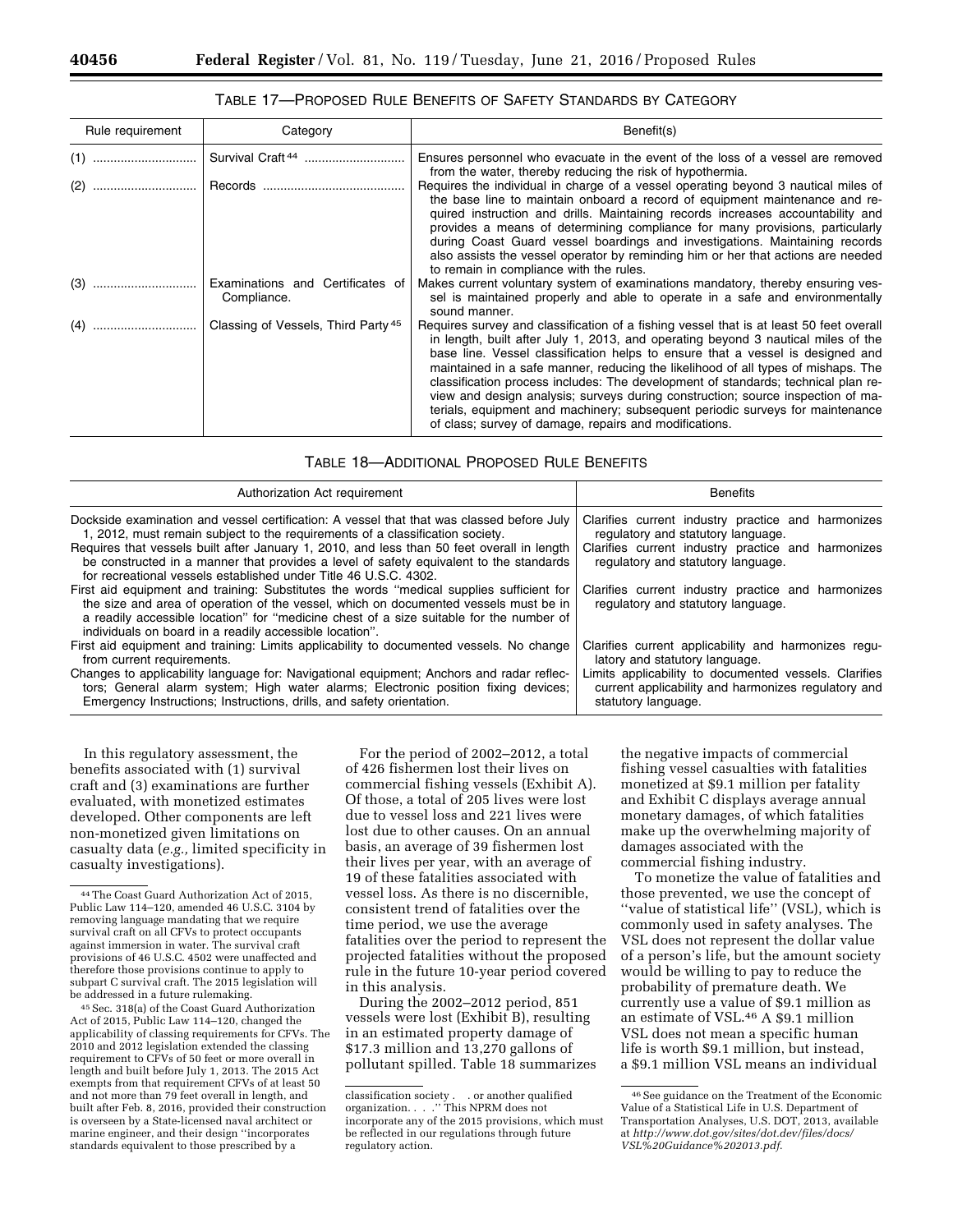is willing to pay \$9.10 to reduce the annual risk of premature death by one in 1,000,000.

annual risk of premature death by one in 1,000,000.





۰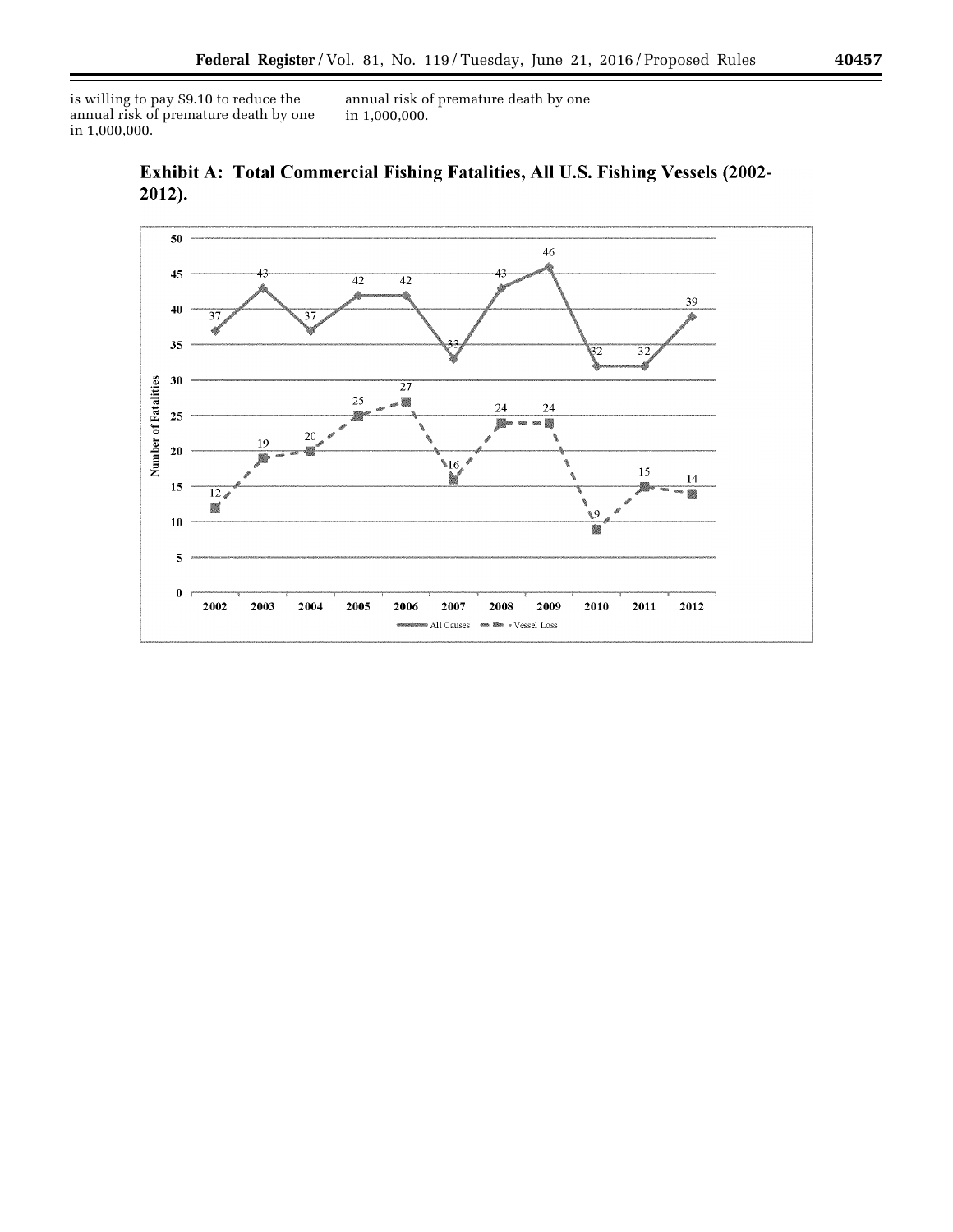

## Exhibit B: Total Commercial Fishing Vessels Lost, All U.S. Fishing Vessels (2002-2012).

TABLE 19—NEGATIVE IMPACTS FROM CFV INCIDENTS [2002–2012]

| Impact                                 | Monetary evaluation        | Total effects | Total monetary<br>damages<br>(in millions) | Average<br>per year | Average<br>monetary<br>damage per<br>year<br>(in millions) |
|----------------------------------------|----------------------------|---------------|--------------------------------------------|---------------------|------------------------------------------------------------|
|                                        | \$9.1 million per fatality | 426           | \$3,876.6                                  | 39                  | \$354.9                                                    |
|                                        |                            | 221           | 2.011.1                                    | 20                  | 182                                                        |
| Fatalities, resulting from vessel loss |                            | 205           | 1,865.5                                    | 19                  | 172.9                                                      |
|                                        | Varies                     | 851           | 17.3                                       |                     | 1.6                                                        |
|                                        | 254 per gallon             | 13.270        | 3.4                                        | 1.210               | 0.3                                                        |

#### **Notes:**

(1) Fatality values are based on a \$9.1 million value of a statistical life referenced in *Guidance on Treatment of the Economic Value of a Statistical Life in U.S. Department of Transportation Analyses,* U.S. DOT, 2013, available at *[http://www.dot.gov/sites/dot.dev/files/docs/](http://www.dot.gov/sites/dot.dev/files/docs/VSL%20Guidance%202013.pdf) [VSL%20Guidance%202013.pdf.](http://www.dot.gov/sites/dot.dev/files/docs/VSL%20Guidance%202013.pdf)* 

(2) Vessel lost include property and cargo damages as reported in MISLE.

(3) Oil spilled damages are based on a \$254 damage per gallon of oil spilled as indicated by *Inspection of Towing Vessels, Notice of Proposed Rulemaking, Preliminary Regulatory Analysis and Initial Regulatory Flexibility Analysis,* USCG–2006–24412, July 2011, available at *[http://](http://www.regulations.gov/#!documentDetail;D=USCG-2006-24412-0002) [www.regulations.gov/#!documentDetail;D=USCG-2006-24412-0002.](http://www.regulations.gov/#!documentDetail;D=USCG-2006-24412-0002)*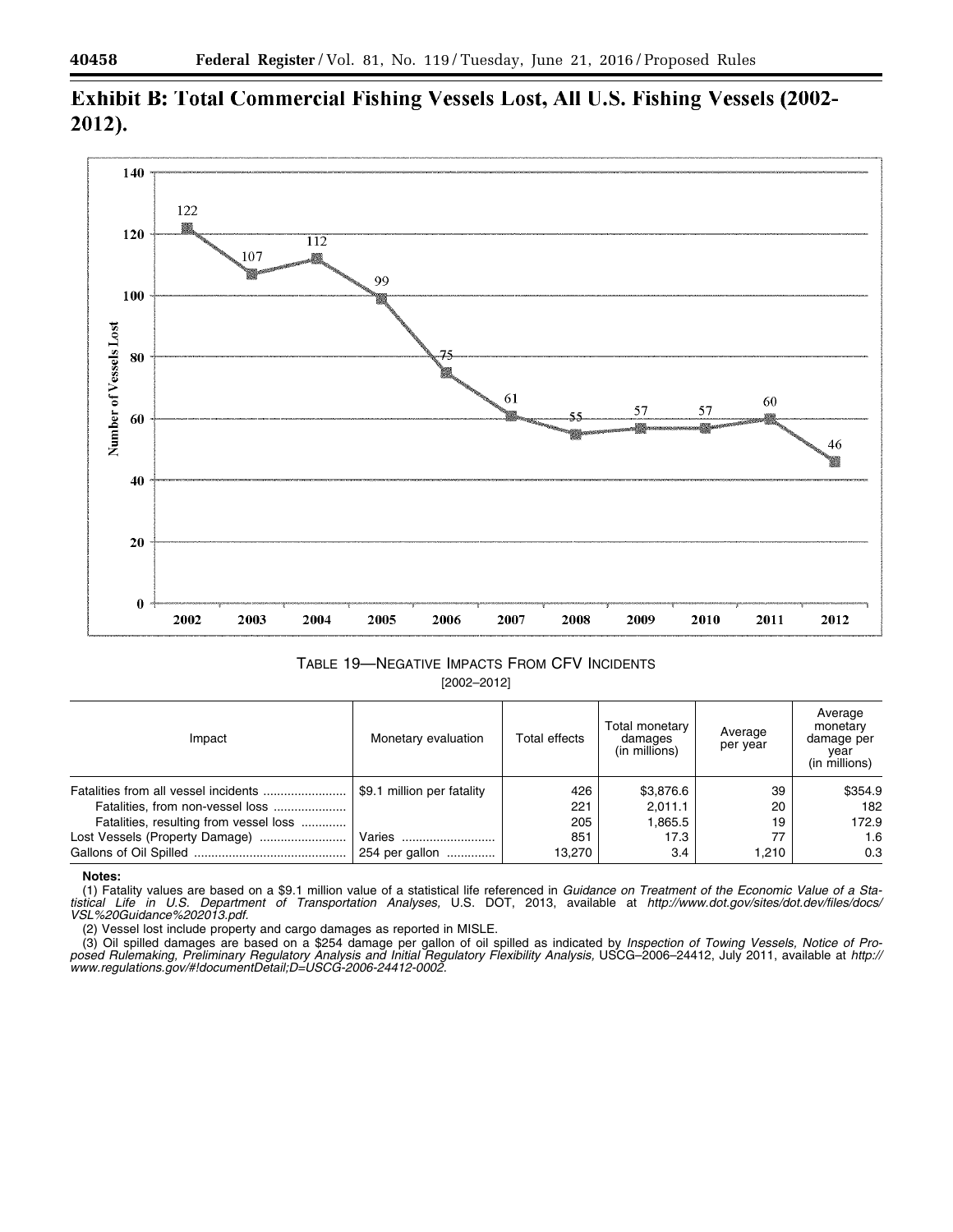



As noted above, we develop monetized benefits for two of the requirements (Survival Craft and Dockside Examinations). In addition to the aforementioned, the following categories of benefits have not been captured due to analysis limitations and  $\frac{1}{2}$ scope:  $47$ 

*Property and environmental damage.*  The examination requirements have the potential to prevent the loss of vessels. For example, the dockside examination may identify deficiencies, like a nonfunctioning high water alarm, that, if activated, could allow the crew to respond in a timely manner to avoid vessel loss. Based on MISLE 48 data, the baseline value of property damage due to vessel loss is estimated at \$1.6

48The Marine Information for Safety and Law Enforcement (MISLE) is a database system managed and used by the U.S. Coast Guard. MISLE is used to store data on marine accidents, pollution incidents, search and rescue cases, law enforcement activities, and vessel inspections/examinations. The public may access portions of the data contained on the MISLE system through the Coast Guard Maritime Information Exchange at: *[https://](https://cgmix.uscg.mil/) [cgmix.uscg.mil/](https://cgmix.uscg.mil/)*.

million per year and the value of oil spill damages is \$0.3 million per year. To the extent a vessel loss is prevented, property damage and oil spills may also be reduced. Also, search and rescue costs and other response costs (such as emergency transportation to hospitals) could be reduced if a vessel loss is prevented.

*Injuries.* Survival craft and dockside examination provisions could also reduce injuries. According to the National Institute for Occupational Safety and Health, in Alaska during the period of 1991–2002, 798 fishermen were hospitalized for treatment of severe injuries received during fishing activities, an average of 66.5 injuries per year in Alaska alone. These severe injuries can lead to lifetime consequences and include injuries that result in amputation and paralysis. During a vessel loss event, it is not uncommon for survivors to suffer from exposure and hypothermia due to immersion in water or trauma injuries suffered during the sinking. The dockside examinations could prevent vessel losses while the survival craft could reduce the risk of exposure and hypothermia injuries after the vessel is lost.

The quantitative analysis of benefits entailed: A review of historical commercial fishing vessel casualties to determine if they were within the affected population as set by the proposed rule, an assessment of the applicability of each proposed rule feature as it relates to the risk reduction

when compared to historical casualties, and an estimation of the effectiveness of each proposed rule feature as decided by subject matter experts.

The primary and high estimate of benefits for each category is summarized in Table 19. The estimate of monetized annualized benefits is \$7.1 million at a 7 percent discount rate. The high estimate of benefits is \$9.4 million at 7 percent discount rate.

The high estimates are based on an extrapolation from casualty reports that contain detailed information on the cause of the casualty to casualties that contain limited information on the cause of the casualty. With commercial fishing vessels casualties, it is not unusual for a vessel to be lost at sea with no survivors. In these cases, the casualty report may contain limited information as to the causal factors for the loss to be able to make a confident determination of the potential for risk reduction. Based on our review of the casualty reports, we found approximately 20 percent of the cases contained too limited information to attempt an estimation of potential benefits for use in the primary estimate. To the extent these limited information casualties are similar to those that contain more detailed information, we are likely to underestimate benefits. We have included these limited information casualties only in a high estimate and not in our primary benefits estimate to show the a possible range of quantified benefits.

<sup>47</sup>The benefit analysis is achieved on a per vessel basis. That is, the benefits estimated reflect the historical casualty incidents that might have been prevented if the proposed rule were in place. In order to estimate the reduction in property and environmental damage, we would need an algorithm that detailed when the requirements of the proposed rule would reduce the likelihood of vessel loss, requiring a significant amount of analytical effort. Given that property and environmental damages makes up a small fraction (0.58%) of the total annual damages (Exhibit ES– 3), the CG sought to focus on the benefits associated with fatalities.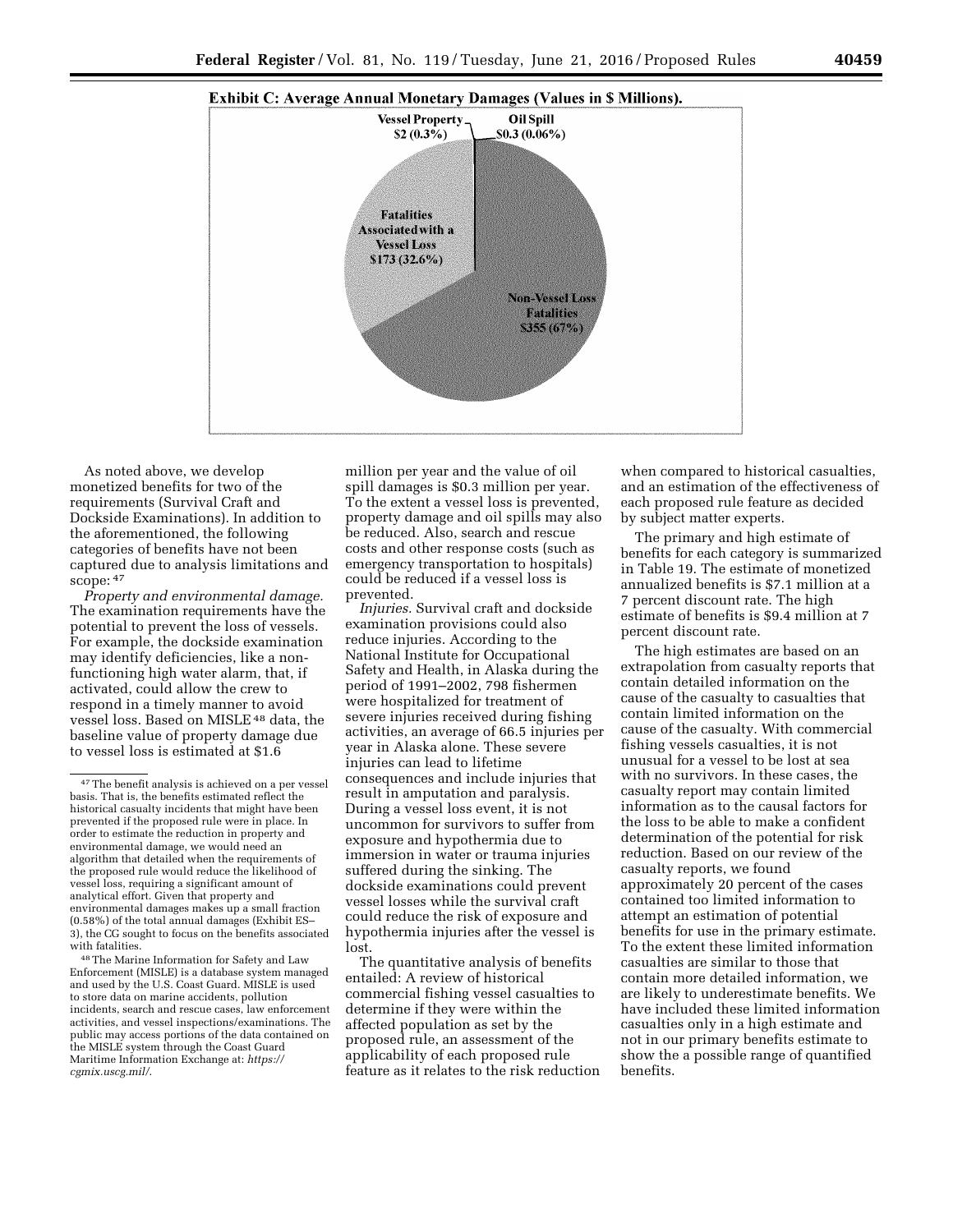## TABLE 20—SUMMARY OF ANNUALIZED BENEFITS

[7 Percent, \$ millions]

|                              | <b>Estimation of benefits</b> |                                               |  |
|------------------------------|-------------------------------|-----------------------------------------------|--|
| Categorv                     | Primary baseline<br>incidents | Primary + limited<br>information<br>incidents |  |
| Survival Craft <sup>49</sup> | \$4.8                         | 6.3<br>3.1                                    |  |
| Total                        |                               | 9.4                                           |  |

#### Comparison of Costs and Benefits

The annualized costs to government and industry for the proposed rule over the 10-year period are estimated at \$39.7 million at a 7 percent discount rate. The estimate of annualized quantified benefits ranges between \$7.1 and \$9.4

million, with a primary estimate of monetized annualized benefits of \$7.1 million at a 7 percent discount rate. We did not estimate monetized benefits for several requirements, including recordkeeping for equipment maintenance and classing certain newly

built vessels. As stated previously, onehundred percent of the costs of this rule are Congressionally mandated. The Coast Guard does not have the authority to alter the provisions of this rule to lessen the economic impacts of this rule on the fishing industry.

TABLE 21—PROPOSED RULE, SUMMARY OF QUANTIFIED ANNUALIZED COSTS AND ANNUALIZED BENEFITS [7 Percent, Values in \$ millions]

|                                                      | Annualized                             | Primary                         |                            |                                 | High                       |                                                                   |  |
|------------------------------------------------------|----------------------------------------|---------------------------------|----------------------------|---------------------------------|----------------------------|-------------------------------------------------------------------|--|
| Category                                             | costs to<br>industry and<br>government | Total<br>annualized<br>benefits | Net annualized<br>benefits | Total<br>annualized<br>benefits | Net annualized<br>benefits | Benefits not captured                                             |  |
| $(1)$ Survival Craft <sup>50</sup>                   | \$9.1                                  | \$4.8                           | (\$4.3)                    | \$6.3                           | (\$2.8)                    | Injuries (such as non-fatal<br>hypothermia).                      |  |
| (3) Examination and Certifi-<br>cates of Compliance. | 8.6                                    | 2.3                             | (6.3)                      | 3.1                             | (5.5)                      | Reduced property and envi-<br>ronmental damages, and<br>injuries. |  |
| Total                                                | 17.70                                  | 7.1                             | (10.6)                     | 9.4                             | (8.3)                      |                                                                   |  |

#### TABLE 22—PROPOSED RULE, SUMMARY OF PROVISIONS—BENEFITS NOT QUANTIFIED

[7 Percent, Values in \$ millions]

| Category | Annualized costs<br>to industry and<br>government | Beneficial impacts                                                                                                                 |
|----------|---------------------------------------------------|------------------------------------------------------------------------------------------------------------------------------------|
|          |                                                   | \$0.65   Enhances ability to determine and track compliance.<br>21.2 Ensures vessel has safe design and is maintained as designed. |
| Total    |                                                   | 21.85                                                                                                                              |

#### Breakeven Analysis

We also examined the risk reduction from the total casualty baseline required for the benefits of the proposed rule to

exceed the costs (Table 23). Overall, the proposed rule would need to prevent 4.4 fatalities per year for the benefits to equal the costs, a reduction of 23

percent from the baseline of 19 annual casualties resulting from the loss of fishing vessels.

<sup>49</sup>The Coast Guard Authorization Act of 2015, Public Law 114–120, amended 46 U.S.C. 3104 by removing language mandating that we require survival craft on all CFVs to protect occupants against immersion in water. The survival craft provisions of 46 U.S.C. 4502 were unaffected and therefore those provisions continue to apply to subpart C survival craft. The 2015 legislation will be addressed in a future rulemaking.

<sup>50</sup>The Coast Guard Authorization Act of 2015, Public Law 114–120, amended 46 U.S.C. 3104 by removing language mandating that we require

survival craft on all CFVs to protect occupants against immersion in water. The survival craft provisions of 46 U.S.C. 4502 were unaffected and therefore those provisions continue to apply to subpart C survival craft. The 2015 legislation will be addressed in a future rulemaking.

<sup>51</sup>Sec. 318(a) of the Coast Guard Authorization Act of 2015, Public Law 114–120, changed the applicability of classing requirements for CFVs. The 2010 and 2012 legislation extended the classing requirement to CFVs of 50 feet or more overall in length and built before July 1, 2013. The 2015 Act

exempts from that requirement CFVs of at least 50 and not more than 79 feet overall in length, and built after Feb. 8, 2016, provided their construction is overseen by a State-licensed naval architect or marine engineer, and their design ''incorporates standards equivalent to those prescribed by a classification society . . . or another qualified organization . . . .'' This NPRM does not incorporate any of the 2015 provisions, which must be reflected in our regulations through future regulatory action.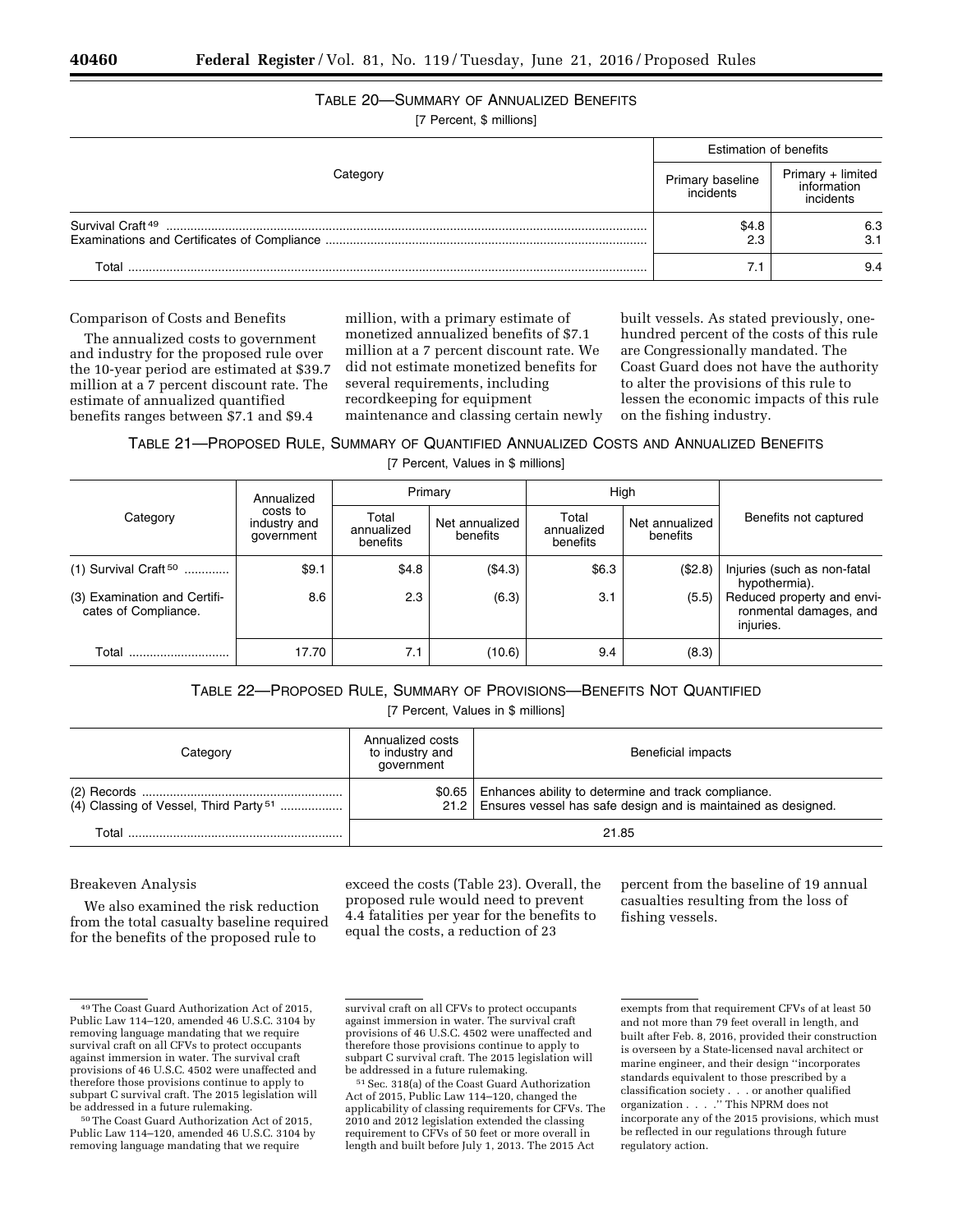| TABLE 23—PROPOSED RULE, BREAKEVEN ANALYSIS (7 PERCENT, \$ MILLIONS). |  |  |
|----------------------------------------------------------------------|--|--|
|----------------------------------------------------------------------|--|--|

| Proposed rule requirement | Annualized<br>costs to<br>industry and<br>aovernment | Fatalities<br>prevented to<br>breakeven | Percent<br>reduction in<br>total fishing<br>vessel loss<br>casualties<br>to breakeven |
|---------------------------|------------------------------------------------------|-----------------------------------------|---------------------------------------------------------------------------------------|
|                           | \$9.10                                               | $\overline{0}$                          | 5.3                                                                                   |
|                           | .70                                                  | 0.1                                     | 0.4                                                                                   |
|                           | 8.6                                                  | 0.9                                     | 5                                                                                     |
|                           | 21.30                                                | 2.3                                     | 12.3                                                                                  |
|                           | 39.7                                                 | 4.4                                     | 23                                                                                    |

#### Alternatives

Consistent with Executive Order 12866, an agency shall identify and assess available alternatives to direct regulation. The agency should consider a range of potentially effective and reasonably feasible regulatory alternatives. We analyzed and assessed the effectiveness of the following alternatives:

• Alternative 1: No Action;

• Alternative 2: Implementation through Guidance;

• Alternative 3: Regulation to Align Non-Discretionary Requirements with Statute;

• Alternative 4: Discretionary Stringency in Dockside Examination Frequency; and

• Alternative 5: Discretionary Implementation of Person-in-Charge Training.

We conducted a screening of alternatives based on an assessment of the negative and positive impacts. Table 24 presents the results, which indicate that Alternative 3 is the preferred alternative. In this proposed rule, the

Coast Guard is implementing Alternative 3. Alternative 3 harmonizes Coast Guard regulations with statutes to eliminate uncertainty and enhance clarity. Under Alternatives 1 and 2, Coast Guard regulations and applicable statutes would continue to be inconsistent, leading to confusion and uncertainty, particularly regarding enforcement authority. Alternatives 4 and 5 have the potential to increase safety and costs, but both require the exercise of discretionary authority and should be subject to notice and public comment before implementing.

#### TABLE 24—SCREENING OF ALTERNATIVES

| Alternatives | Description                                                               | Negative impacts                                                                                                                                                                              | Relative impacts                                                                                                                                                                                                                                                              |
|--------------|---------------------------------------------------------------------------|-----------------------------------------------------------------------------------------------------------------------------------------------------------------------------------------------|-------------------------------------------------------------------------------------------------------------------------------------------------------------------------------------------------------------------------------------------------------------------------------|
|              | No Action                                                                 | CG regulations would be inconsistent with Fed-<br>eral mandate, generating uncertainty about<br>compliance and enforcement.<br>Costs to industry would be incurred to comply<br>with Statute. | Safety improvements would be diminished due<br>to confusion and uncertainty about compli-<br>ance and enforcement.                                                                                                                                                            |
|              | Implementation through<br>Guidance.                                       | CG regulations would be inconsistent with Fed-<br>eral mandate, generating uncertainty about<br>compliance and enforcement.<br>Costs to industry would be incurred to comply<br>with Statute. | Guidance could reduce some confusion, but un-<br>certainty about compliance and enforcement<br>would remain.                                                                                                                                                                  |
| 3            | Regulation to Align<br>Non-Discretionary<br>Requirements with<br>Statute. | Costs to industry would be incurred to comply<br>with regulations.                                                                                                                            | Increased safety due to survival craft, dockside<br>examinations, and the classing of new ves-<br>sels.<br>Harmonizes CG regulations with Statute to<br>eliminate uncertainty about compliance and<br>enforcement.                                                            |
| 4            | Discretionary Stringency<br>in Dockside Examina-<br>tion Frequency.       | Added costs due to more frequent examinations<br>Requires exercise of discretionary authority                                                                                                 | Increased safety resulting from the more timely<br>identification of condition and compliance defi-<br>ciencies.<br>Decrease in the incidence of deficiencies.                                                                                                                |
| 5            | Discretionary Implemen-<br>tation of Person-in-<br>Charge Training.       | Added costs due to person in charge training<br>Requires exercise of discretionary authority                                                                                                  | Increased safety resulting from training on sea-<br>manship, stability, collision prevention, naviga-<br>tion, fire fighting and prevention, damage con-<br>trol and emergency communication, personal<br>survival, emergency medical care, emergency<br>drills, and weather. |

exempts from that requirement CFVs of at least 50 and not more than 79 feet overall in length, and built after Feb. 8, 2016, provided their construction is overseen by a State-licensed naval architect or marine engineer, and their design ''incorporates standards equivalent to those prescribed by a

<sup>52</sup>Sec. 318(a) of the Coast Guard Authorization Act of 2015, Public Law 114–120, changed the applicability of classing requirements for CFVs. The 2010 and 2012 legislation extended the classing requirement to CFVs of 50 feet or more overall in length and built before July 1, 2013. The 2015 Act

classification society . . . or another qualified organization . . .'' This NPRM does not incorporate any of the 2015 provisions, which must be reflected in our regulations through future regulatory action.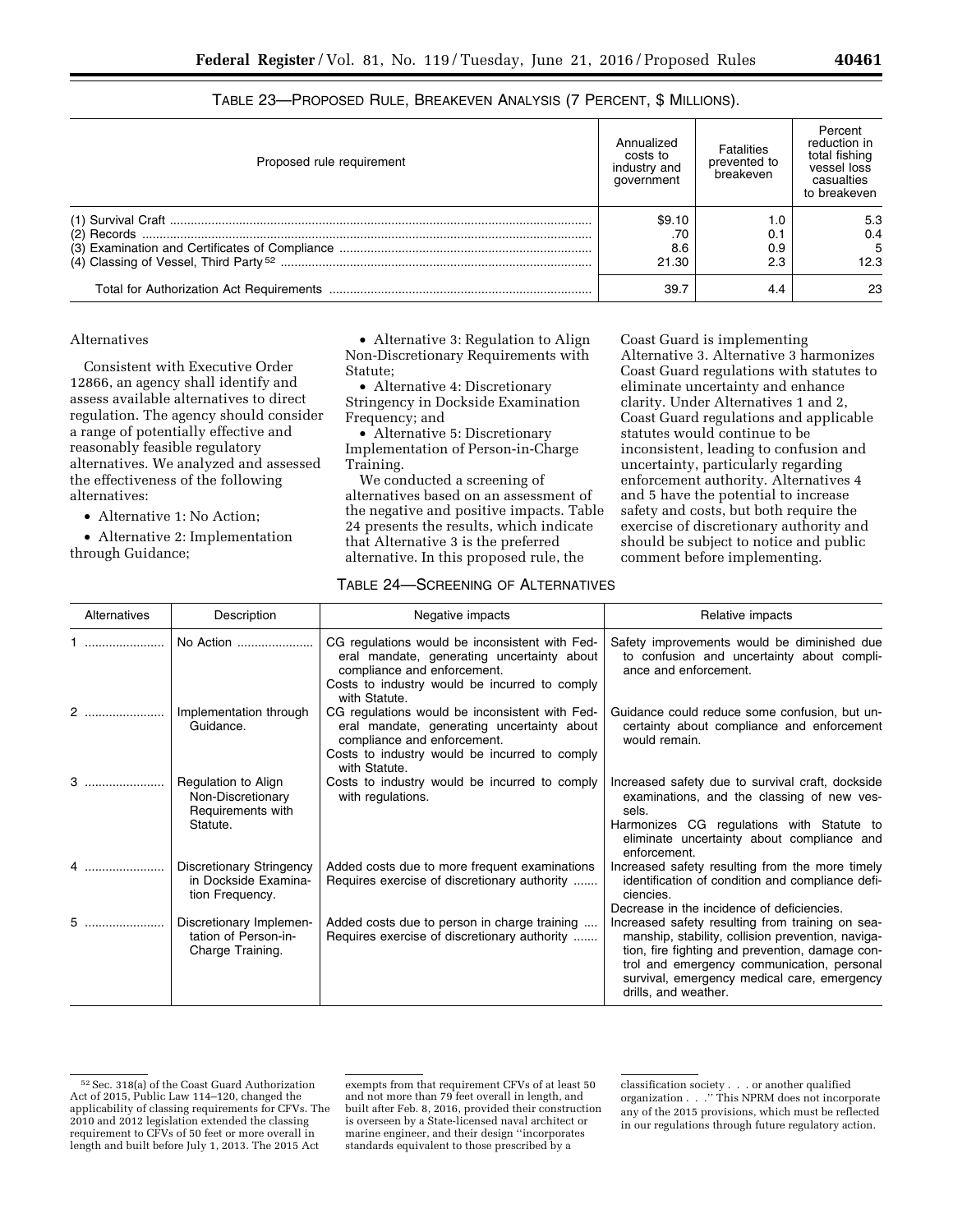#### *B. Small Entities*

The Regulatory Flexibility Act of 1980  $(RFA)$ , 5 U.S.C.  $601-612$ , as amended by the Small Business Regulatory Enforcement Fairness Act of 1996 (Pub. L. 104–121), requires Federal agencies to consider the potential impact of regulations on small businesses, small governmental jurisdictions, and small organizations during the development of their rules.

The Coast Guard prepared an analysis on the potential economic impacts of this proposed rule on small entities. A combined Regulatory Analysis and Initial Regulatory Flexibility Analysis discussing the impact the proposed rule would have on small entities is available in the docket where indicated under the ''Public Participation and Request for Comments'' section of this preamble.

Based on the current data provided by the Coast Guard's MISLE database, we estimate that there are potentially 16,730 owners of 17,237 documented commercial fishing vessels. As we do not have data that distinguishes those vessels that operate beyond and within 3 nautical miles of the baseline, we use documented fishing vessels as a proxy for the 36,115 vessels that operate beyond 3 nautical miles for the purposes of determining the ownership characteristics and revenues of small entities under the proposed rule. Operations and fisheries for undocumented vessels operating beyond 3 nautical miles are similar to small documented vessels that operate beyond 3 nautical miles. Although by definition undocumented vessels are smaller than documented vessels, for

operational purposes a 4.9 net ton vessel is very similar in equipment, manning, operations and fisheries to a 5 net ton vessel, but one is classified as undocumented (≤4.9 net tons) and the other is documented (≥5 net tons). Given that the operational area, defined by operating beyond 3 nautical miles of the baseline, indicates similar operations and fisheries, and because smaller vessel size is inversely related to operating beyond three nautical miles, using documented vessels to represent impacts to small entities is a reasonable proxy and is the best data available. As such, undocumented vessels that operate beyond three nautical miles are assumed to be represented within the revenue distribution of documented vessels and other vessel characteristics (age, structural integrity, etc.).

In our review of the MISLE ownership data for documented fishing vessels, we found 1,612 vessel owners of 1,615 vessels that had a non-business organization type. Of these, 1,562 vessels are owned by an organization that had an ''unknown'' organization type, 4 are owned by the Federal government, 45 are owned by trusts, and 4 are owned by non-profits.

Of the remaining documented commercial fishing vessels, almost all (over 99 percent) are owned by small businesses, as determined by SBA small business size standards.53 Many of the small businesses are classified as NAICS 141111 (Finfish) and 141112 (Shellfish), although many have a non-fishing primary NAICS classification. Of this target population, we examined publicly available revenue information on 360 vessel owners that owned 762 vessels.

We assume that the remaining 3,273 owners of 3,375 vessels (for which revenue information was unavailable) are small businesses for the purpose of this analysis. Of those 360 owners for which revenue and employment information was available, we found 17 entities owning 204 vessels that exceeded the small business thresholds for their relevant NAICS code. The remaining 343 entities owning the remaining 558 vessels are small businesses as defined by the NAICS thresholds.

Table 25 summarizes the proposed rule cost on a per vessel basis. If a vessel incurs all of the cost items, the maximum total initial and recurring costs are \$812,358 and \$11,118 respectively. We estimate that the 260 vessels that undergo classing would incur the maximum cost, representing less than 1 percent of the affected population. To reflect a more likely cost impact on the typical commercial fishing vessel, we calculate a weighted cost using a Monte Carlo simulation described in Appendix H of the Regulatory Impact Analysis. Assigning the full burden of the cost to the remaining population of 35,855 would distort the estimated regulatory burden 54. The weighted implementation and recurring cost, on a per vessel basis, for requirements (1), (2), (3), and (4) are \$7,643 and \$897, respectively. For the most part, commercial fishing vessel owners own 1 vessel. In our sample, when an entity owns more than 1 vessel, we calculate the cost per entity by multiplying the cost per vessel by the number of vessels owned.

| Table 25—Proposed Rule Weighted Average Cost Per Vessel |  |
|---------------------------------------------------------|--|
|---------------------------------------------------------|--|

|                                                    | Affected         | Weight         |                | Maximum costs | Weighted costs <sup>55</sup> |             |
|----------------------------------------------------|------------------|----------------|----------------|---------------|------------------------------|-------------|
| Requirement                                        | population       |                | Initial        | Recurring     | Initial                      | Recurring   |
| (3) Examinations and Certificates of               | 24,771<br>36,115 | 68.6%<br>100.0 | \$1,740<br>18  | \$300<br>18   | \$1,193<br>18                | \$206<br>18 |
| (4) Classing of Vessels, Third Party <sup>56</sup> | 36,115<br>260    | 100.0<br>0.7   | 600<br>810.000 | 600<br>10.200 | 600<br>5.831                 | 600<br>73   |
| Total Cost per Vessel                              |                  |                | 812,358        | 11.118        | 7.643                        | 897         |

<sup>53</sup>SBA small business standards are based on either company revenue or number of employees. Many companies in our sample have employee numbers determining them small, but we were unable to find annual revenue data to pair with the

<sup>54</sup> In an effort to capture the impact of requirement ''(4) Classing of Vessels, Third Party,'' we simulated the costs based on probability. Specifically, we used a Monte Carlo simulation to better understand the uncertainty in our costs estimate. For a more detailed discussion, refer to Appendix H.

<sup>55</sup>The weighted costs is a calculation of a vessel's cost in which each regulatory requirement is proportionately weighted by the affected population. That is, each regulatory requirement is assigned a weight based on the relative size of the

<sup>56</sup> Sec. 318(a) of the Coast Guard Authorization Act of 2015, Pub. L. 114–120, changed the applicability of classing requirements for CFVs. The 2010 and 2012 legislation extended the classing requirement to CFVs of 50 feet or more overall in length and built before July 1, 2013. The 2015 Act exempts from that requirement CFVs of at least 50

and not more than 79 feet overall in length, and built after Feb. 8, 2016, provided their construction is overseen by a State-licensed naval architect or marine engineer, and their design ''incorporates standards equivalent to those prescribed by a classification society . . . . or another qualified organization. . . .'' This NPRM does not incorporate any of the 2015 provisions, which must be reflected in our regulations through future regulatory action.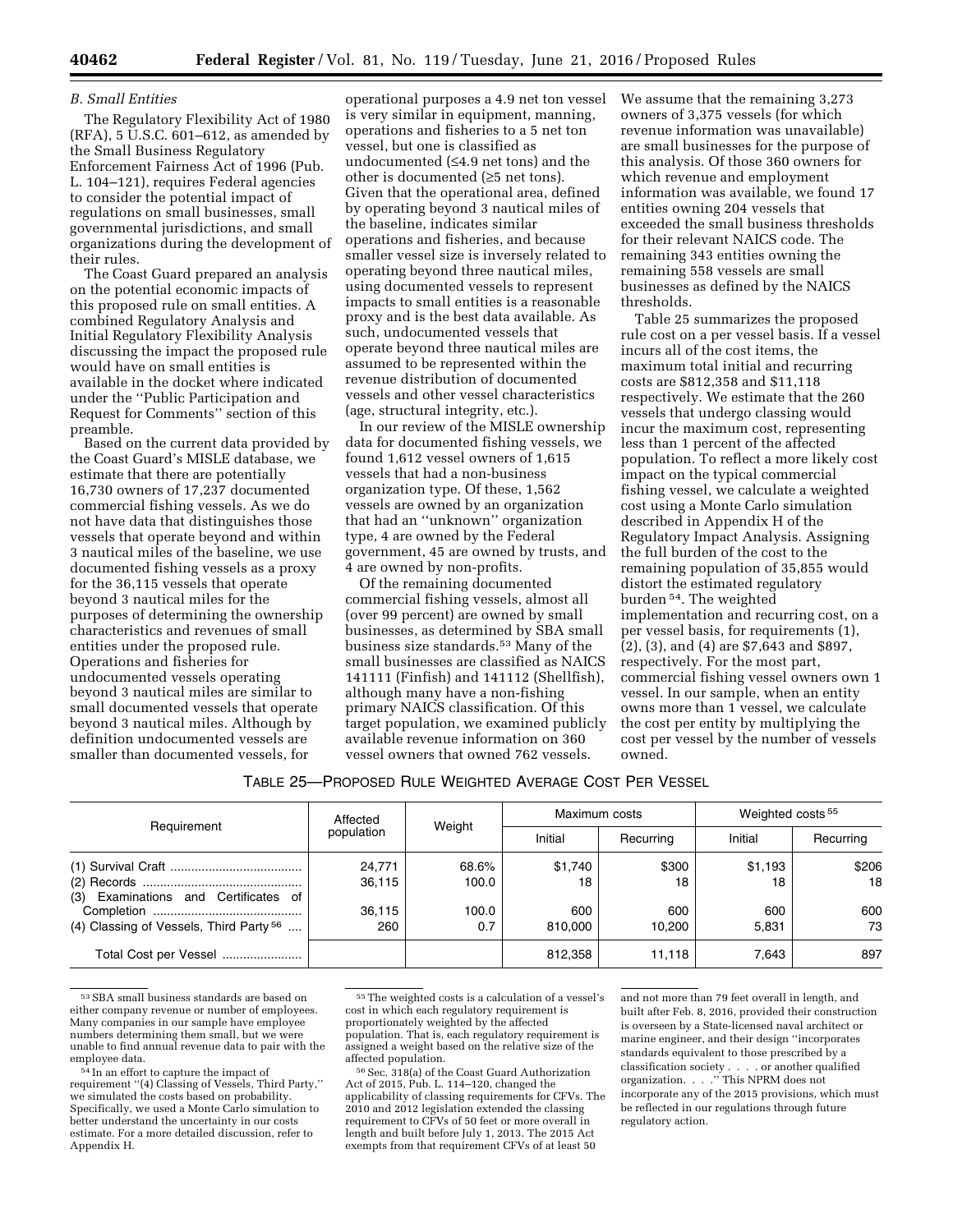Exhibit D: Distribution\* of Revenues for Commercial Fishing Vessels



\*For presentation purposes the top two percentiles were excluded.

For the initial implementation period, based on MANTA revenue estimates, 18 percent of affected owners will incur a cost of 1 percent or less of revenues, while 17 percent will incur a cost impact of between 10 and 30 percent of revenues. Approximately 6 percent will incur costs greater than 30 percent of

revenues. (Table 25). For the recurring costs, 74 percent of fishing vessel owners will incur 1 percent or less of revenues. The Coast Guard expects this rule will have a significant economic impact on a substantial number of small entities. As discussed previously, this rulemaking would implement only the

mandatory provisions required by Congress and for which the Coast Guard cannot exercise discretion. Therefore, the Coast Guard does not have the authority to grant relief to small businesses from the cost of this rule.

| TABLE 26-REVENUE IMPACTS ON AFFECTED SMALL BUSINESSES |  |
|-------------------------------------------------------|--|
|-------------------------------------------------------|--|

| impact range |    |  |
|--------------|----|--|
|              |    |  |
|              |    |  |
|              |    |  |
|              | 24 |  |
|              |    |  |
| 30 <         |    |  |

#### *C. Assistance for Small Entities*

Under section 213(a) of the Small Business Regulatory Enforcement Fairness Act of 1996 (Pub. L. 104–121), we want to assist small entities in understanding this rule so that they can better evaluate its effects on them and

participate in the rulemaking. If the rule would affect your small business, organization, or governmental jurisdiction and you have questions concerning its provisions or options for compliance, please contact the Coast Guard (see **FOR FURTHER INFORMATION**

**CONTACT**). The Coast Guard will not retaliate against small entities that question or complain about this rule or any policy or action of the Coast Guard.

Small businesses may send comments on the actions of Federal employees who enforce, or otherwise determine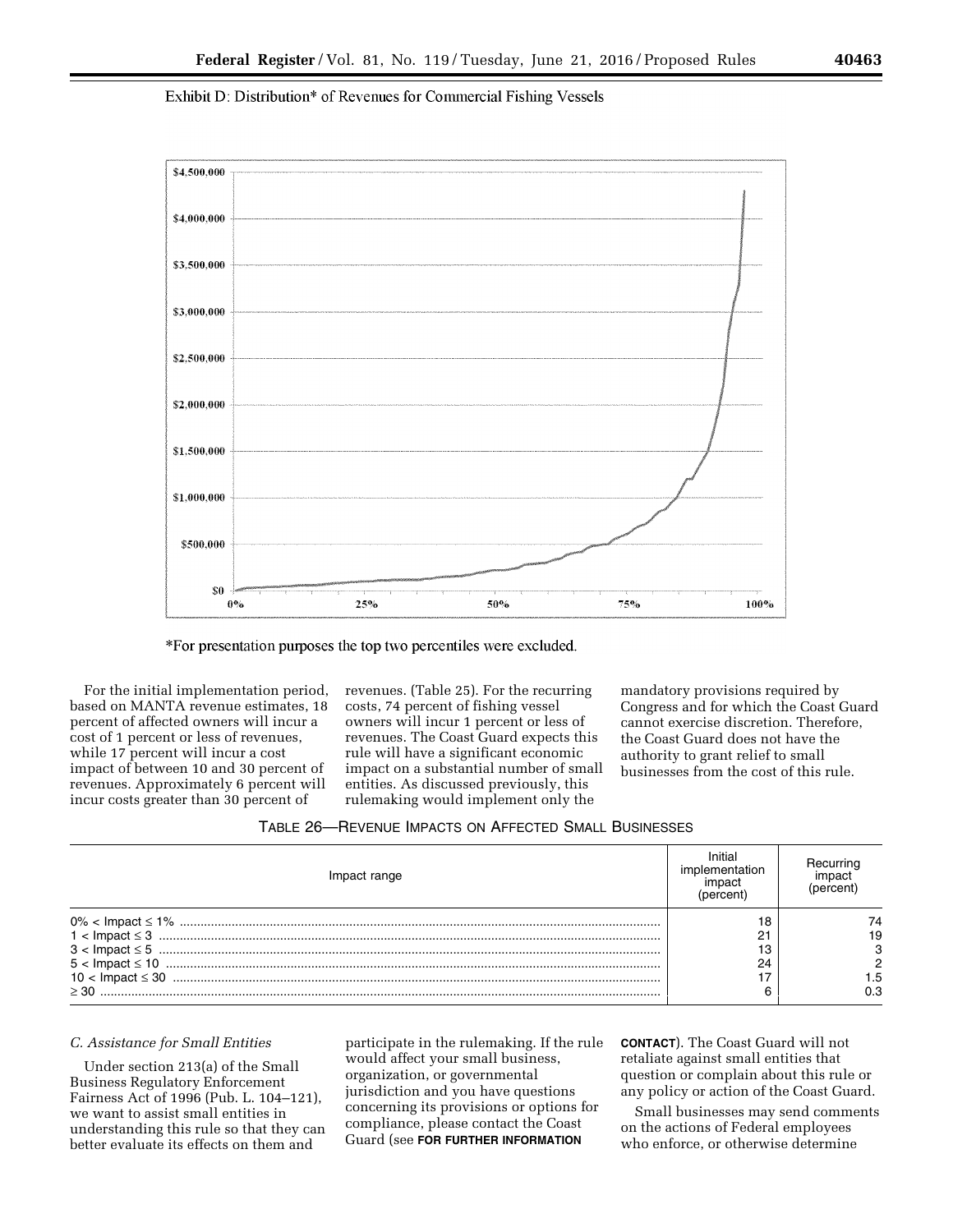compliance with, Federal regulations to the Small Business and Agriculture Regulatory Enforcement Ombudsman and the Regional Small Business Regulatory Fairness Boards. The Ombudsman evaluates these actions annually and rates each agency's responsiveness to small business. If you wish to comment on actions by employees of the Coast Guard, call 1– 888–REG–FAIR (1–888–734–3247).

#### *D. Collection of Information*

This proposed rule calls for a revision to an existing collection of information under the Paperwork Reduction Act of 1995 (44 U.S.C. 3501–3520). As defined in 5 CFR 1320.3(c), ''collection of information'' comprises reporting, recordkeeping, monitoring, posting, labeling, and other, similar actions. The title and description of the information collections, a description of those who must collect the information, and an estimate of the total annual burden follow. The estimate covers the time for reviewing instructions, searching existing sources of data, gathering and maintaining the data needed, and completing and reviewing the collection.

*Title:* Commercial Fishing Industry Vessel Regulations.

*OMB Control Number:* 1625–0061. *Summary of the Collection of Information:* Sections 28.140, 28.155, 28.201, and 28.270 of this proposed rule would amend the collection-ofinformation requirements for vessel owners and operators of certain U.S. commercial fishing vessels. These changes would require vessel owners and operators that operate beyond 3 nautical miles of the baseline to document lifesaving equipment maintenance and inspection and instructions and drills.

Vessel owners and operators of subpart C CFVs (those operating beyond 3 nautical miles, or with more than 16 individuals on board, or that are Aleutian fish tenders) must also document the completion of a dockside examination at least once every 5 years. These new requirements would require a change in previously approved OMB Collection 1625–0061.

*Need for Information:* The Coast Guard needs this information to determine whether a vessel meets the new regulatory requirements for dockside examinations, and documentation of certain activities.

*Proposed Use of Information:* The Coast Guard would use this information to determine whether a vessel meets the

new regulatory requirements for dockside examinations, and documentation of certain activities.

*Description of Respondents:* The respondents are vessel owners and operators of certain U.S. commercial fishing vessels.

*Number of Respondents:* This proposed rule would increase the number of respondents in this OMBapproved collection by 36,115 as operators of certain commercial fishing vessels would need to document dockside examinations, and certain maintenance activities.

*Frequency of Response:* This proposed rule would vary the number of responses each year by requirement. Details are shown in Table 27.

*Burden of Response:* The burden of response for each regulatory requirement varies. Details are shown in Table 27.

*Estimate of Total Annual Burden:* The annual increase in burden from this rule would be approximately 20,251 hours. That includes 14,446 hours from the private sector (36,115 responses) and an additional government burden estimated at 5,805 hours for 23,221 responses.

| NPRM requirement                                                              | Frequency                              | Duration<br>(hours) | Annual<br>duration<br>(hours) | Number<br>οf<br>vessels | Wage<br>rate | Number of<br>responses<br>per year | Total<br>number of<br>responses | Annual<br>burden | Annual<br>cost |
|-------------------------------------------------------------------------------|----------------------------------------|---------------------|-------------------------------|-------------------------|--------------|------------------------------------|---------------------------------|------------------|----------------|
| Records, Documenta-<br>tion of Equipment<br>Maintenance, and In-<br>spection. | Varies<br>                             | 0.4                 | 0.4                           | 36,115                  | \$45         |                                    | 36,115                          | 14.446           | \$652,324      |
| <b>Examination and Certifi-</b><br>cates of Compliance,<br>Documentation.     | Once over the<br>first three<br>years. | 0.25                | 0.25                          | 23.221                  | 45           |                                    | 23.221                          | 5.805            | 262.142        |
| Additional Burden for NPRM                                                    |                                        |                     |                               |                         | 59,336       | 20,251                             | 914,465                         |                  |                |
| Government Costs, Ex-<br>amination and Certifi-<br>cates of Compliance.       | Once over the<br>first three<br>years. | 0.25                | 0.25                          | 23,221                  | 66           |                                    | 23,221                          | 5.805            | 377,341        |

As required by the Paperwork Reduction Act of 1995, 44 U.S.C. 3,507(d), we have submitted a copy of this rule and an information request to OMB for its review of the collection of information.

We ask for public comment on the collection of information to help us determine how useful the information is; whether it can help us perform our functions better; whether it is readily available elsewhere; how accurate our estimate of the burden of collection is; how valid our methods for determining burden are; how we can improve the

quality, usefulness, and clarity of the information; and how we can minimize the burden of collection.

If you submit comments on the collection of information, submit them both to OMB and to the Docket Management Facility where indicated under **ADDRESSES**, by the date under **DATES**.

You need not respond to a collection of information unless it displays a currently valid control number from OMB. Before the Coast Guard could enforce the collection of information requirements in this rule, OMB would

need to approve the Coast Guard's request to collect this information.

#### *E. Federalism*

A rule has implications for federalism under Executive Order 13132 57 if it has a substantial direct effect on the States, on the relationship between the national government and the States, or on the distribution of power and responsibilities among the various levels of government. We have analyzed this rule under that Order and have determined that it is consistent with the

<sup>57</sup> ''Federalism,'' 64 FR 43255 (Aug. 4, 1999).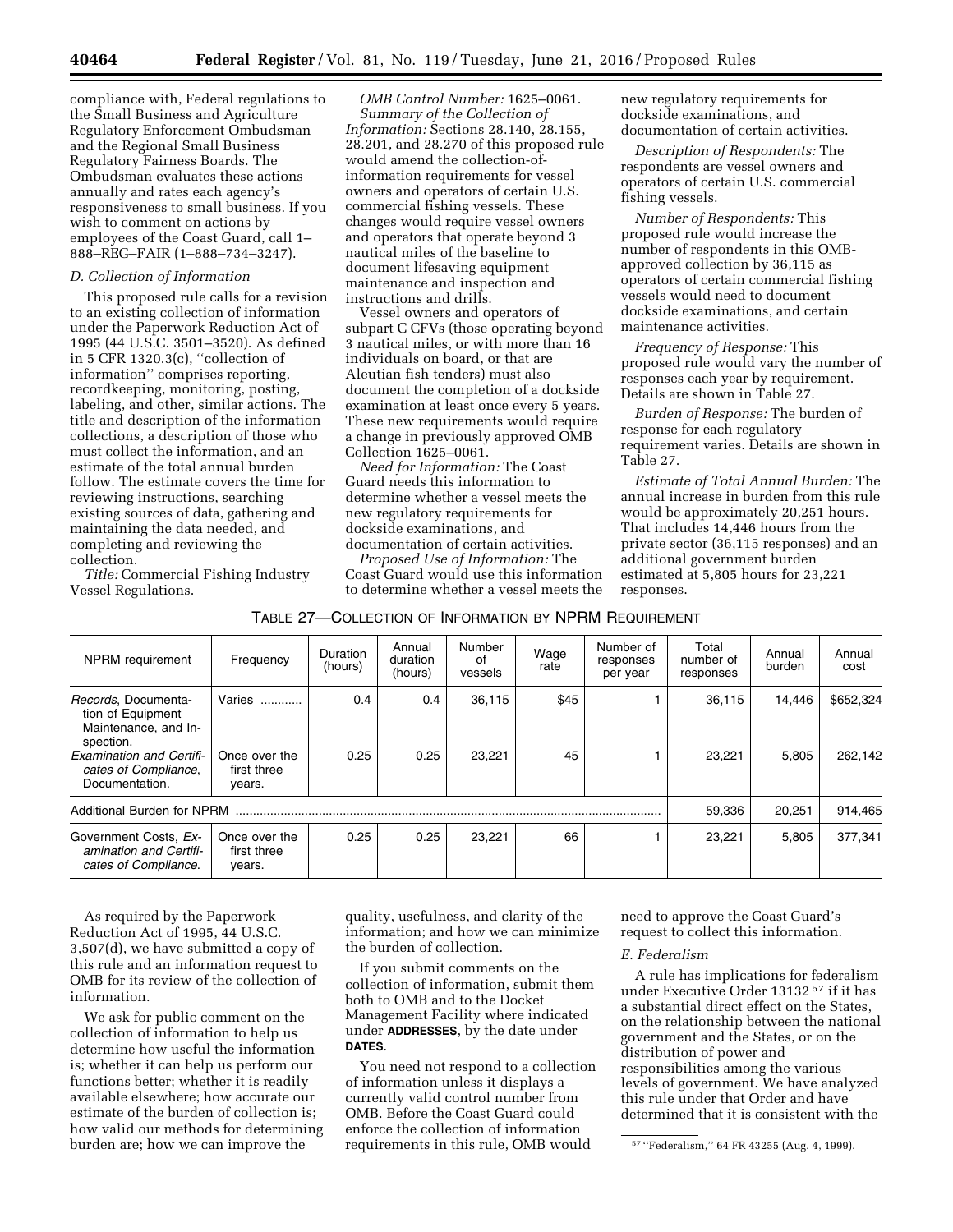fundamental federalism principles and preemption requirements described in Executive Order 13132. Our analysis is explained below.

As noted above, this proposed rule would implement the statutory requirements enacted by the CGAA and CGMTA. In certain instances, Congress amended the scope and applicability of existing laws for uninspected commercial fishing vessels. For instance, the CGAA amended the applicability of 46 U.S.C. 4502(b)(1) so that previously promulgated equipment regulations are now required for undocumented commercial fishing vessels. Additionally, Congress changed the applicability of the statute to commercial fishing vessels that operate beyond ''3 nautical miles from the baseline from which the territorial sea of the United States is measured or beyond 3 nautical miles from the coastline of the Great Lakes.'' Therefore, regulations promulgated under 46 U.S.C. 4502(b)(1), including those promulgated under its amended applicability, are within fields foreclosed from state or local regulation.

Congress also amended existing 46 U.S.C. 4502(b)(2), which directed the Coast Guard, via delegation by the Secretary, to promulgate regulations in the field of marine radios, survival craft, navigation equipment, medical supplies, and ground tackle for both documented and undocumented uninspected fishing vessels, fish processing vessels, or fish tender vessels, that operate beyond three nautical miles from the baseline, operate with more than 16 individuals on board, or that is a fish tender vessel that engages in the Aleutian trade. The Coast Guard has been granted the exclusive authority to promulgate regulations within these fields for these specific vessels and, consequently, these regulations are within fields foreclosed from state or local regulation.

Congress also directed the Coast Guard, via delegation by the Secretary, to promulgate additional regulations under for documented and undocumented uninspected commercial fishing vessels, fish processing vessels, or fish tender vessels, that operate beyond three nautical miles from the baseline, operate with more than 16 individuals on board, or that is a fish tender vessel that engages in the Aleutian trade. Specifically, Congress directed the Coast Guard to promulgate regulations for the training and certification of individuals in charge of these vessels, regulations requiring the individuals in charge of these vessels to maintain a record of equipment maintenance, required instruction and drills, and regulations that require

dockside examinations and the issuance of certificates of compliance for these vessels. The Coast Guard has been granted the exclusive authority to promulgate regulations within the fields of training 58 and certification of individuals in charge, record-keeping, dockside examinations, and the issuance of certificates of compliance for subpart C CFVs, and consequently these regulations are also within fields foreclosed from state or local regulation.

Congress also established a new subsection in 46 U.S.C. 4502 that requires documented and undocumented uninspected fishing vessels, fish processing vessels, or fish tender vessels, that operate beyond 3 nautical miles from the baseline, operate with more than 16 individuals on board, or that is a fish tender vessel that engages in the Aleutian trade, to meet a level of safety equivalent to the minimum safety standards established by the Coast Guard for recreational vessels, promulgated under 46 U.S.C. 4302, so long as these commercial fishing vessels are less than 50 feet overall in length and are built after January 1, 2010. Regulations promulgated under 46 U.S.C. 4302 are within fields that Congress gave the Coast Guard the exclusive authority to regulate, and therefore, these regulations are within fields foreclosed from state or local regulation.

Additionally, Congress expanded the applicability of 46 U.S.C. 4503 for survey and classification requirements to documented or undocumented uninspected fishing vessels, fish processing vessels, or fish tender vessels, that operate beyond 3 nautical miles from the baseline, operate with more than 16 individuals on board, or that is a fish tender vessel that engages in the Aleutian trade, and that are also at least 50 feet overall in length and are built after July 1, 2013. The Coast Guard has been granted the exclusive authority to promulgate regulations for survey and classification requirements for these specific vessels and, consequently, these regulations are within fields foreclosed from state or local regulation.

Furthermore, Congress amended 46 U.S.C. 5102, so that fishing vessels built after July 1, 2013, must now be assigned a load line. The Coast Guard has been granted the exclusive authority to promulgate load line requirements for fishing vessels built after July 1, 2013.

The regulations promulgated under 46 U.S.C. 5104 with respect to load lines for these vessels are within a field foreclosed from state or local regulation.

Lastly, Congress enacted 46 U.S.C. 2117, which grants the Coast Guard the authority to terminate a commercial fishing vessel's operations if an authorized individual determines that unsafe conditions exist. For these specific vessels, Congress granted to the Coast Guard the exclusive authority to enforce this section and to issue regulations pertaining to the termination of unsafe operations. These regulations, therefore, would be within a field foreclosed from state or local regulation.

While it is well settled that States may not regulate in categories in which Congress intended the Coast Guard to be the sole source of a vessel's obligations, the Coast Guard recognizes the key role that State and local governments may have in making regulatory determinations. Additionally, for rules with federalism implications and preemptive effect, Executive Order 13132 specifically directs agencies to consult with State and local governments during the rulemaking process. If you believe this rule has implications for federalism under Executive Order 13132, please contact the person listed in the **FOR FURTHER INFORMATION** section of this preamble.

#### *F. Unfunded Mandates Reform Act*

The Unfunded Mandates Reform Act of 1995, 2 U.S.C. 1531–1538, requires Federal agencies to assess the effects of their discretionary regulatory actions. In particular, the Act addresses actions that may result in the expenditure by a State, local, or Tribal government, in the aggregate, or by the private sector of \$100,000,000 (adjusted for inflation) or more in any one year. Though this proposed rule would not result in such an expenditure, we do discuss the effects of this rule elsewhere in this preamble.

#### *G. Taking of Private Property*

This proposed rule would not cause a taking of private property or otherwise have taking implications under Executive Order 12630, Governmental Actions and Interference with Constitutionally Protected Property Rights.

#### *H. Civil Justice Reform*

This proposed rule meets applicable standards in sections 3(a) and 3(b)(2) of Executive Order 12988, Civil Justice Reform, to minimize litigation, eliminate ambiguity, and reduce burden.

<sup>58</sup>Because regulations on training require the exercise of the Coast Guard's discretion, and this proposed rule would be confined to implementing those statutory mandates that do not require the exercise of discretion, training will be the subject of future Coast Guard regulatory action and is not covered by the proposed rule.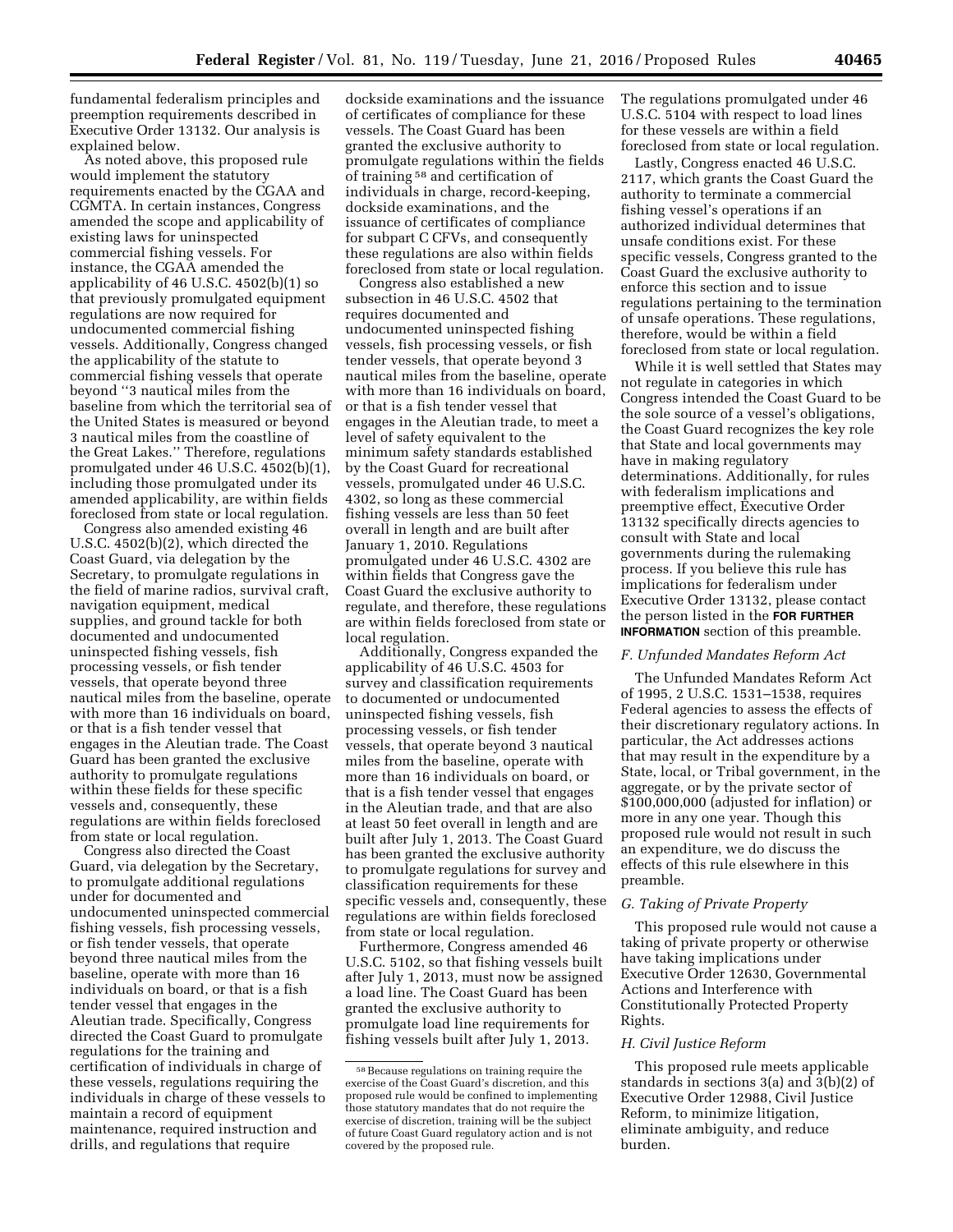#### *I. Protection of Children*

This rule is neither economically significant under Executive Order 12866 nor does it create an environmental risk to health or a risk to safety within the meaning of Executive Order 13045, Protection of Children From Environmental Health Risks and Safety Risks.

#### *J. Indian Tribal Governments*

This rule does not have tribal implications under Executive Order 13175, Consultation and Coordination with Indian Tribal Governments, because it does not have a substantial direct effect on one or more Indian tribes, on the relationship between the Federal Government and Indian tribes, or on the distribution of power and responsibilities between the Federal Government and Indian tribes.

#### *K. Energy Effects*

We have analyzed this rule under Executive Order 13211, Actions Concerning Regulations That Significantly Affect Energy Supply, Distribution, or Use. We have determined that it is not a ''significant energy action'' under that order. Though it is a ''significant regulatory action'' under Executive Order 12866, it is not likely to have a significant adverse effect on the supply, distribution, or use of energy. The Administrator of the Office of Information and Regulatory Affairs has not designated it as a significant energy action. Therefore, it does not require a Statement of Energy Effects under Executive Order 13211.

#### *L. Technical Standards*

The National Technology Transfer and Advancement Act (15 U.S.C. 272 note) directs agencies to use voluntary consensus standards in their regulatory activities unless the agency provides Congress, through OMB, with an explanation of why using these standards would be inconsistent with applicable law or otherwise impractical. Voluntary consensus standards are

technical standards (*e.g.*, specifications of materials, performance, design, or operation; test methods; sampling procedures; and related management systems practices) that are developed or adopted by voluntary consensus standards bodies.

This proposed rule does not use technical standards. Therefore, we did not consider the use of voluntary consensus standards.

#### *M. Environment*

We have analyzed this proposed rule under Department of Homeland Security Management Directive 023–01 and Commandant Instruction M16475.lD, which guide the Coast Guard in complying with the National Environmental Policy Act of 1969 (42 U.S.C. 4321–4370f), and have concluded that this action is one of a category of actions that do not individually or cumulatively have a significant effect on the human environment. This proposed rule is categorically excluded under section 2.B.2, figure 2–1, paragraph  $(34)(c)$ ,  $(d)$ , and  $(e)$  of the Instruction, and under sections 6(a) and 6(b) of the ''Appendix to National Environmental Policy Act: Coast Guard Procedures for Categorical Exclusions, Notice of Final Agency Policy'' (67 FR 48243, July 23, 2002). This proposed rule involves training of personnel, inspection and equipping of vessels, equipment approval and carriage requirements, vessel operation safety equipment and standards, and congressionally mandated regulations that protect the environment. An environmental analysis checklist is available in the docket where indicated under **ADDRESSES**.

#### **List of Subjects in 46 CFR Part 28**

Alaska, Fire prevention, Fishing vessels, Incorporation by reference, Marine safety, Occupational safety and health, Reporting and recordkeeping requirements, Seamen.

For the reasons discussed in the preamble, the Coast Guard proposes to amend 46 CFR part 28 as follows:

#### **Title 46—Shipping**

#### **PART 28—REQUIREMENTS FOR COMMERCIAL FISHING INDUSTRY VESSELS**

■ 1. The authority citation for part 28 is revised to read as follows:

**Authority:** 46 U.S.C. 2103, 3316, 4502, 4505, 4506, 6104, 10603; Department of Homeland Security Delegation No. 0170.1, para. II (92.a), (92.b), (92.d), (92.g).

■ 2. Amend § 28.65 by revising paragraph (a) to read as follows and by removing paragraph (c).

#### **§ 28.65 Termination of unsafe operations.**

(a) A Coast Guard Boarding Officer is an individual authorized to enforce Title 46 of the United States Code for the purposes of 46 U.S.C. 2117 and may—

(1) Remove a certificate required by Title 46 from a vessel that is operating in a condition that does not comply with the provisions of the certificate;

(2) Order the master of a vessel that is operating that does not have onboard the certificate required by Title 46 to return the vessel to a mooring and to remain there until the vessel is in compliance with that title; and

(3) Direct the master of a vessel to which Title 46 applies to immediately take reasonable steps necessary for the safety of individuals onboard the vessel if the Boarding Officer observes the vessel being operated in an unsafe condition that the official believes creates an especially hazardous condition, including ordering the master to return the vessel to a mooring and remain there until the situation creating the hazard is corrected or ended.

\* \* \* \* \*

■ 3. Amend § 28.110 by revising Table 28.110 to read as follows:

**§ 28.110 Life preservers or other personal flotation devices.** 

\* \* \* \* \*

#### TABLE 28.110—PERSONAL FLOTATION DEVICES AND IMMERSION SUITS

| Applicable waters                                                                                     | Vessel type                                 | Devices required                                                                       | Other regulations                                                          |
|-------------------------------------------------------------------------------------------------------|---------------------------------------------|----------------------------------------------------------------------------------------|----------------------------------------------------------------------------|
| the territorial sea of the U.S. is measured and north<br>of 32°N or south of 32°S; and Lake Superior. |                                             | Immersion suit or exposure<br>suit.                                                    | 28.135; 25.25-9(a); 25.25-<br>13: 25.25 - 15.                              |
| Point Reves, CA; beyond coastal waters, cold water;<br>and Lake Superior.                             |                                             | Immersion suit or exposure<br>suit.                                                    | 28.135; 25.25-9(a); 25.25-<br>$13: 25.25 - 15.$                            |
| All other waters (includes all Great Lakes except Lake<br>Superior).                                  | 40 feet (12.2 meters) or<br>more in length. | Type I, Type V commercial<br>hybrid, immersion suit,<br>or exposure suit. <sup>1</sup> | 28.135; 25.25-5(e); 25.25-<br>$5(f)$ ; 25.25-9(a); 25.25-<br>13; 25.25-15. |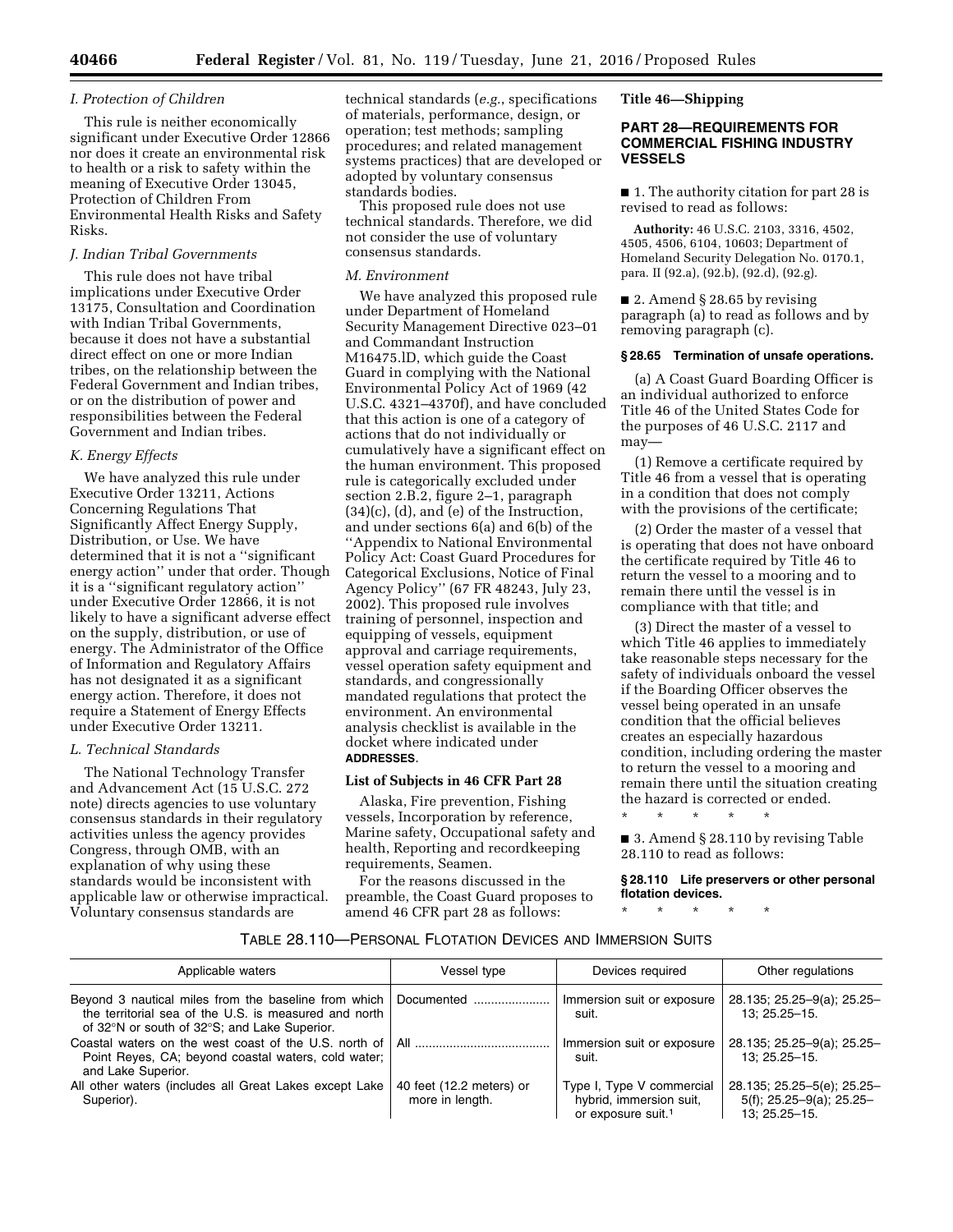TABLE 28.110—PERSONAL FLOTATION DEVICES AND IMMERSION SUITS—Continued

| Applicable waters | Vessel type                                    | Devices required                                                                                               | Other regulations                                                          |  |
|-------------------|------------------------------------------------|----------------------------------------------------------------------------------------------------------------|----------------------------------------------------------------------------|--|
|                   | Less than 40 feet (12.2)<br>meters) in length. | Type I, Type II, Type III,<br>Type V commercial hy-<br>brid, immersion suit, or<br>exposure suit. <sup>1</sup> | 28.135; 25.25-5(e); 25.25-<br>$5(f)$ ; 25.25-9(a); 25.25-<br>13; 25.25–15. |  |

1 Certain Type V personal flotation devices are approved for substitution for Type I, II, or III personal flotation devices when used in accordance with the conditions stated in the Coast Guard approval table.

■ 4. In § 28.120, add paragraph (i) to read as follows:

#### **§ 28.120 Survival craft.**

\* \* \* \* \* (i) On any vessel to which subpart C of this part applies, a survival craft described in this section must ensure that no part of an individual is immersed in water.

■ 5. Amend § 28.130 by adding paragraph (e) to read as follows:

#### **§ 28.130 Survival craft equipment.**

\* \* \* \* \* (e) On any vessel to which subpart C of this part applies, a survival craft described in this section must ensure that no part of an individual is immersed in water.

 $\blacksquare$  6. Add § 28.170 to read as follows:

#### **§ 28.170 Load lines.**

Each fishing vessel built after July 1, 2013, must be assigned a load line in accordance with Subchapter E (Load Lines) of this chapter if it is 79 feet in length or greater, and operates outside the Boundary Line (per part 7 of this chapter).

■ 7. Revise the heading for 46 CFR part 28, subpart C, to read as follows:

#### **Subpart C—Requirements for Vessels Operating Beyond 3 Nautical Miles, or With More Than 16 Individuals Onboard, or As Fish Tender Vessels Engaged in the Aleutian Trade**

■ 8. Amend § 28.200 as follows:

■ a. Revise the section heading;

■ b. Designate the introductory text as new paragraph (a) and remove the word ''documented,'' and redesignate existing paragraphs (a), (b), and (c) as paragraphs (a)(1), (2), and (3), respectively; ■ c. In newly redesignated paragraph (a)(1), remove the words ''the Boundary Lines'' and add, in their place, the words ''3 nautical miles from the baseline by which the territorial sea of the U.S. is measured''; and

■ d. Add new paragraph (b).

The revision and addition to read as follows:

#### **§ 28.200 Applicability; documentation of maintenance, training, and drills.**

\* \* \* \* \*

(b) The individual in charge of a vessel described in paragraph (a) of this section must keep a record of equipment maintenance, and required instruction and drills for three years.

 $\blacksquare$  9. Add § 28.201 to read as follows:

#### **§ 28.201 Examination and certification.**

(a) Each vessel to which this subpart applies must be examined at dockside at least once every 5 years. Topics and equipment covered by the examination are listed on the Coast Guard Web site, *[www.fishsafe.info/](http://www.fishsafe.info/)*, and generally cover lifesaving equipment, required documentation, bridge and engine room equipment, and miscellaneous required items. Each vessel meeting the applicable requirements of 46 U.S.C. chapter 45, ''Uninspected Commercial Fishing Vessels,'' is issued a Coast Guard certificate of compliance following examination.

(b) Each vessel to which this subpart applies that is at least 50 feet overall in length and built after July 1, 2013, must—

(1) Meet all survey and classification requirements prescribed by the American Bureau of Shipping, available at *<http://homeport.uscg.mil>*, or another similarly qualified organization approved by the Coast Guard; and

(2) Have onboard a certificate issued by the American Bureau of Shipping or that other organization evidencing compliance with paragraph (b) of this section.

(c) A vessel to which this subpart applies that is at least 50 feet overall in length and was classed before July 1, 2012, must remain subject to the requirements of a classification society approved by the Coast Guard and have onboard a certificate from that society.  $\blacksquare$  10. Add § 28.202 to read as follows:

#### **§ 28.202 Construction requirement for smaller vessels.**

Each vessel to which this subpart applies that is less than 50 feet overall in length and built after January 1, 2010, must be constructed in a manner that provides a level of safety equivalent to the recreational vessel regulations in 33 CFR part 183.

 $\blacksquare$  11. Amend § 28.205 by adding introductory text to read as follows:

#### **§ 28.205 Fireman's outfits and selfcontained breathing apparatus.**

For any documented vessel to which this subpart applies:

 $\star$   $\star$ 

#### **§ 28.210 [Amended]**

■ 12. Amend § 28.210 as follows:

■ a. In paragraph (a), remove the words ''medicine chest of a size suitable for the number of individuals on board'', and add, in their place, the words ''medical supplies sufficient for the size and area of operation of the vessel, which on documented vessels must be in a readily accessible location'';

■ b. In paragraph (b) introductory text, before the words ''certification in first aid and CPR'', add the words ''On any documented vessel,'';

■ c. In paragraph (b), remove the word ''Certification'' and add in its place the word ''certification''; and

■ d. In paragraphs (c), (d), and (e), after the word ''Each'' and before the word ''vessel'', add the word ''documented''.

 $\blacksquare$  13. Amend § 28.215 by adding introductory text to read as follows:

#### **§ 28.215 Guards for exposed hazards.**

For any documented vessel to which this subpart applies:

\* \* \* \* \*  $\blacksquare$  14. Amend § 28.225 as follows: ■ a. Redesignate paragraphs (a) and (b) as paragraphs (b) and (c), respectively, and add new paragraph (a); and ■ b. In newly redesignated paragraph (b)

introductory text and in newly redesignated paragraph (c) after the word ''Each'' and before the word ''vessel'', add the word ''documented''.

The addition to read as follows:

#### **§ 28.225 Navigational information.**

(a) Each vessel must have navigation equipment, including compasses, nautical charts, and publications.

\* \* \* \* \*

#### **§ 28.230 [Amended]**

 $\blacksquare$  15. In § 28.230, after the word "Each" and before the word ''vessel'', add the word ''documented''.

- $\blacksquare$  16. Amend § 28.235 as follows:
- a. Redesignate paragraphs (a) and (b)
- as paragraphs (b) and (c), respectively;